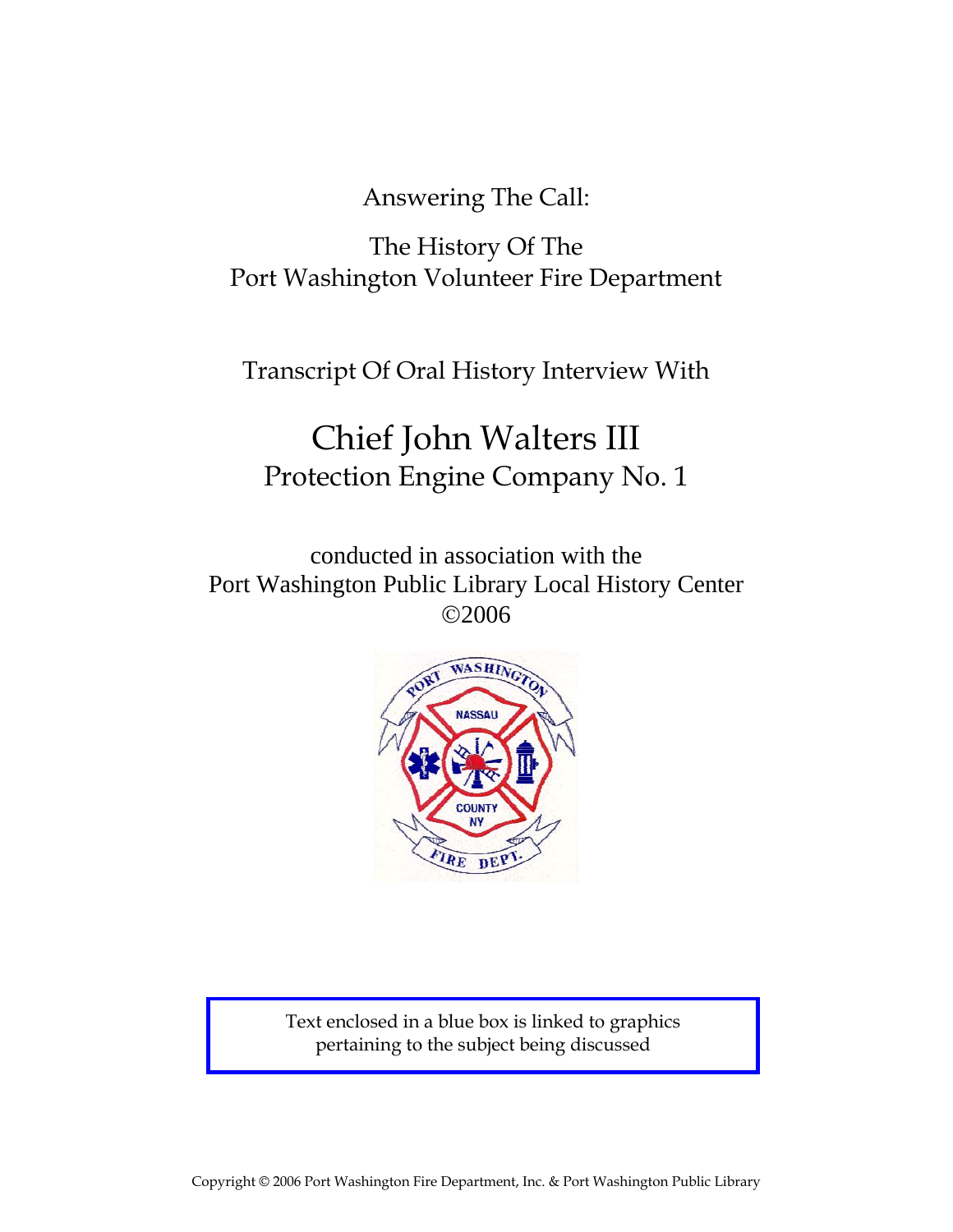Interview with John Walters III by Christina Southard pk December 30, 2004

- Q: .... This is Christina Southard, and I'm interviewing John Walters III, a member of the Protection Company. So, John, how old were you when you joined the Department, and why did you join the Department?
- John Walters III: I was eighteen years old, because that was the youngest you could be. And just--I grew up doing it, so it just fell in line.
- Q: And what do you remember from your childhood about firefighting, because your father and grandfather were members.
- JW: Always--he was just always taking off every time the whistle went off, and you never knew what was going on, other than you saw occasionally, like they had a big fire at the [lumberyard, probably like around '76, '77, something like that. Saw that fire and a couple](http://www.pwfdhistory.com/trans/waltersj3_trans/pwfd_news_lumberyd.pdf)  of big fires here and there. But you don't really know what they do. You just know that they go.
- Q: So your father's been a member since ...
- JW: '67.
- Q: And your grandfather?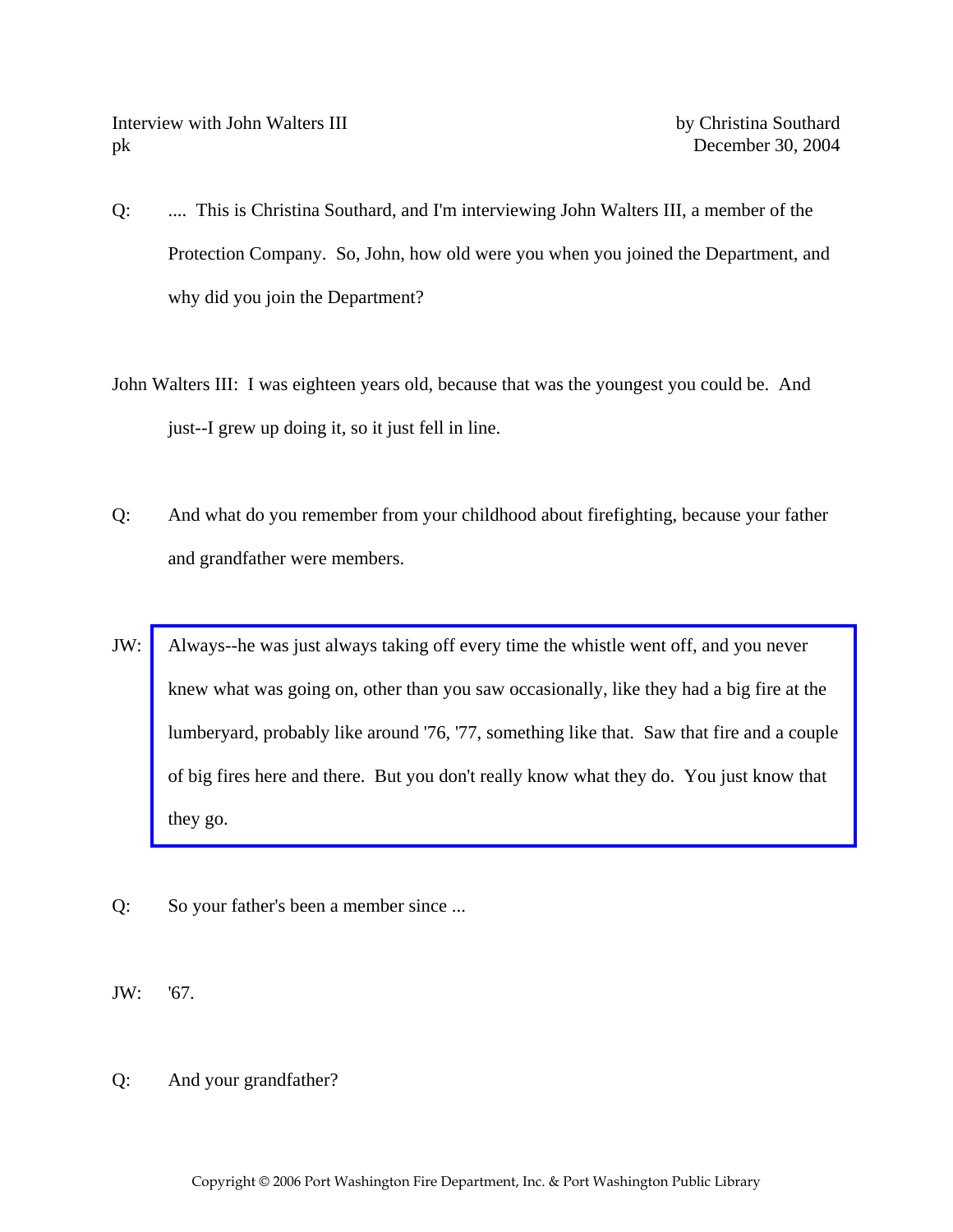- JW: I'm not sure what years he was in, to tell you the truth.
- Q: Was he in Protection, too?
- JW: No, he was in Atlantic.
- Q: He was in Atlantic. And was your father in Atlantic or ...

JW: No.

- Q: ... he was in Protection. And what about your brother?
- JW: My brother was in Protection. He just moved down to South Carolina.
- Q: So what did you learn from them regarding ...
- JW: Well, from my brother, I didn't really learn anything, because he joined well after me, and, you know, obviously, he's not there anymore. But--well, I can't say that. You learn a little bit, because you get--it depends, you know, like you're brothers, but you also have a relationship in the firehouse, too. But, now, my father, I just grew up--you know, he knew--all of his friends and everything were all from the firehouse, so you learned the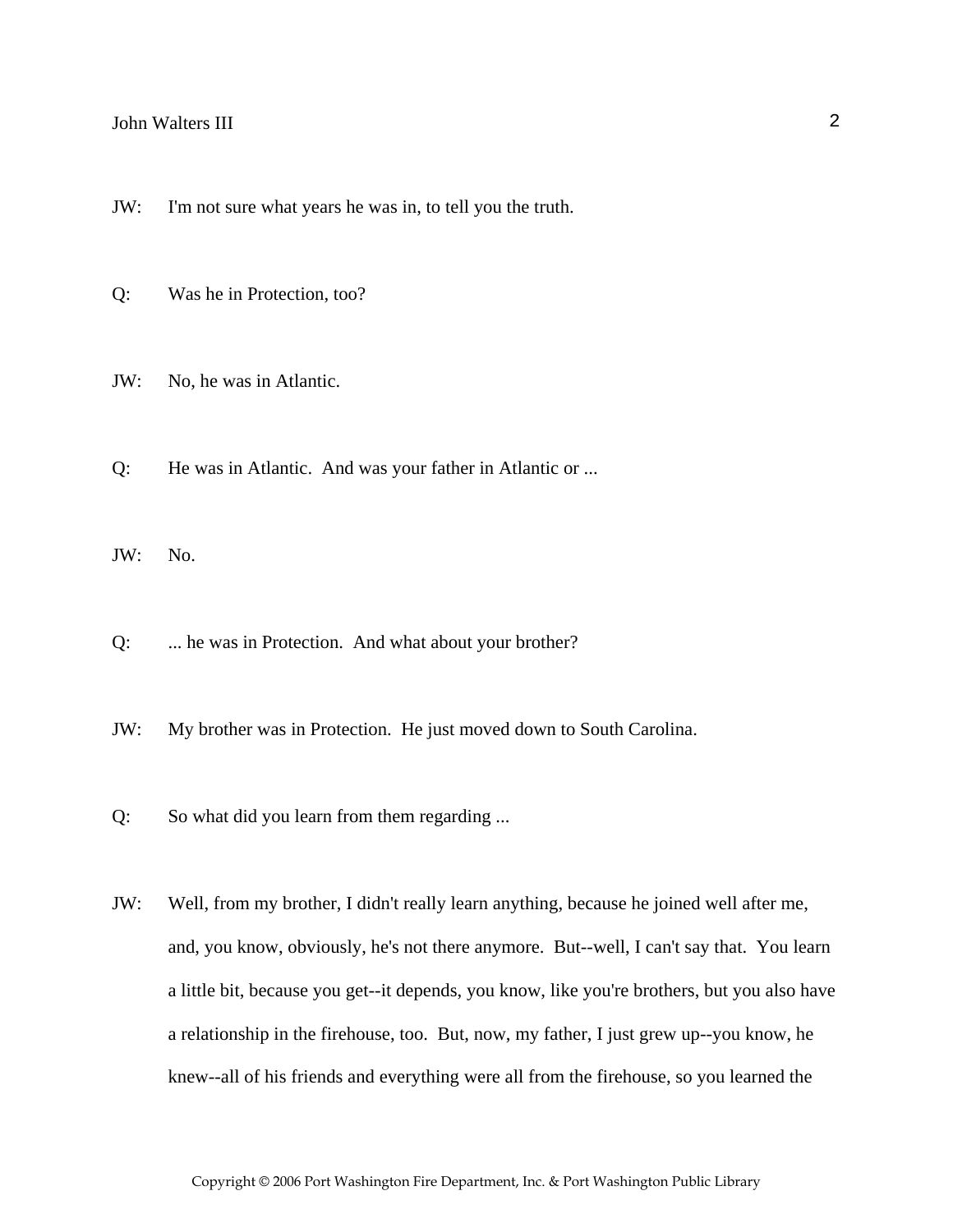whole camaraderie aspect of it.

- Q: Who were his friends?
- JW: Oh, guys like Frank Pavlak and Billy Zwerlein, and, you know, that whole--the whole- the whole group is all like intermingled. Like they grew up together, you know. So, when I grew up, I was always hanging out with the Zwerlein family or the Smith family- they live down in Florida now. But, you know, that whole group was all--Hendersens- there's a whole big group that's all friendly with each other.
- Q: So, did you learn any traditions from them?
- JW: Yeah. How to miss dinner (laughs).
- Q: (Laughs). What happens?
- JW: Well, it's--you know, the whole tradition of serving is the biggest aspect of it. You know what I mean? And, I mean, learning stuff, yeah. But I'm the type of person that goes out and learns everything on my own, and when I want to do something, that's, you know, I take it to the next level. Some people think I'm a little nuts with that, but you take it to the next level, because I like to not know something; I want to be an expert at it.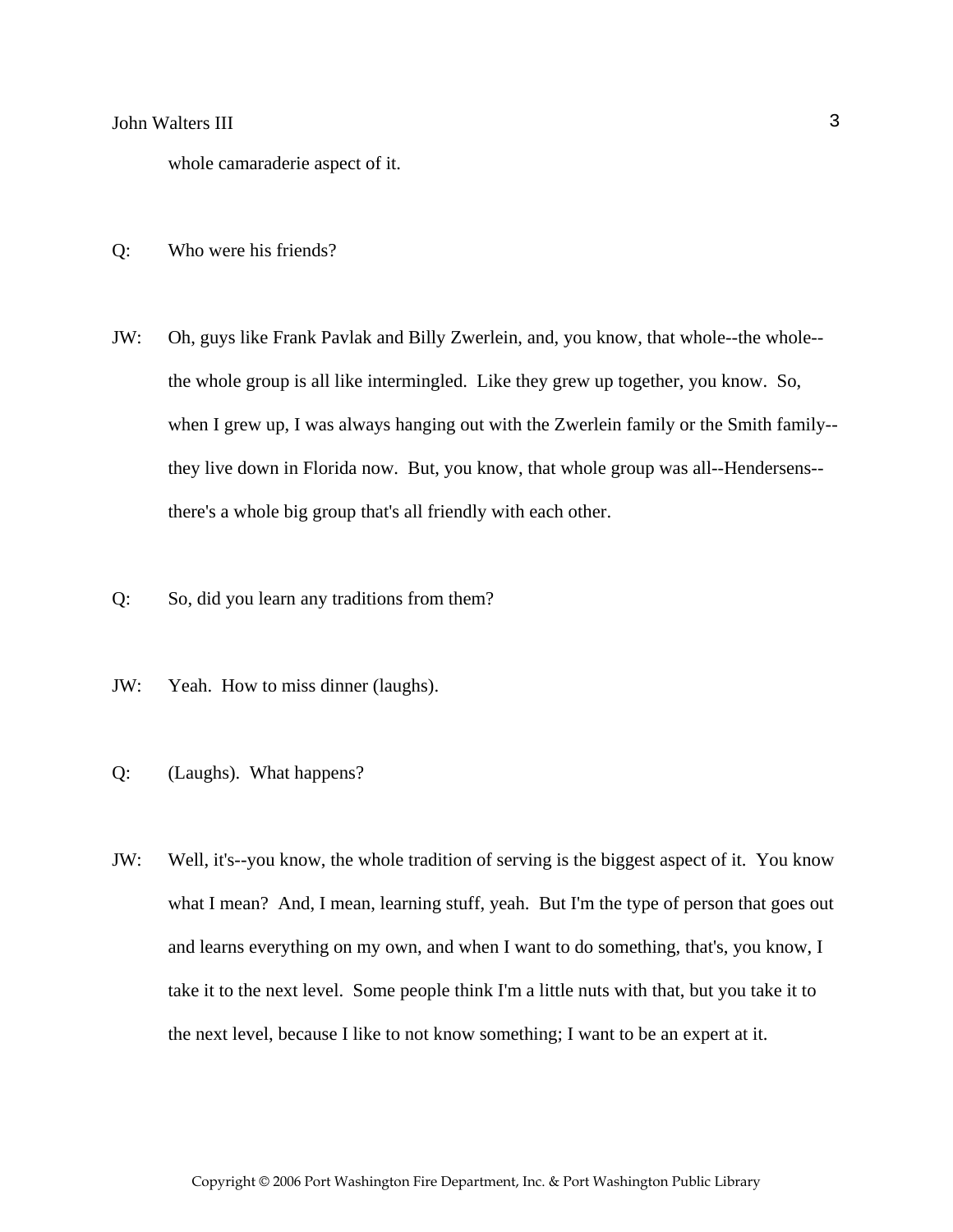- Q: Was it an advantage or a disadvantage that members of your family were involved?
- JW: Well, I can't see how it really could hurt you. Unless, like if your father's a Chief when you're a young kid going in there, it's kind of tough to walk into those footsteps. You know, my father had--there's five kids in my family. He had a full-time business of his own, so he didn't--he didn't have time to do the officer thing. He just did what he could do. You know what I mean? But I would imagine if, for some of the other guys that have come in when their father was the top end of the echelon, it's tough to walk into that. You know, it'd be like a kid walking in as a professional athlete when his father is a hall-of-famer. I mean, no matter what you do, if you do it good, you're supposed to, and if you don't do it good, then there's something wrong with you. You know what I mean?
- Q: Who was the Chief when you joined Protection?
- JW: When I joined, the Chief was Donald DuBarry. And he was from Atlantic's.
- Q: And how did you feel when you first walked in there?
- JW: Oh, it was great, because all these guys that I grew up with--calling them Mister whatever, you know, the day you get elected, they said, "You don't call me Mister anymore. You call me ..." Bill, or whatever their first name is, "because you're one of us."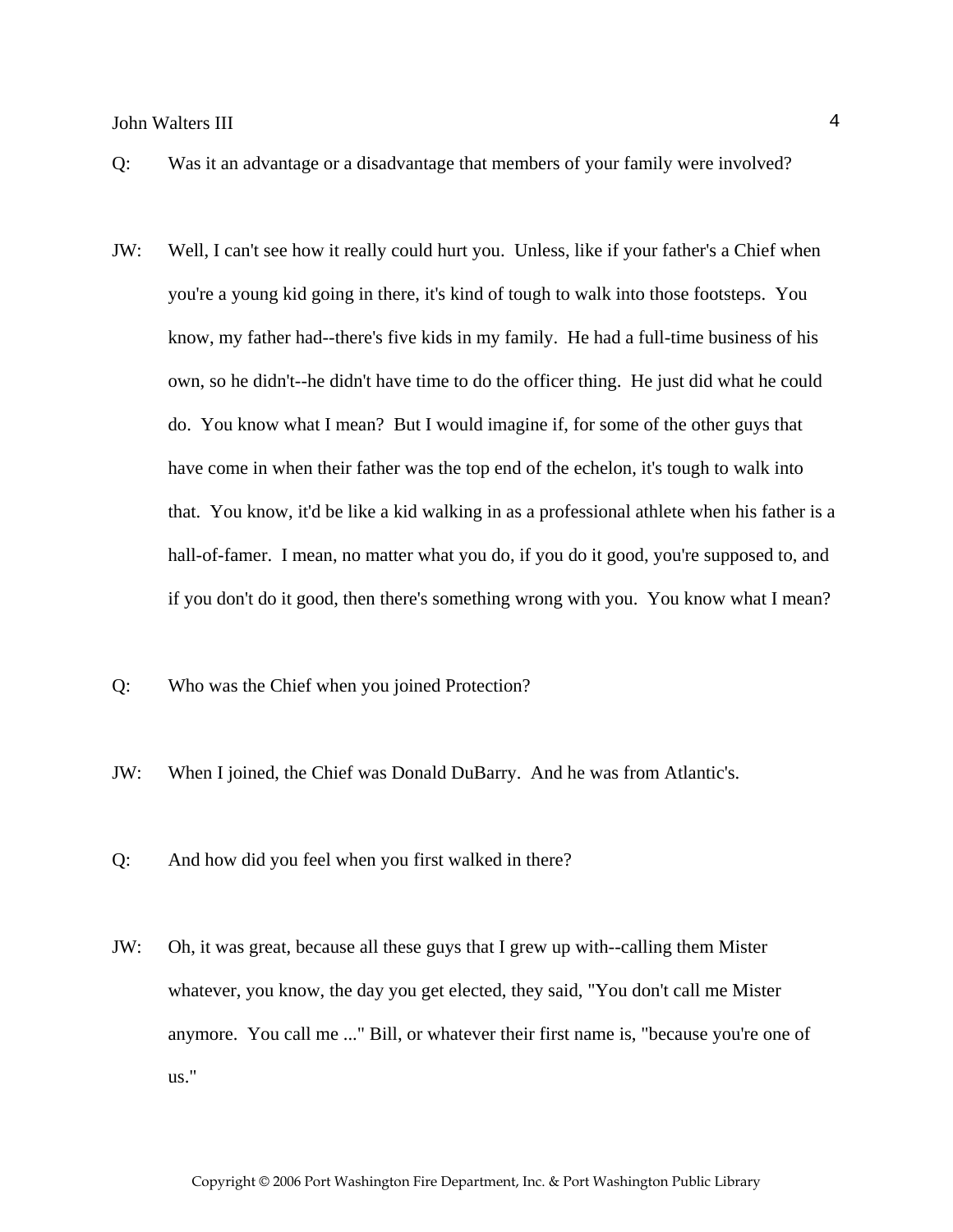- Q: What do you remember the most about your first days there. You said you were eighteen?
- JW: Yeah. Well, you're excited, because you want to get your set of--you get your set of gear, and you know, it's yours, and you can do with it what you want, you know, within reason, I guess. But you've finally got something that you can go to. But the worst part is that you've got to wait. They send a letter to the Town, and then they have to wait for confirmation that you've got insurance before you can do anything. So, now you're in, but you can't do anything until you get your insurance.
- Q: Right.
- JW: So, you're kind of stuck in limbo for a week or two.
- Q: What were your early jobs in Protection?
- JW: Well, when you're a probationary firefighter, your job is to keep your mouth shut and do what you're told and be seen and not heard. You do everything. You check all the equipment and learn it--what it's for. You check, you clean everything. Professional gofer, I guess. That's your job is to learn as much as you can and be on top of all the equipment, learn how it's used and what it's for, and maintain the company apparatus--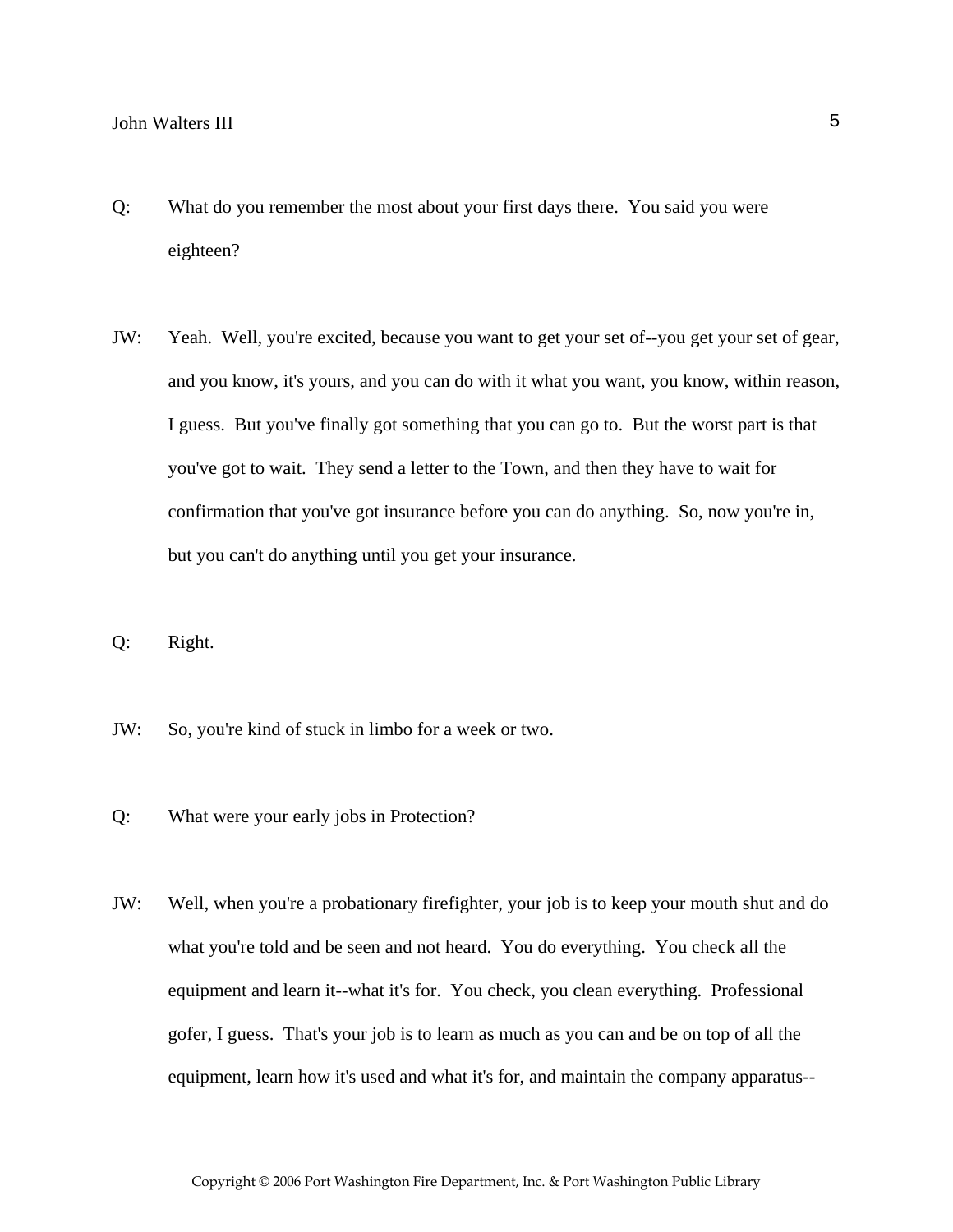cleaning it, cleaning the floor, take the garbage out.

- Q: So, I see here, you went from Assistant Engineer to ...
- JW: Yeah, I went through all the ranks.
- Q: So what exactly does the Engineer do?
- JW: Well, the Engineer is in charge of the equipment that the company owns. In other words, the fire trucks, everything on the fire trucks, the stuff inside the truck room. The Engineer is basically like a junior officer, if you will, underneath the Lieutenants, and the Head Engineer is charged with the upkeep of all the apparatus and the equipment that's on it. So, then they check it whenever--they check every Thursday they have a work night and then any other time that they need to, also. And he has the probationary guys assigned to him and the rest of the membership, and he executes getting done everything that needs to be checked and cleaned and polished and whatever. Annual maintenance, monthly maintenance, weekly maintenance.
- Q: So is it hard to be the Chief?
- JW: That would be an understatement (laughs). It's not hard to be the Chief, it's hard to be the Chief and do a good job. Anybody could just wear the badge that says, "I'm the Chief,"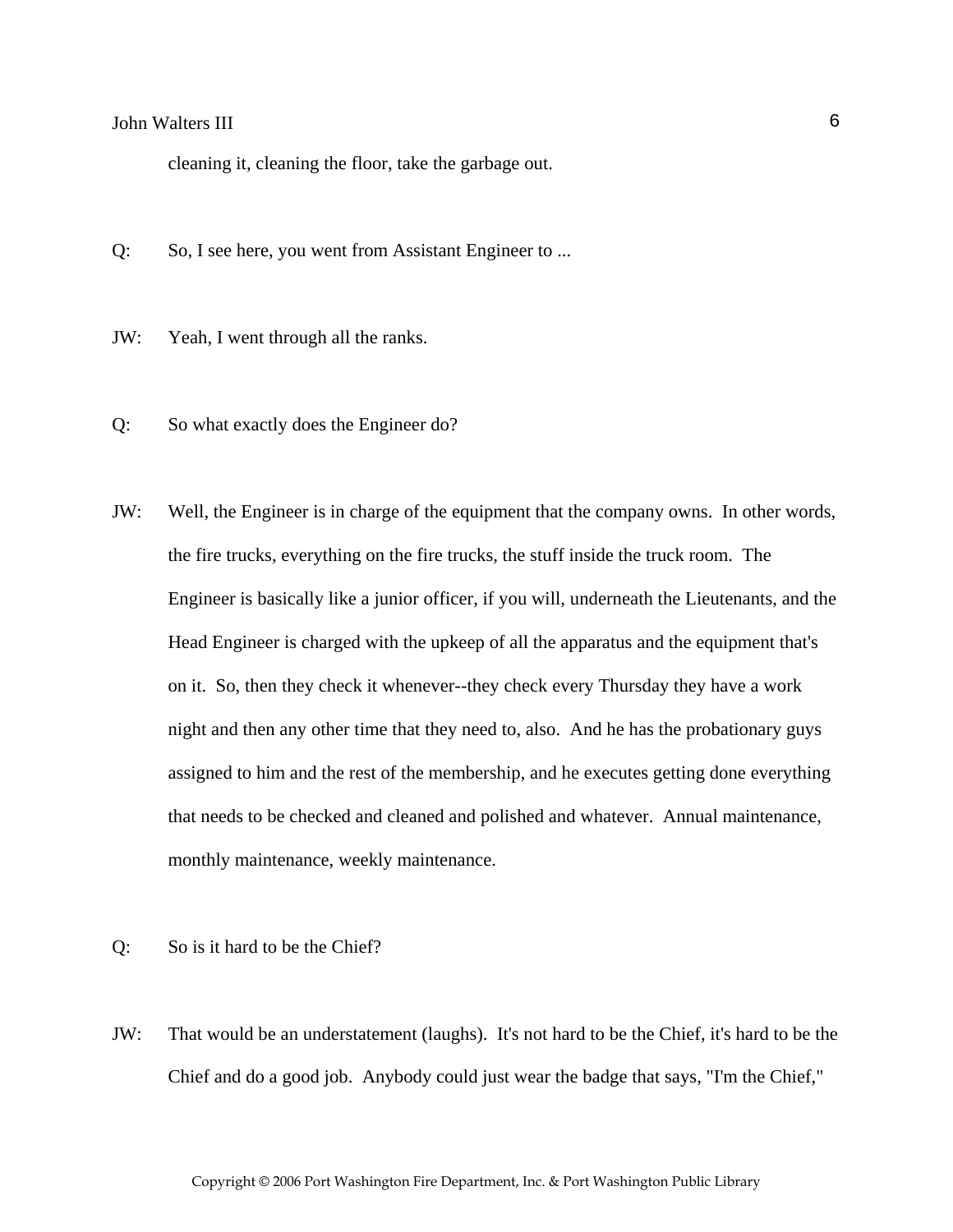but the badge doesn't make you; you've got to make the badge. You know what I mean? Like the badge, you don't get the magic wand waved over you that you know everything and that's it. You have to make that badge and uphold the traditions of it and make it better for the next generation. It's--you're leading three hundred men and women in the busiest fire department in Nassau County. You don't get paid for it, and it's a full-time job. And you don't have any set hours. It could be any hour of any day. So ...

Q: Who was the most memorable character that you remember in the Fire Department?

JW: You mean as far as like being funny and stuff like that or ...

- Q: Just like you really remember this person. He really, you know ...
- JW: Well, it's not really a person, but when I first joined, we had a bunch of oldtimers. They called them the Apple Dumpling Gang. And some of them are still around. But they ...

Q: Who is they?

JW: Oh, it was Porky Poole--Sassy Poole, Harry Hooper. I mean, a whole lot of them. And they were all retired, so they hung out at the firehouse every day, and they said--I mean, they were all like World War II guys--Rab Rankin, and I mean, they'd just break each other's chops till you fell off the chair laughing. But, you know, like I'll give you a funny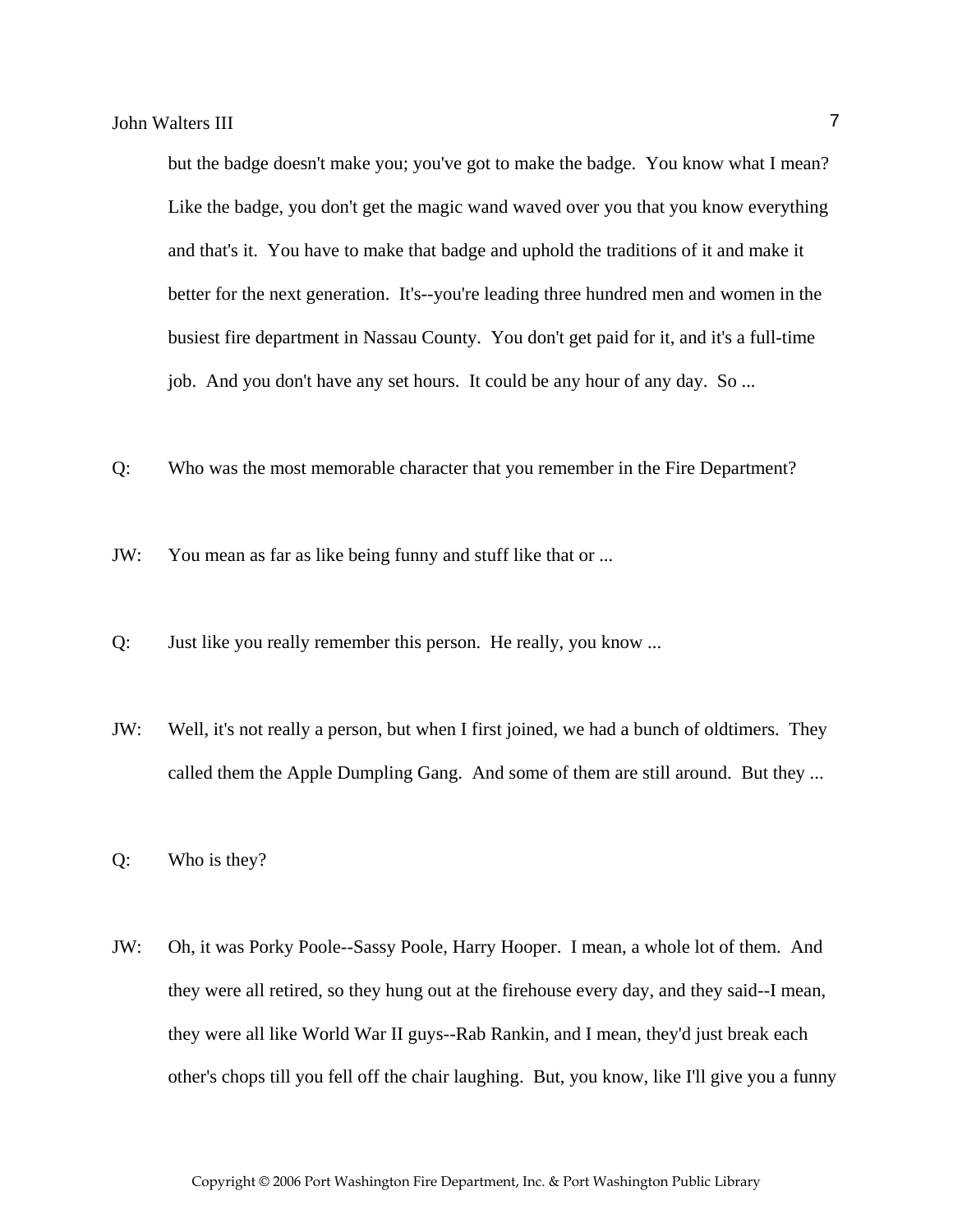story. I go away on a cruise, and we get stuck in this hurricane. And I'm on a boat that's a thousand feet long, so it's a big cruise ship, you know. And we hit this hurricane, and I'm with one of the guys in the company--Billy Davis. And the waves are thirty feet. Now, you're looking--I mean, thirty feet's a big wave. So, we're looking on the third floor, we're looking out the porthole, and we're looking out over the water, and the next thing you know, we're looking underwater. And then the wave goes by and then you're looking out over the water. Then, another wave would go by, and you're looking underwater. So, I come home, and I--you know, I work shifts, so sometimes I'm off during the day. So, I'm having coffee with these guys in the morning. And they started telling this story. Rab Rankin turns around and says to me, "You know, I was on this air craft carrier, World War II, and the waves came right over the bow, they were so big." And I'm like, well, that kind of ruined my story. Well, these guys were World War II heros and stuff. How do you compete? I'm on a cruise ship in the Bahamas, you know. Now I almost feel guilty telling this story, because these guys have been there and done it all.

Q: Right.

JW: You know, the generations are just different.

Q: So what's happening for the hundredth anniversary?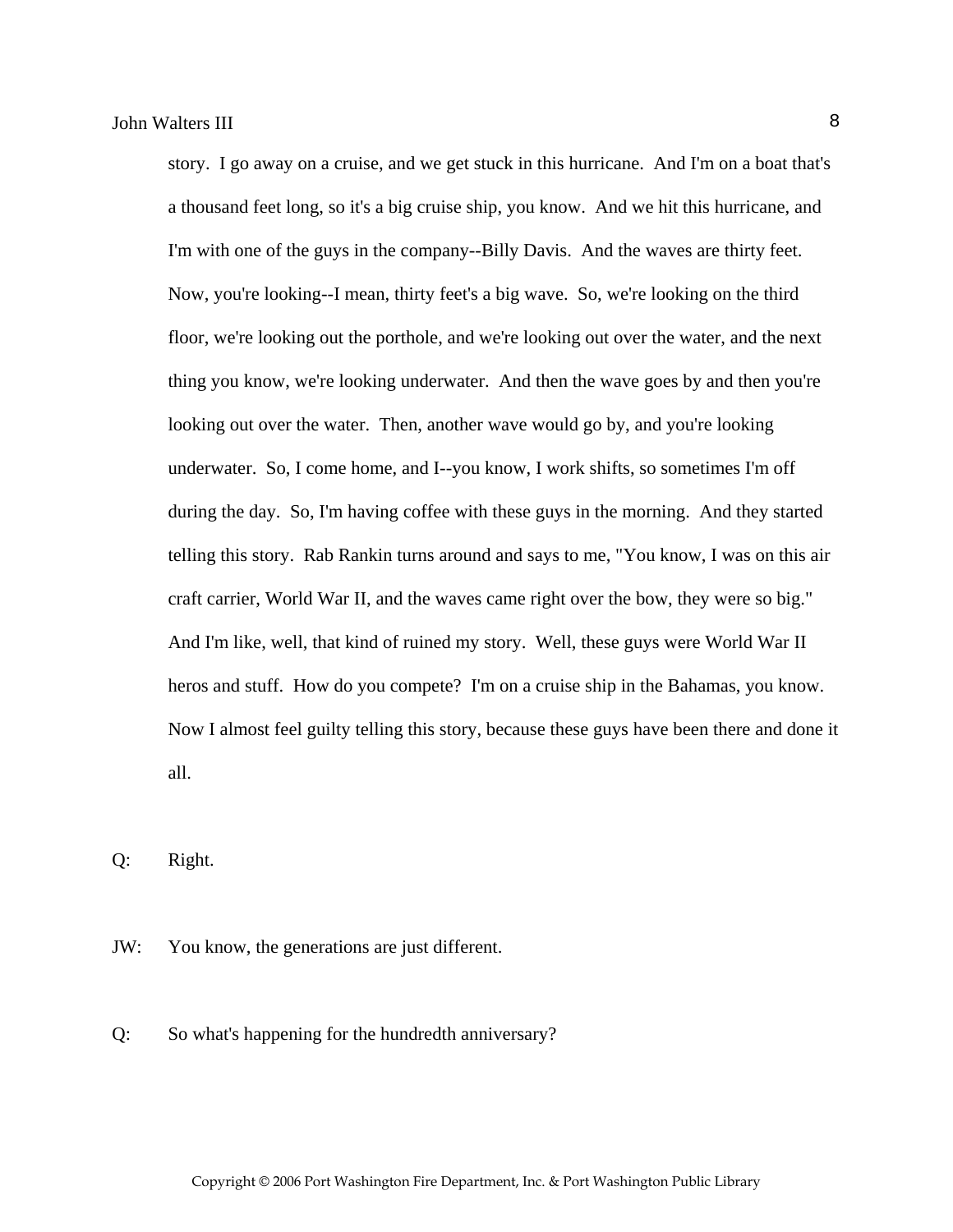- JW: Oh, well, kind of unique, because each company is individual, and then they form the Department. So, we've already had Protection and Atlantic's hundredth, and Flower Hill's is this year coming up. So, the Department's hundredth is basically a unity of the companies--when they finally put them all together. We've got some stuff in store--kind of a low key celebration. Nothing crazy.
- Q: Tell me about the block parties, and were you ever in the tournaments?
- JW: Oh, yeah. Every year (laughs).
- Q: Is that--that's the Road Runners?
- JW: Yeah.
- Q: And, so tell me about that. So, you were on the racing team?
- JW: Yeah.
- Q: And when did you start that? When you ...
- JW: I went to my first tournament in 1969.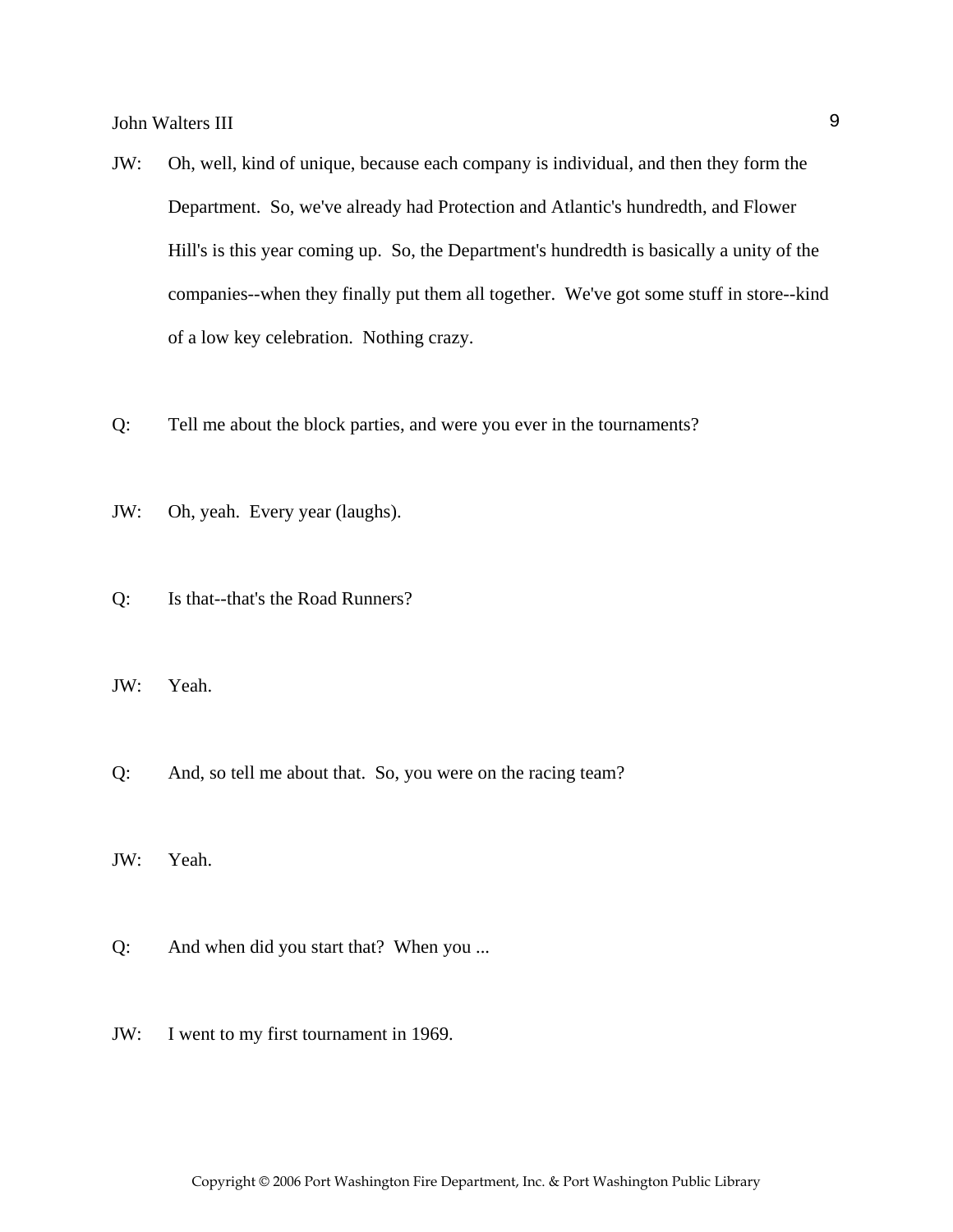- Q: And you were how old?
- JW: When I was a year old. They won the State championship (laughs).
- Q: And how is training for that?
- JW: It's hard. It's--I can't do it now, because I just can't find the time for it. It's Monday and Wednesday nights and whenever else they need to, and they run on Saturdays. But if you could form the cliche that everybody in the outside world outside of the Fire Department knows that the Fire Department is a gigantic camaraderie thing, and that's a pretty wellknown fact with everybody. But the actual guys that are on this racing team are in a little circle that they have of their own little world inside the Fire Department. The camaraderie, you couldn't even explain it. You couldn't even explain it. It--the rest of it pales in comparison to it.
- Q: So, is there competition between the three companies?
- JW: Not as much as there used to be.
- Q: Why?
- JW: Things have just changed over time. When I first joined, it was like you did not let the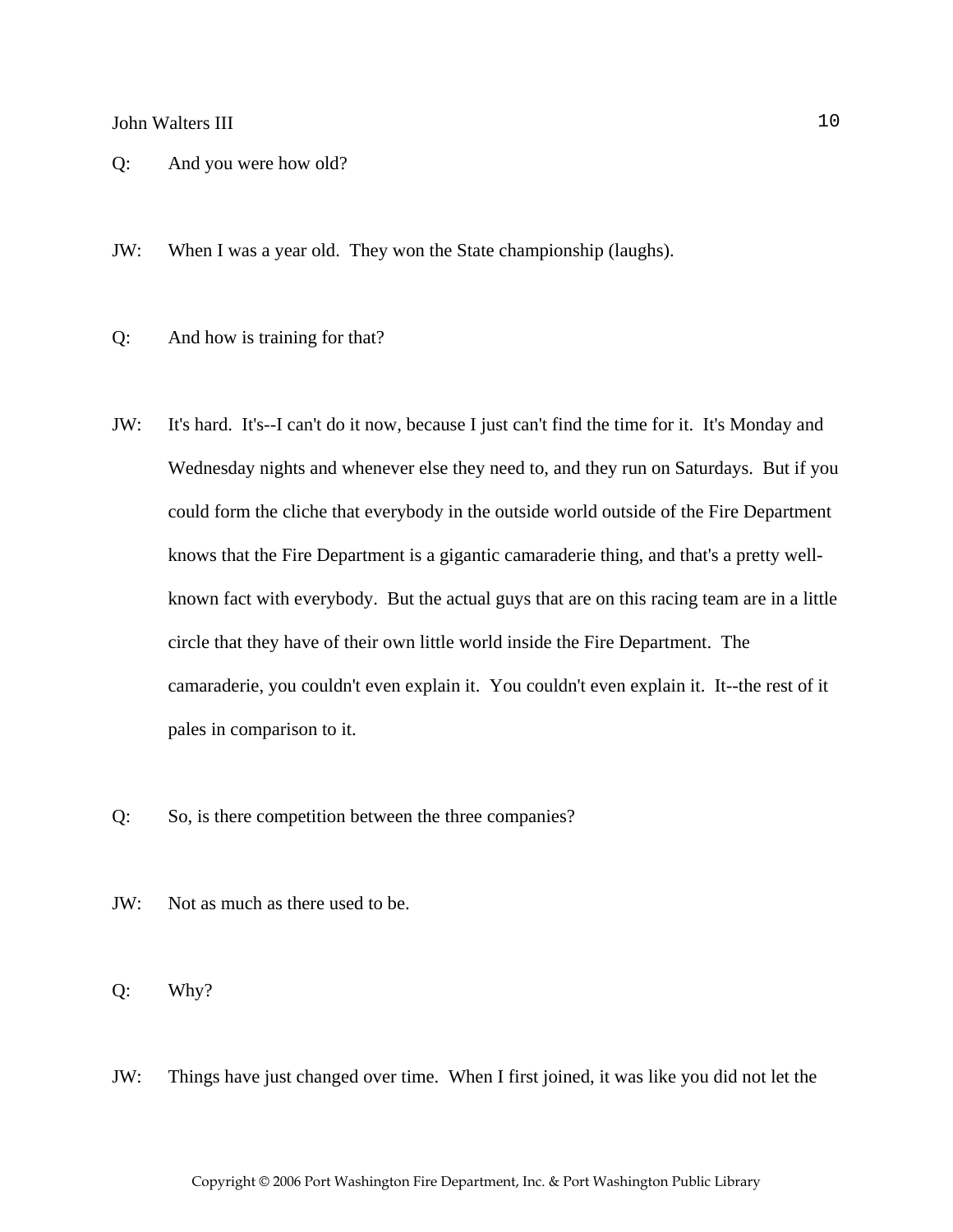other company beat you there, no matter what. You know, you just didn't. And it's changed, because--some for the better, some for the worse--but mostly, the task that's at hand is now the centralized feature instead of just trying to beat the other guy there. And so, mostly for training and stuff like that, and we put everything together. We pooled all of our resources together to try and get a better--I don't know what you would say--a better service to the community.

- Q: How'd you do that?
- JW: A lot of training. It's not something that happens overnight, because guys their take lifetimes to develop an ego. So it takes a long time to crack that. Basically, like myself and some of the other guys, we don't have a thing where it's written here, "This is how you do it." We have a clause called "Do the right thing," and you can't put that in words. You know what I mean? Things in life that, whether it's right or it's a law or it's indifferent, it doesn't really matter. Our thing is to do the right thing.
- Q: How do the companies different in their functions and in their ceremonies and things like that?
- JW: Well, I mean, they differ right from the get-go somewhat. Both the engine companies now are primarily the same thing. But, years ago, they started off differently, because the apparatus was different.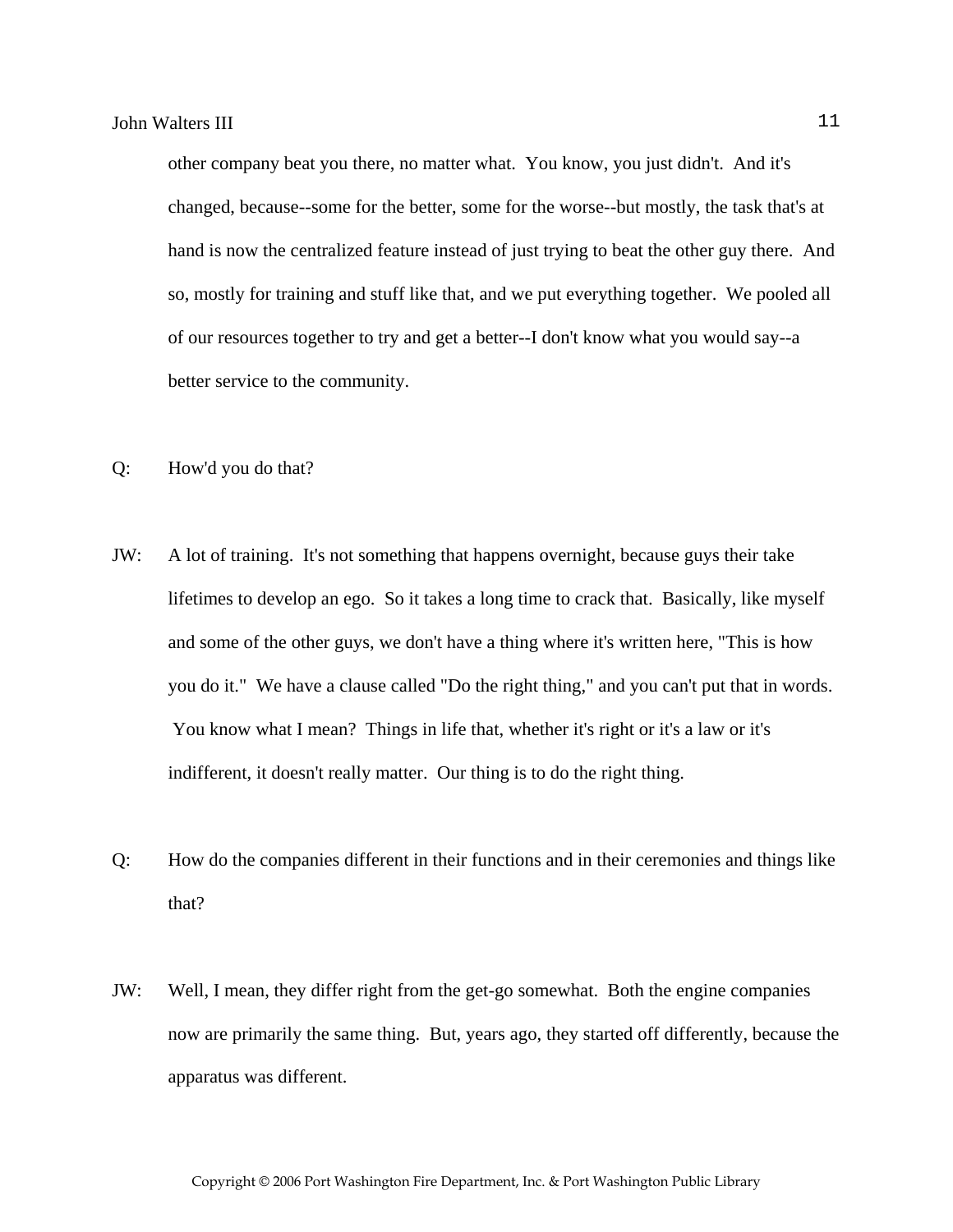#### Q: How?

- JW: [Well, in other words, in 1892, Protection bought a steam engine--a hand pumper. So that](http://www.pwfdhistory.com/trans/waltersj3_trans/pwfd_vehicle009_web.jpg)  was--and it didn't have a back step and a hose bed and the tank, and--I mean, it had just a big thing that you pump. I'm sure Frank probably gave you a million pictures of it. But you needed the hose also. So, Flower Hill, when they started in 1905, they had hose wagons, and Protection had the pumper. And then Atlantic's had the ladders. So, they kind of put it all together. But now, your modern day fire engine, you know, is like we [have now. We have five of them, and Protection and Flower Hill are basically the same](http://www.pwfdhistory.com/trans/waltersj3_trans/pwfd_vehicle008.jpg)  thing. You just--you know, it's just more fire engines. And Atlantic's is still with the ladders and the rescue part of it. So, out of evolution, the two companies basically became doing the same job, which is fine, because you still need more than one fire engine anyway.
- Q: Right. What happens at the annual dinners?
- JW: [The annual dinner is, you know, they install all the officers.](http://www.pwfdhistory.com/trans/waltersj3_trans/peco_members011_web.jpg) And, you know, you get sworn in for their term of office, and that's basically it. It's a big dog-and-pony show, in my eyes, but it's got to go on.
- Q: What about the block parties, you know, even as a grown-up?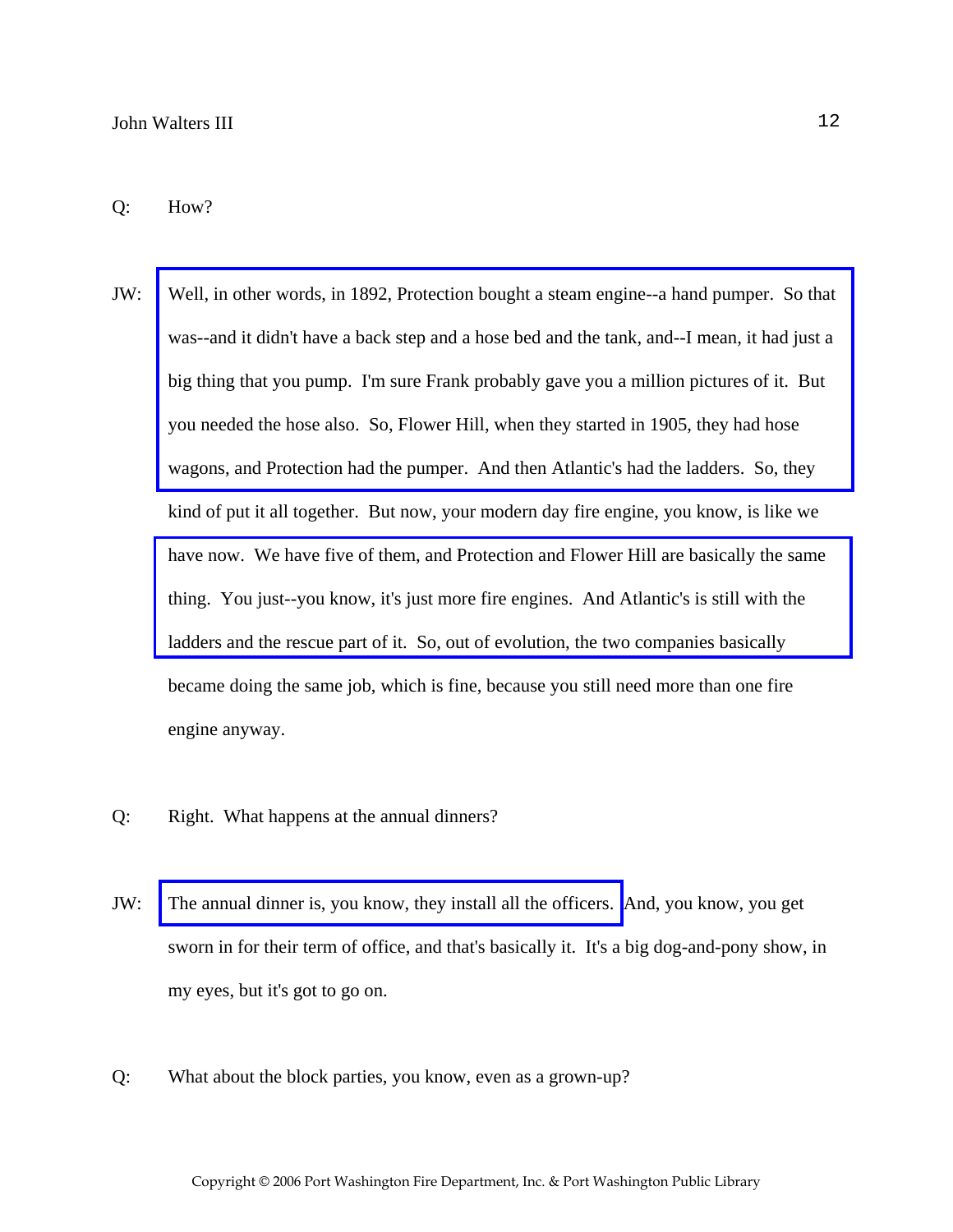- JW: [When I was a kid, they did a block party to raise money for the drill team--the Road](http://www.pwfdhistory.com/trans/waltersj3_trans/news_cocks279b.pdf)  Runners.
- Q: Where was it held?
- JW: Down on Channel Drive. And, you know, it was fun for the kids, because they had the kids, and a lot of the oldtimers, they made clam chowder, and they did all that kind of stuff. But, I mean, nowadays, it would be one law suit after another. And it's just--you can't do that kind of stuff anymore. You'd have to hire somebody to make food, because you need permits, and ...
- Q: Do you still have it?
- JW: No.
- Q: You don't have the block party?
- JW: There's too much liability. You would have to contract everything out, and then you don't really make the amount of money that you're supposed to. So, unless it's a specific, one-time deal, like for the hundredth anniversary, it's not worth the time and the effort to do it.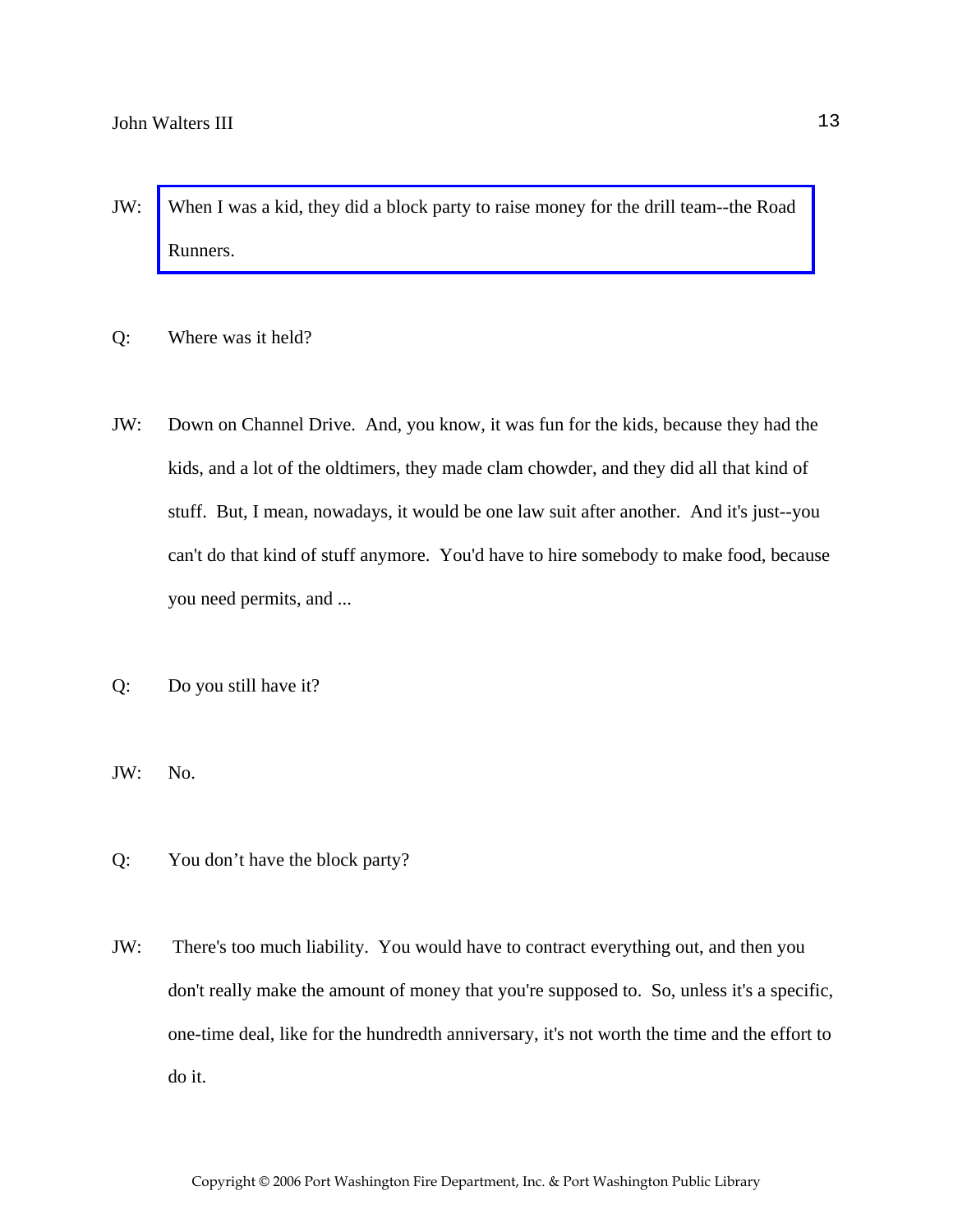- Q: So what changes have you seen in the Department in the years that you've been a member?
- JW: Oh, where do I even start. Much busier, to begin with.
- Q: Why?
- JW: A lot of reasons. Automatic fire alarms, automatic carbon monoxide alarms, just regular carbon monoxide alarms. Just the nature of the business and what we do. The town is much more populated. We have a thousand houses, this year alone, going in.
- Q: Where?
- JW: Well, we have two hundred and fifty houses going in behind Pleasant Avenue. We have three hundred and fifty brand new houses down in the sand pits. We have a hundred and forty-five condominiums in a high-rise down there. We have a gated community going in at the end of Manhasset Isle. It's just--and, I mean, everywhere you look in Manorhaven is a house that's now a two-family house, or more.
- Q: How has the community changed?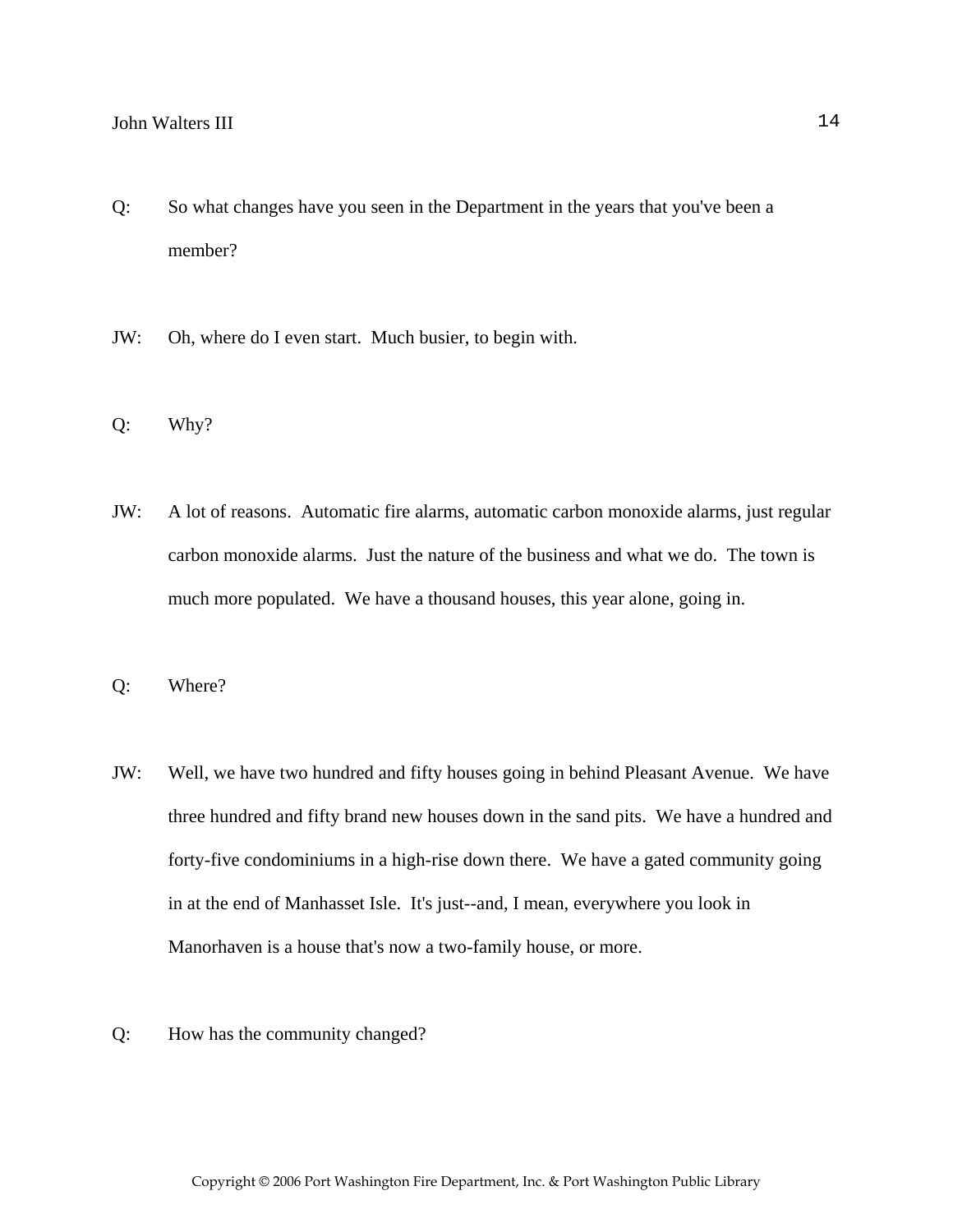- JW: You need a bicycle instead of a car. You can't drive anywhere. It's become much more of a commuter orientated town than it used to be. And it always was, but now, it's much more than that. Most of the time, we find that--and I get to speak to most of the residents now, being the Chief, that I go, you know, and actually speak to the person that called for 9-1-1, or whatever. And most of them are transplanted from somewhere else. It's about the school district and the commute. And pretty much, those are the top two things.
- Q: Were there women in the Department when you entered?
- JW: In the Fire Medics company, there's always been women since its inception in '79. Janet Kimmerly joined Protection right before I did, and she's still there.
- Q: How many women are there now?
- JW: Let's see. We have Sherry [Gerson], Janet ...
- Q: Sherry what's her name? Sherry ...
- JW: Sherry Gerson. She's moving to Colorado. Janet. We have Crystal Ross. I think that's it for firefighters. And then, I'll be guessing, but I'd say thirty-five to forty in Fire Medics.
- Q: How did the ethnic situation change in the Fire Department, or did it?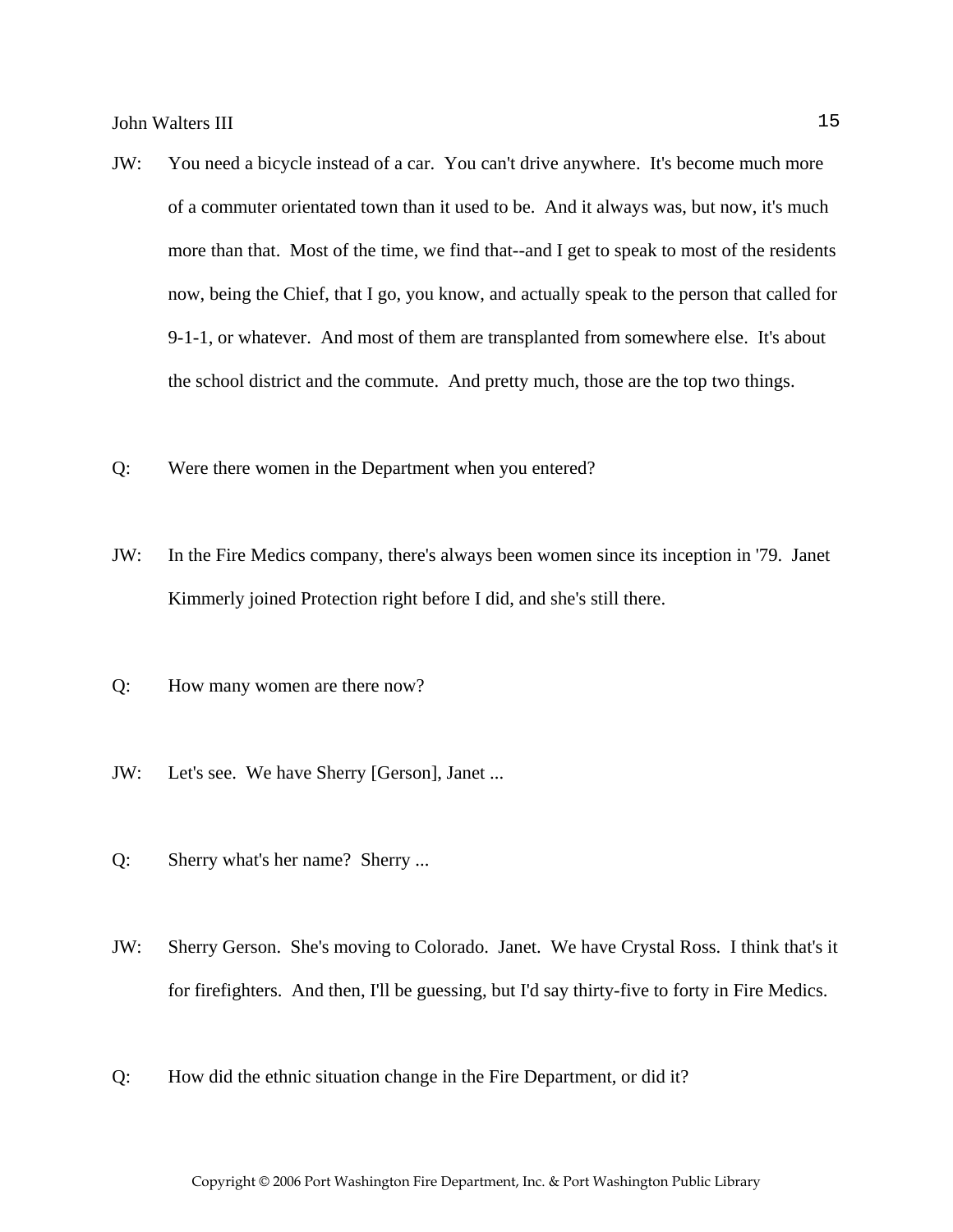JW: Well, it hasn't really changed. I mean, the diversity of the Fire Department is basically what the town is, which is predominantly white. But ...

#### Q: And Hispanics?

- JW: I will tell you that in the last ten years, we've gotten a lot more Hispanics, and it's mostly because the firefighters are a blue collar job, and there's just not that many blue collar people in town. And it seems to me that the Hispanic race falls more in line with the blue collar worker, like myself. And that part's come up, and it's helped us tremendously, because now we have people that can actually speak Spanish to the callers, too. And that part's been a tremendous asset. So, we do have females; we do have Hispanics. We have ...
- Q: Do you actively recruit them?
- JW: Not by race. We just recruit anybody that's willing to give their time.
- Q: How do you do that? How--what is ...
- JW: Well, we're working on a thing now where we're going to have some--the local delis are all going to have coffee cups with our logo and asking for help on it. And, you know, the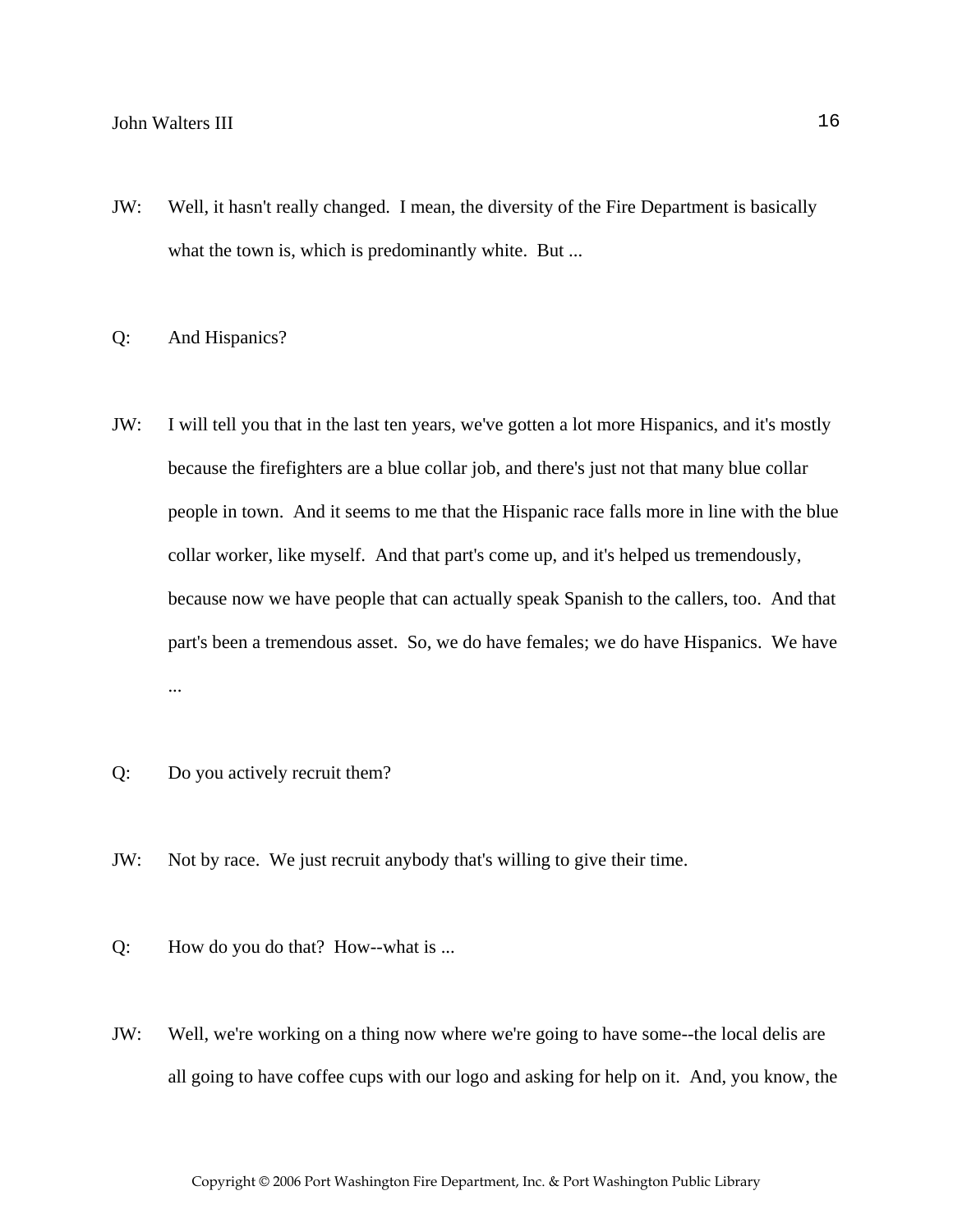delis were willing to just do that for us. As they basically said, "I gotta buy coffee cups anyway, so I don't mind putting your stuff on it." Instead of their own advertising, they're going to put ours on it. So that was a nice thing for them to do. We did some ads at the movie theater. When the slides go on before the movies. We put ads in the *Port News* all the time. We're going into the phase of being very heavily visible at public events. Which is--it takes a lot of time and effort, of which we really don't have a lot, because we're so busy to begin with, but we feel that we need to do that. In other words, they have the street fair on Main Street. We'll have a gigantic display this year, on Main Street and Haven Avenue there, with a lot of different stuff that we do. We went out and proactively got a grant for a fire safety trailer, so that we can take that to the schools, and it's basically for teaching the kids. And the fire safety trailer has a smoke machine set up in the kitchen. Teaches kids from any age, so you can make it more advanced as the kids get older, even how to get out of a window, how to climb down a ladder. It's got smoke detectors, carbon monoxide detectors. Teaches them the difference. It's got telephones where they can dial 9-1-1 and there's an operator on the other end. So, it's basically teach them fire education, and that's, you know, is teaching the young kids, because the adults don't listen (laughs). The kids listen, but they go home and teach the parents, which is a good thing.

Q: How do you think that the Fire Department is perceived by the pubic in Port Washington?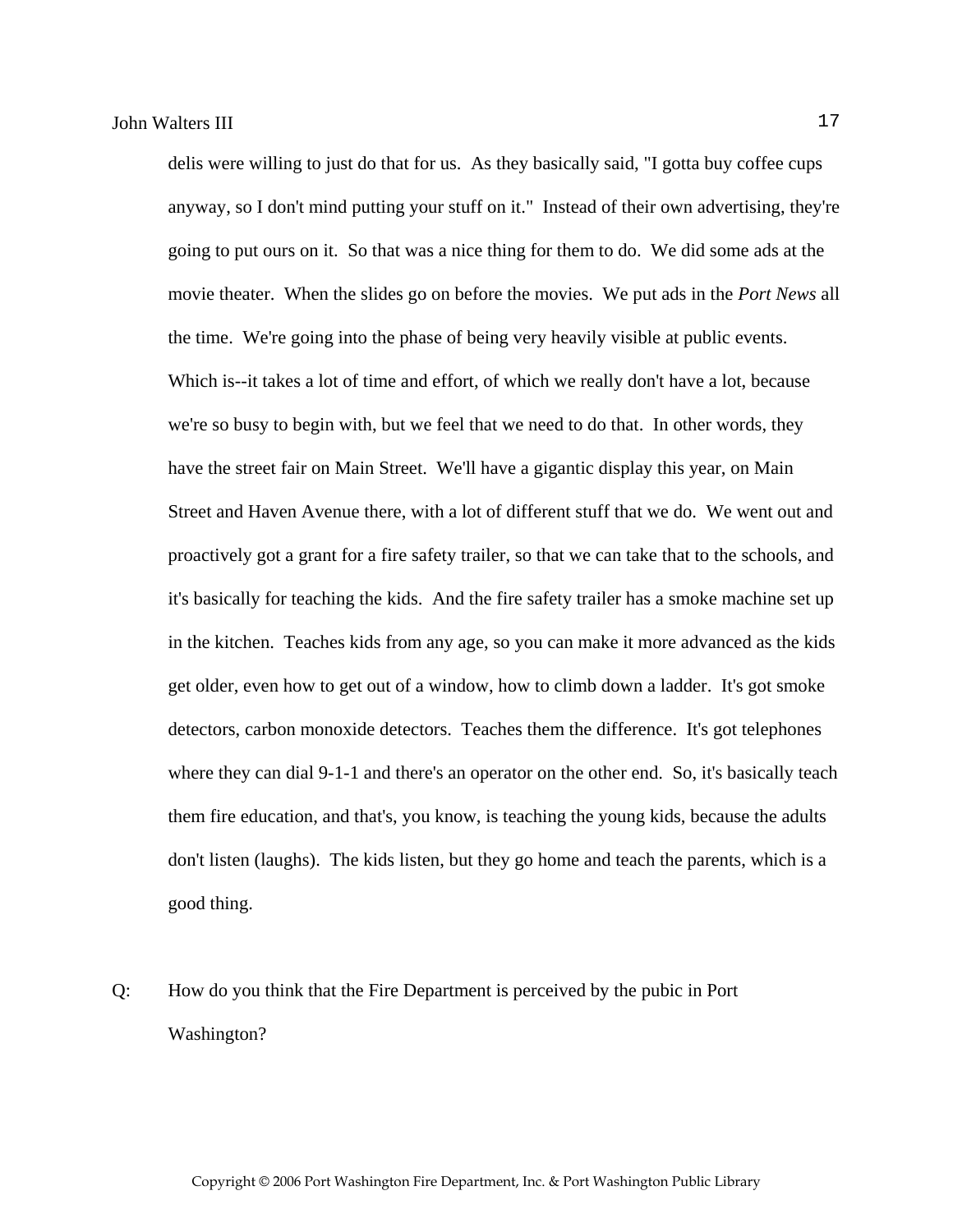- JW: The public that's been around for a long time knows the job that we do. Most of the newer public has no clue. Most of the time, we get from the so-called transplanted people like I told you about, most of them think that it's just a paid service, like it was wherever they came from--Manhattan or wherever like that. They don't really know.
- Q: What surprised you about the training that you needed way back when?
- JW: Well, again, I'm kind of very anal when it comes to stuff like that. And, not that I didn't like it, but I wanted to do a lot more of it. So, I went to the higher-ups before I became a Chief and asked them to give me the whole ball of wax, and they did. So, they--you know, be careful what you ask for, because you might get it. So ...
- Q: What did they tell you that was valuable that you remember?
- JW: Well, I mean, basically, you live in a town where it doesn't have a lot of fires. But we do have a lot of fire calls. So, you always have to be prepared. But, you've got to be prepared for anything and everything, and--you know what I mean? Just because we're not in the middle of the ghetto here doesn't mean that we don't have a fire once in a while. And the fire still burns the same way. You still get killed the same way.
- Q: Tell me about your first fire.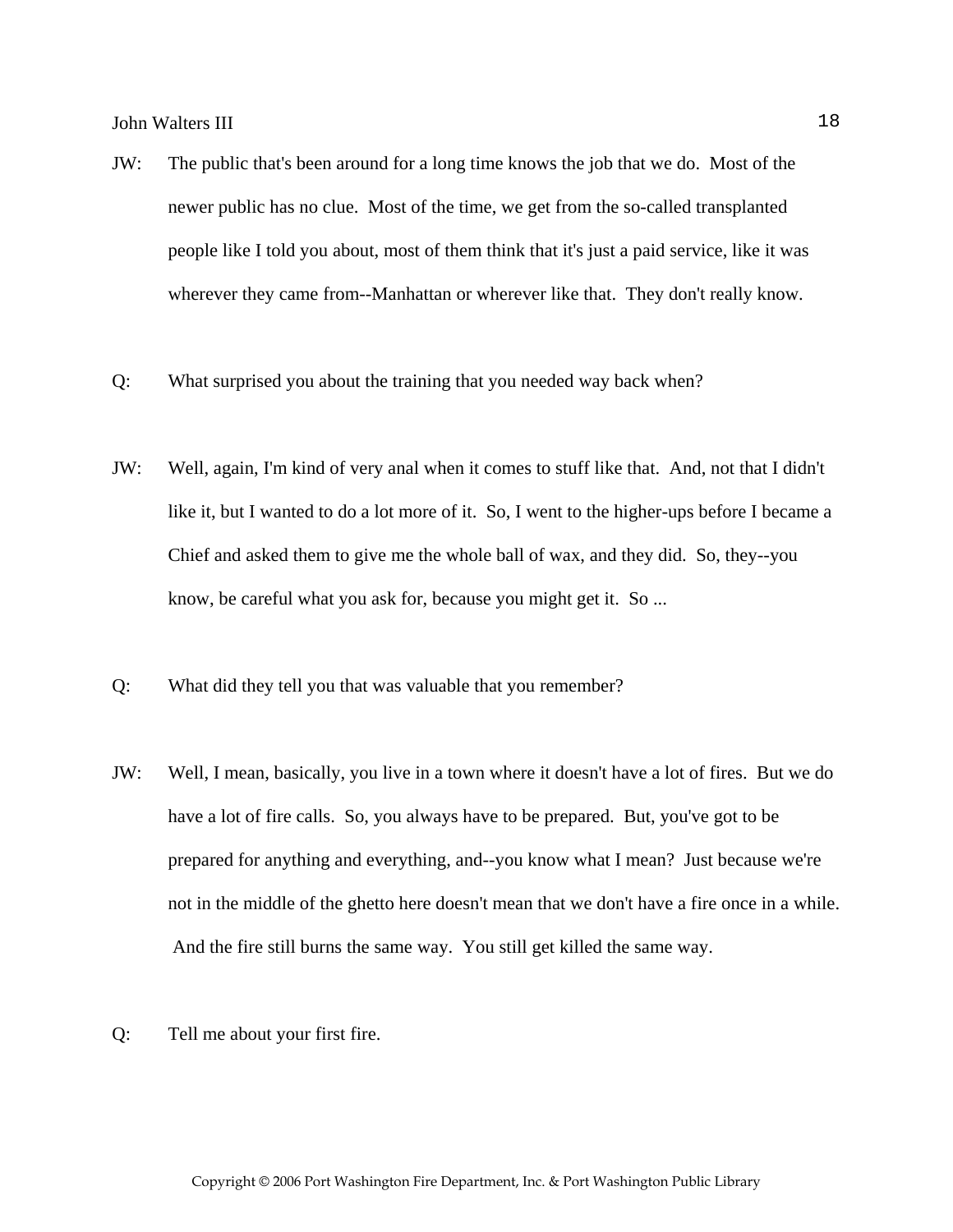- JW: [Oh, let's see. Well, the first real big fire that I went to was the Bath and Racquet Club at](http://www.pwfdhistory.com/trans/waltersj3_trans/spbathclb_pz_web.pdf)  Sands Point, and that was right before I got in. But it burned for like five or six hours, at least. I don't even know how long it was. It seemed like two days to me.
- Q: How old were you?
- JW: Seventeen.
- Q: And what other emergencies have been particularly memorable to you, or situations?
- JW: [Well, I mean, if you're talking about any incident in particular, I mean, the fire that](http://www.pwfdhistory.com/trans/waltersj3_trans/pnews881201_pz.pdf)  Bobby Dayton got killed in has to be first.
- Q: That was nineteen-- ...
- JW: That was nineteen--November 26th of nineteen-ninety--no, 1988.
- Q: And you were there?
- JW: Yeah. And that's something that, you know, that's first and foremost, because that's what this business is all about is not going home missing somebody. I mean, you're supposed to go home with the same amount that you left with. So that's the biggest thing. Outside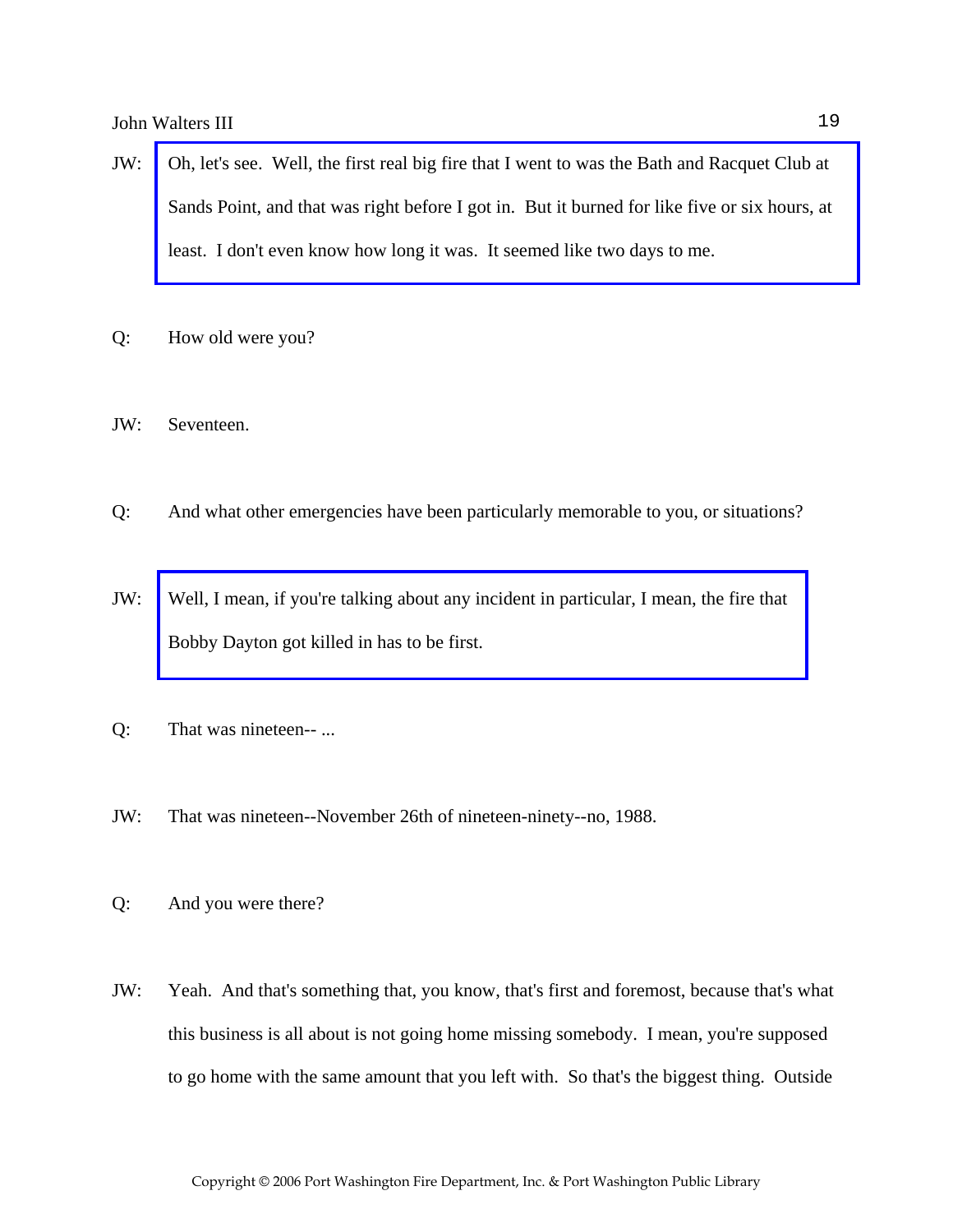[of that, we had one of our medics get killed by a drunk driver.](http://www.pwfdhistory.com/trans/waltersj3_trans/sowle_pz.pdf) That was not good. We [lost Tony Siconolfi in a fire in his own house;](http://www.pwfdhistory.com/trans/waltersj3_trans/pnews921112_pz.pdf) that was not good. And I'll tell you a funny story, though. Myself and Chris who is the Chief of the Department right now ...

Q: Chris who?

- JW: Bollerman. We went to a--we had a little get-together. One of the guys was getting married, so we were at one of the firehouses. And I don't know, it was two o'clock in the morning. And they were having a party for the guy because he was getting married, you know.
- Q: Who was getting married?
- JW: My cousin Steven. And, at the time, myself and Chris were fairly new guys--maybe like two years in the Department, and they had a thing. If they're going to have a party- especially on the property--if guys are drinking and all, then some other guys got to be available to go to the call. So, you're the junior guy; you're stuck with the duty, whether you like it or not, because somebody you're not the junior guy. So, we get a call in the middle of the night for a house fire, and Geoff Cole, who was the Chief, was probably an Engineer or Lieutenant at the time, before he even made it to Lieutenant or Captain. What had happened is the people left the pots on the stove, and the stove went on fire, and the whole house filled with smoke. And I mean, it was pretty bad smoke condition.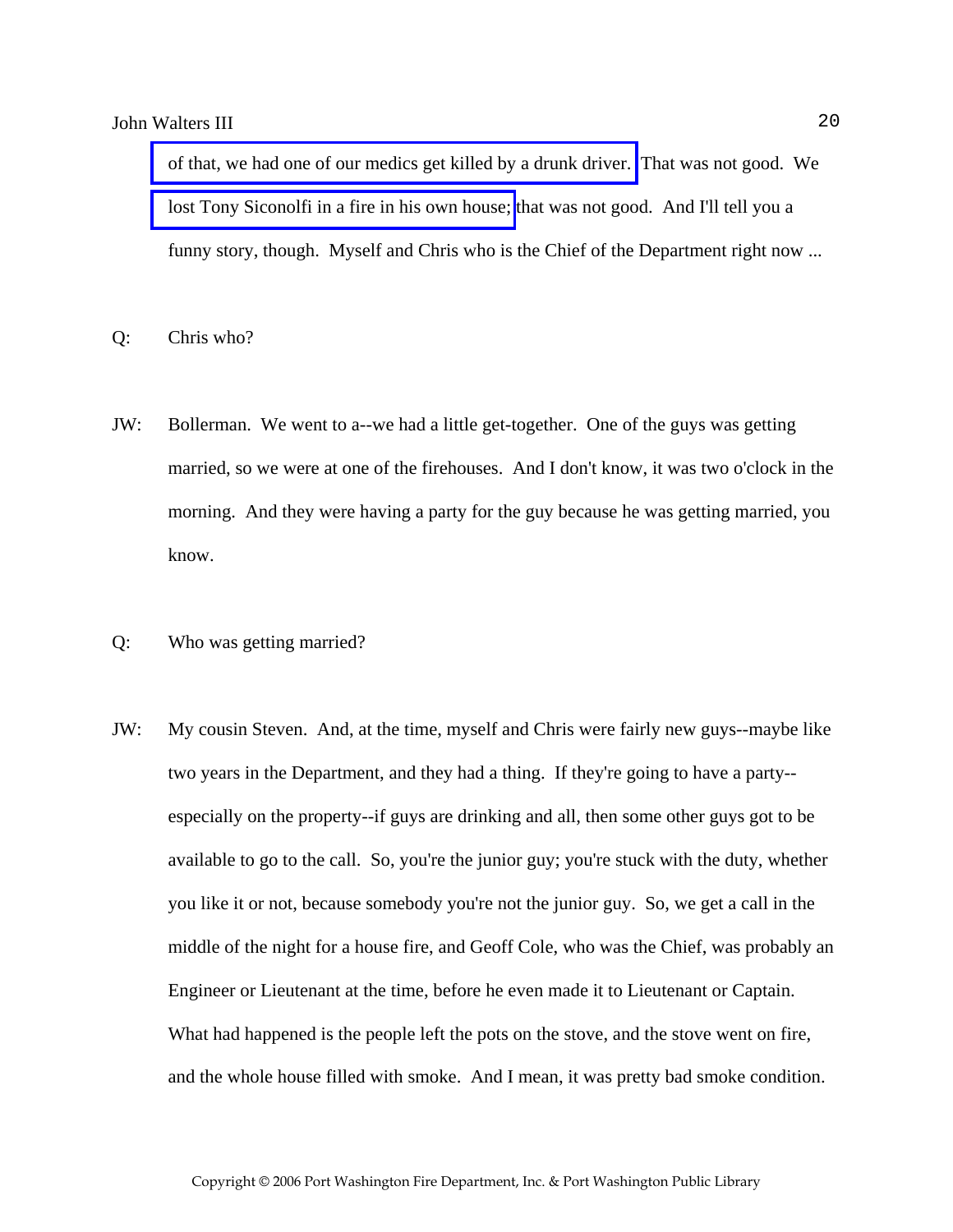So we go inside, and we've got these--and I remember that the kids were in bed, and basically, the smoke was banked down past their beds, so if they had sat up, it would have been like a bad situation. So, myself and Chris and Geoff and a couple of other people, we dragged these kids out of the house, and they were ...

#### Q: Where was it?

- JW: It was somewhere in Manorhaven. I don't even remember where. I remember the kids were Asian. But--I mean, but that's what this whole job is about. I mean, that's the entire--I mean, would they have died in the bed? I can't say that. But, that's what this whole job is about. You know what I mean? I mean, that's the whole ...
- Q: What makes a good firefighter?
- JW: Guts (laughs). You've got to have a lot of guts. You've got to be borderline insane. You get to my point in my career of twenty years, as a Chief, not by accident. You have to work hard at it. And, for a new firefighter, like I said, you keep your mouth shut, keep your nose to the grind, learn your job. Listen to the people around you, follow orders, and go to school. And someday, you know, then, after--after--you can get all the nuts and bolts and the meat and potatoes of it, but to get all the intangibles, you're going to have to start doing stuff on your own, later on down the line. So, you know, we can only set you up for success, and then success is up to you.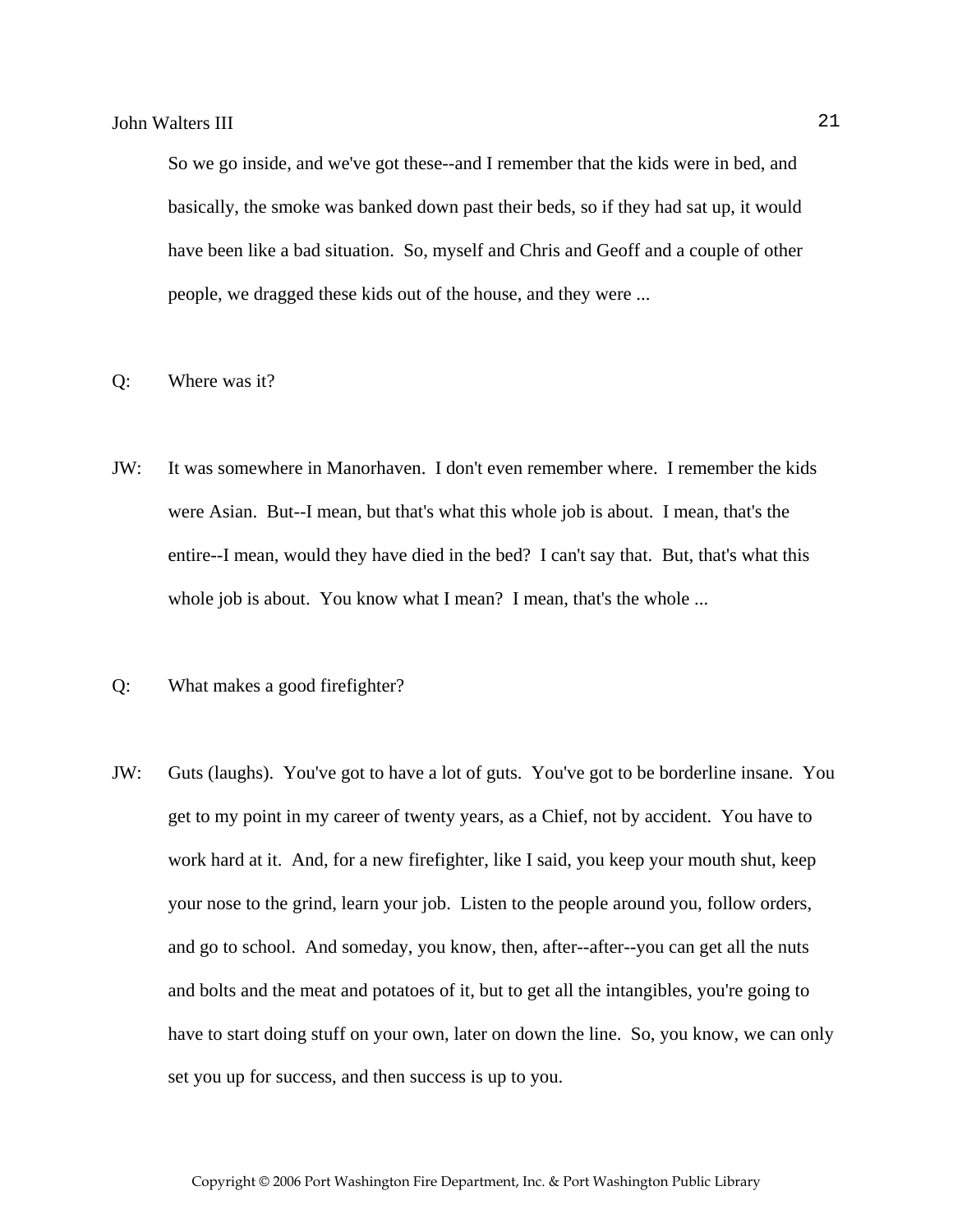- Q: What was your best day as a firefighter?
- JW: What was my best day? Oh, I don't know. Probably the day I joined. I don't know.
- Q: What goes through your head when you're fighting a fire?
- JW: Keeping my guys safe. Making sure nothing happens to them. I mean, there's a million things that go through at once, and that comes from experience. But, you know, fighting the fire; where is it going? what's going on around me? are my resources okay? am I in here too long? You know, a lot of stuff like that. But, number one is, first and foremost is my guys.
- Q: Have you ever had a harrowing escape?
- JW: I've had a few close calls. Jumped out of a few windows. It's a humbling experience. Been burned a few times.
- Q: Badly?
- JW: A couple burns here and there. I don't really know what bad is. I mean it hurts like hell (laughs), so I don't know what you want to consider bad, but ...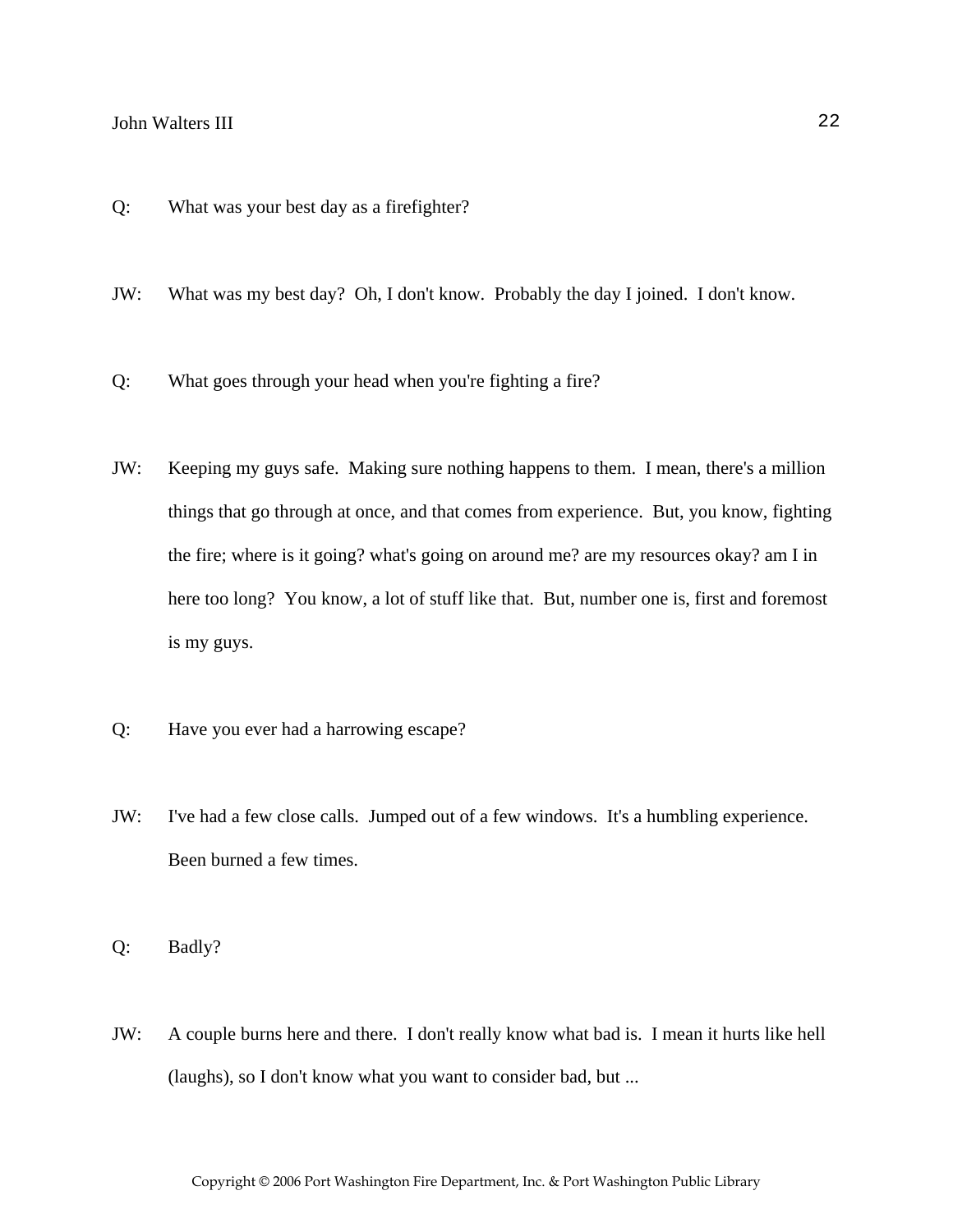- Q: Did you have to be hospitalized?
- JW: I was in the hospital from--not from a fire, but from boiling water, I was in the hospital for twenty-something days.
- Q: When was that?
- JW: 2002.
- Q: What happened?
- JW: A guy dropped a pot of water on me (laughs).
- Q: Where?
- JW: At a firehouse.
- Q: Really?
- JW: Yeah.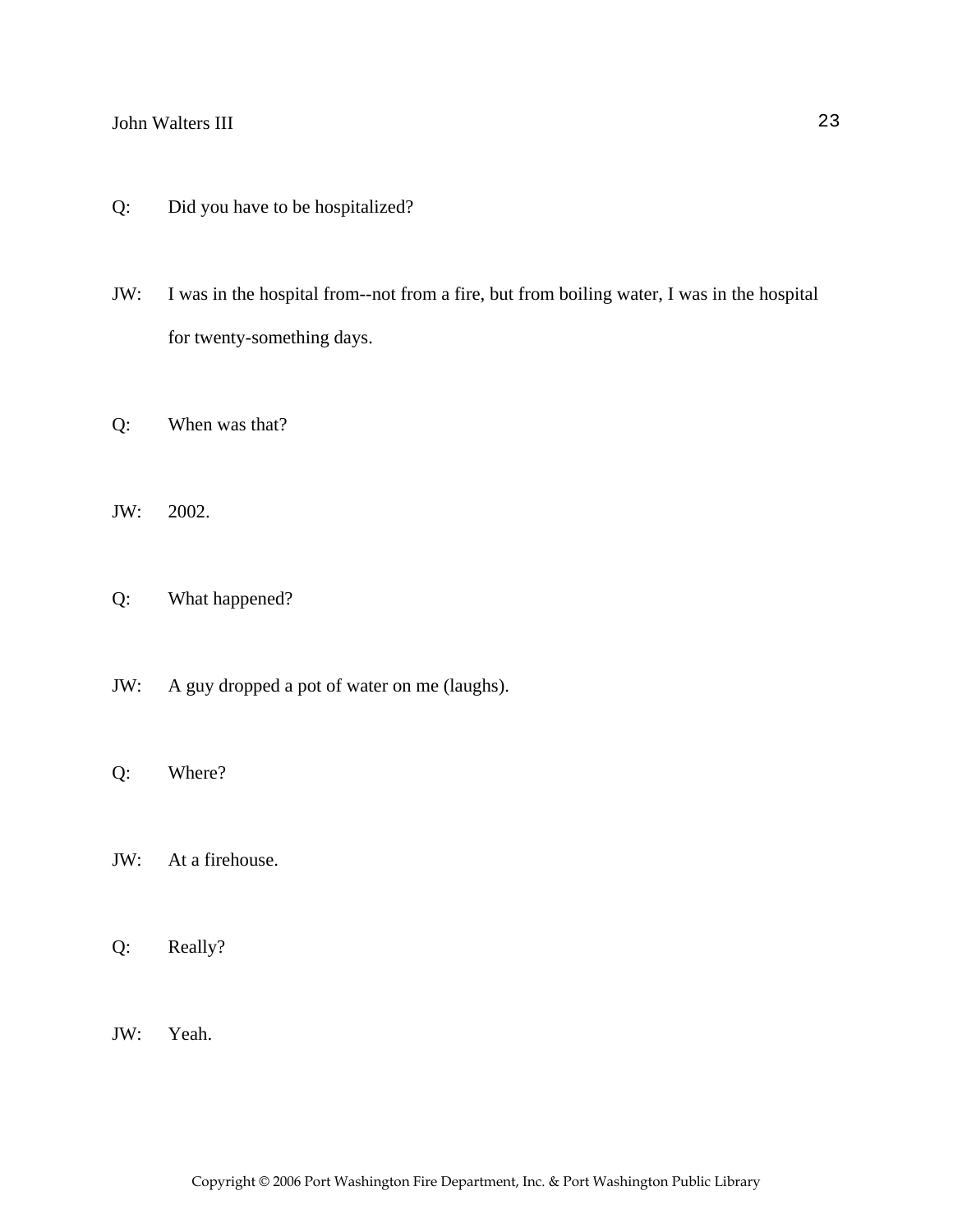- Q: At the firehouse here at Protection?
- JW: No, no. It was ...
- Q: In New York City.
- JW: Yeah.
- Q: Where is your firehouse in New York City?
- JW: Maspeth, Queens.
- Q: Is that ...
- JW: Well, I work for Special Operations. So, we don't cover just Maspeth. We cover like all of Queens and parts of Manhattan and Brooklyn and Bronx.
- Q: So, were you ever in a fire in Port Washington where--other than the obvious, you know, Bobby Dayton fire--where somebody else was injured?
- JW: Firefighter or civilian?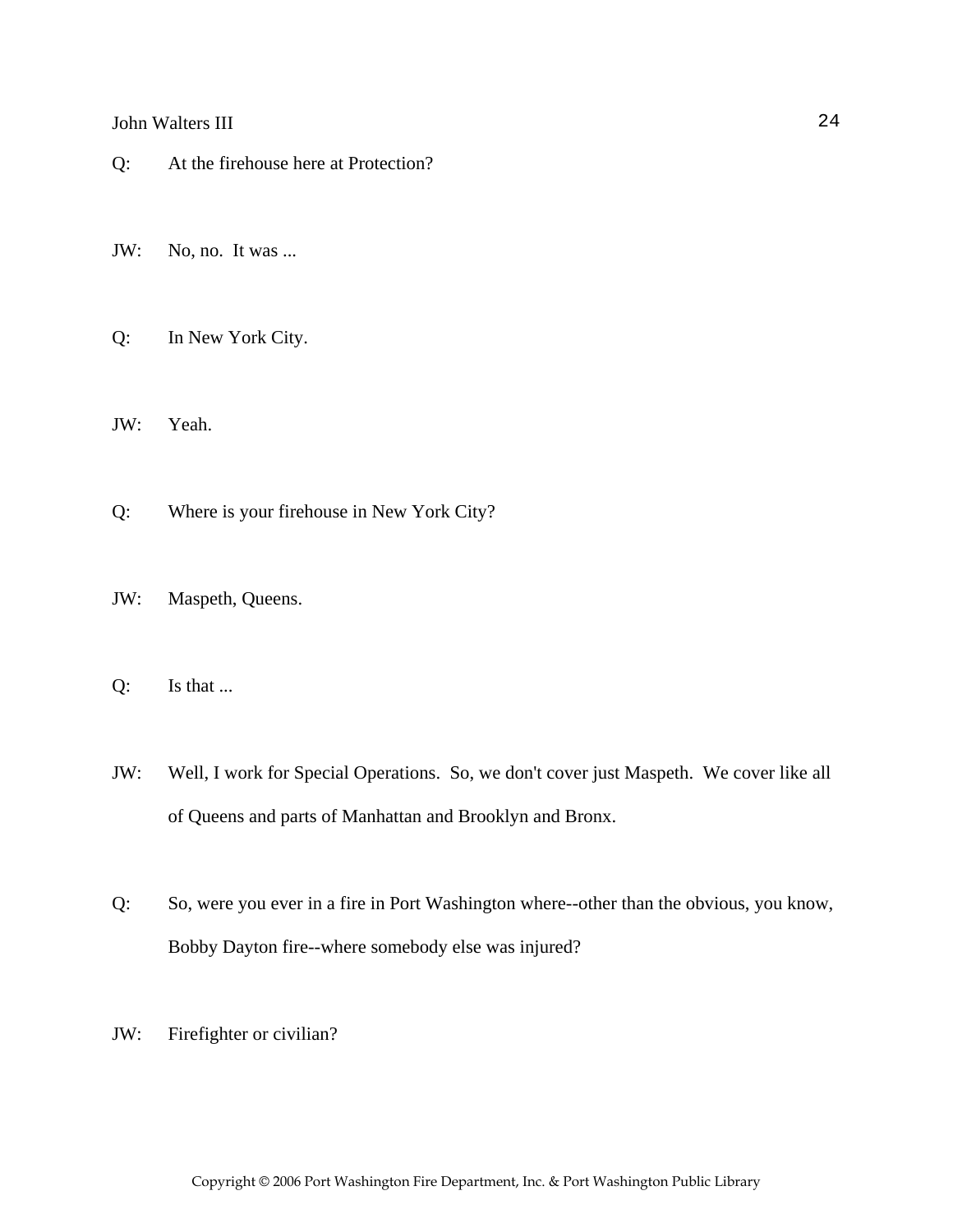- Q: Firefighter. Or civilian.
- JW: Yeah, we've had plenty of injuries. People taken out with chest pains and cuts and bruises and sprains, and all kinds of stuff like that. We've had a boat load of fires where civilians have died, injured. Just all in, you know, in the course of twenty years, a lot of stuff happens.
- Q: And so how do you deal with the trauma?
- JW: Well, you're going into this knowing that at sometime you're going to fail. And you're going to fail again, and you're going to fail again. But it's the times in between that you succeed, and that's what keeps you going. I had a young girl from one of the medic companies come up to me last week and very, very upset about one of the ambulance calls she went to, and she felt that she could have done a better job and yadayadayada. And I had to sit down and talk to her and say, you know, every day I go to work, and sometimes we fail, sometimes we don't fail. But the part that you've got to keep you motivated is the part where you succeed on, because she's nineteen, I guess, now, so she's been doing this about a year and a half. And now she's a full-fledged medic where she can run the call on her own, and she's not just the assistant anymore. And that weighs on you, because you're ultimately responsible for that, for that individual. And I told her, you've got to concentrate on what you're taught and your basics and do all that stuff first. And sometimes it's out of your hands. You know, you're dealt a bad hand, there's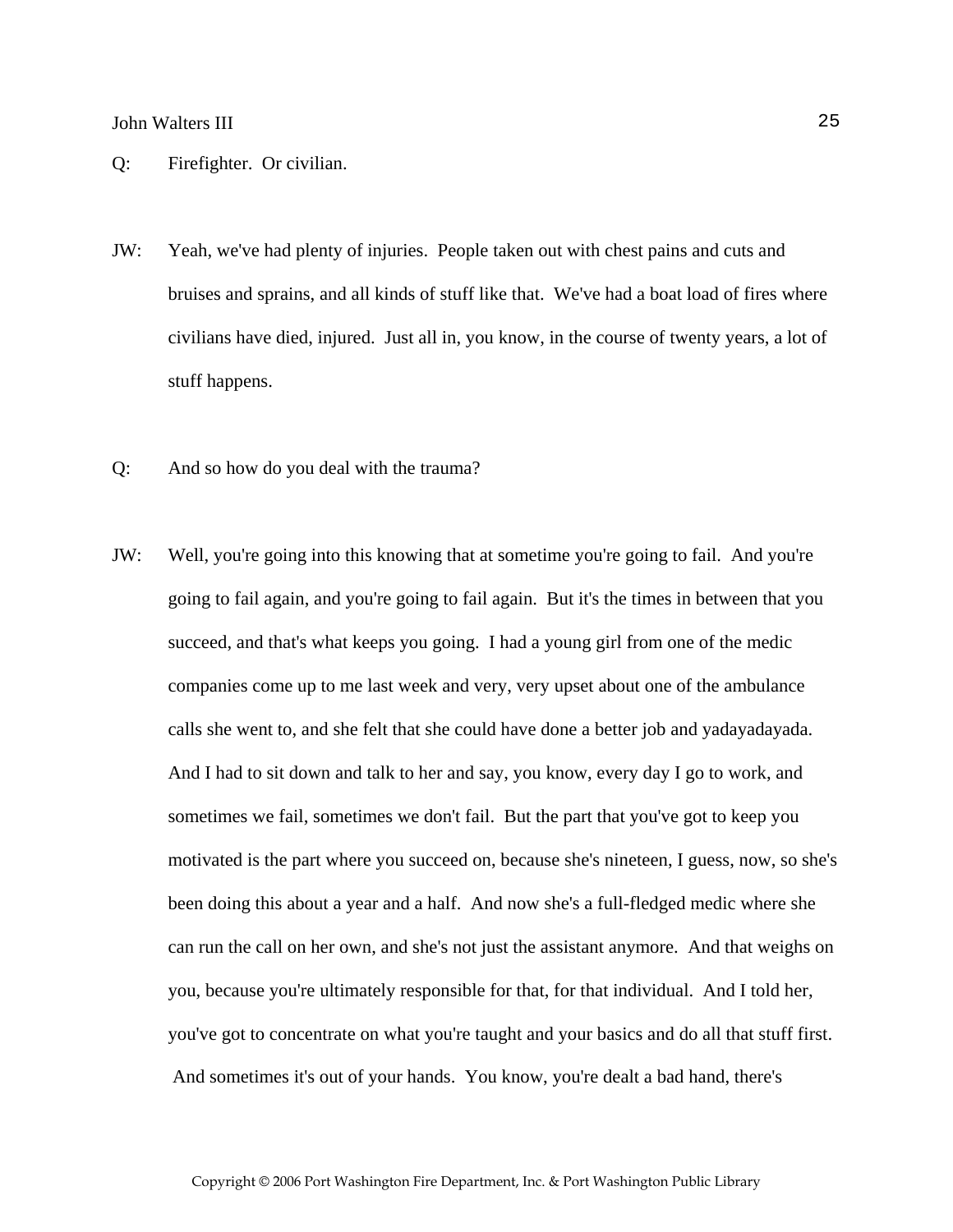nothing you can do about it. But you didn't cause that person to be injured; you're just there to help them. You know what I mean? When I go to the house fire, I didn't cause the fire. I'm just trying to do what I can to help the person and save the contents. You know what I mean? So, I just take it as the point it's not my fault that any of this occurred. I'm doing the best I can to rectify it.

- Q: What things have you learned as a fireman that helped you with your personal life? Obviously, it's helped in your professional life as a fireman.
- JW: Patience. I'm terrible with patience. I don't have time or effort to wait for anything. And probably first and foremost.
- Q: Did you ever save anyone's life?
- JW: Well, I mean, I don't know. I took a bunch of people out of a fire last week at Jackson Heights. I don't know if they're going to live or not live. But, I mean, that's a routine thing, and it's not--you know, when I do stuff, I don't--you know, some people are in it for the medals and all that, and I could really care less about any of that. You know what I mean? When you go to bed at night and you put your head dow on the pillow and you know what you did, it's irrelevant what everybody else thinks or what you think, or that you need to be written up for or ...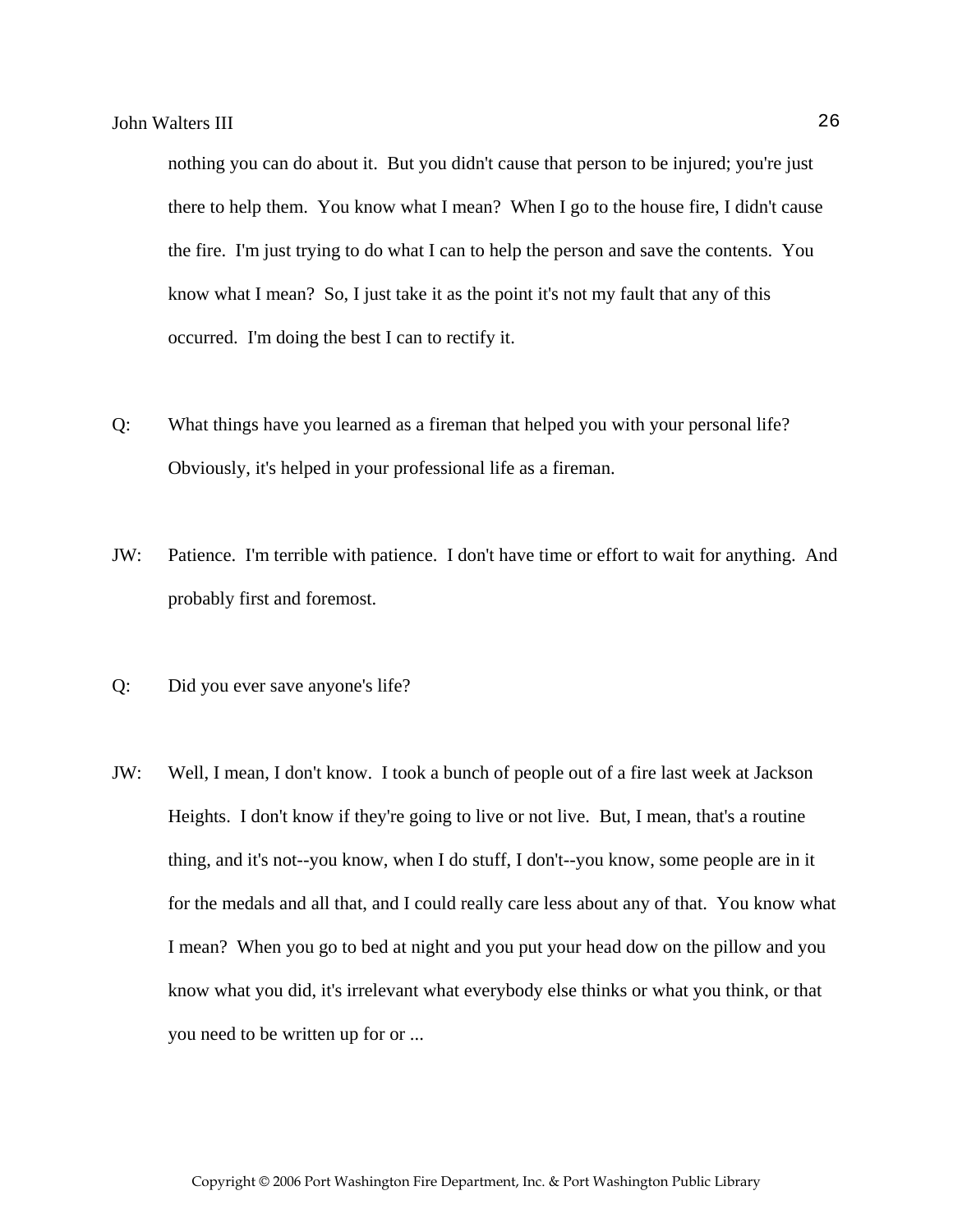- Q: Do you dream about fire?
- JW: No. No. I mean, every minute that I'm awake, if I'm at work, I'm going to fires; if I'm home, I'm going to fires. So it's, you know ...
- Q: How does your family handle that?
- JW: [Well, it's not easy for my wife, you know. She plays second fiddle to everything. And](http://www.pwfdhistory.com/trans/waltersj3_trans/waltersIII_wedding.jpg)  it's not easy. You know, it's definitely not easy for her.
- Q: Do you have children?
- JW: No. I don't know how--I don't know how Chris has kids. I don't know how he does it.
- Q: ... [How come?] ...
- JW: I really don't. Because I'm the type of person, unless I can do it my way and do it a hundred and fifty percent, I don't even want to do it. So, I don't know--I mean, God bless them. I don't know how they do it.
- Q: How did you overcome the natural fear of fire?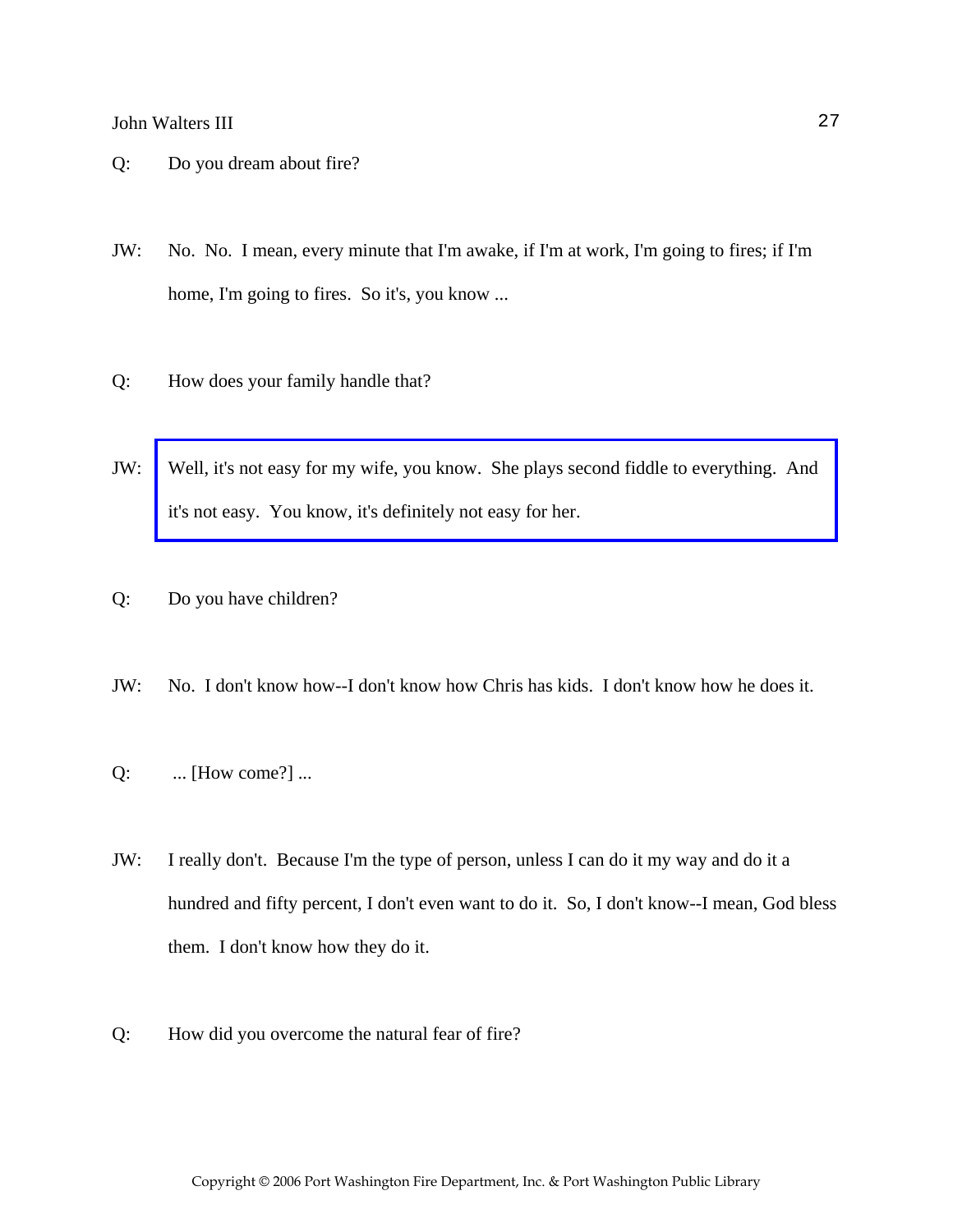- JW: You get good at it (laughs). Well, it's part of your motivation for training and getting better at it. You know, when the bully kicks you in the rear when you're a kid, you learn how to defend yourself. You know what I mean? So, if you don't learn, you're not going--you're going to be a shortlived career if you don't learn very fast.
- Q: So, do you talk to your wife about your firefighting, or ...
- JW: No. I talk to her about--sometimes, you know, when I come home pissed off that there's some internal politics or some villages or mayors or whatever, you know, and my world is very black and white, where I'm not dollars and cents; I'm right or wrong, you know. And people that deal in dollars and sense, I'll just tell them, I don't care what it costs. If it involves somebody's life, we're doing it. That's it. Period. End of story.
- Q: What about the social aspects, which are big in the Fire Department?
- JW: Funny you should say that. Used to be very, very big. Not so big anymore.

Q: Why?

- JW: It's more of a job now.
- Q: Why?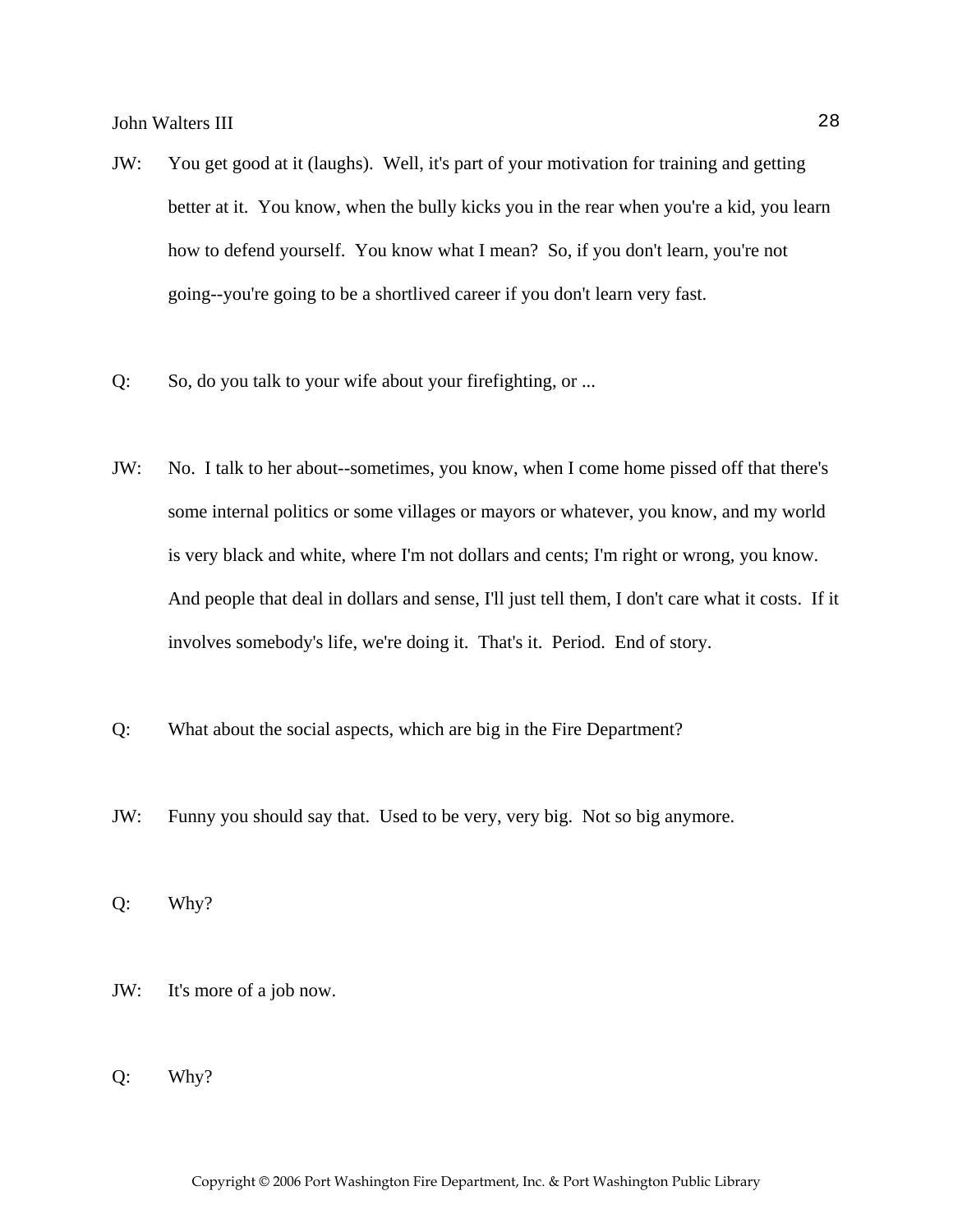JW: It's because we're just too busy. We don't have time (laughs).

Q: Really.

- JW: Don't have time for--when I was a kid, when I'd go down to the firehouse with my dad on a Sunday, there'd be thirty, forty guys at the bar watching football and doing stuff. Now, nowadays, not ten altogether in the whole Fire Department. Just different. Apples and oranges. Just different society, different world, different everything.
- Q: What about the work nights? Aren't there those work nights?
- JW: Work nights are every Thursday, but you have to remember that when I joined the Fire Department, we were doing three hundred calls, and we're doing almost three thousand now. So, when you're talking seven to ten calls a day, I mean, just you, yourself, outside the firehouse, life is different. You know what I mean? Kids, there was no computers; there was no videogames. There was no--I mean, kids went out and played. You played cowboys and Indians, or you did what--I mean, people don't do that anymore. The free time that one has, even as a child, is not what it used to be. So ...
- Q: So, guys don't go down there on Thursday nights and drink some beers and ...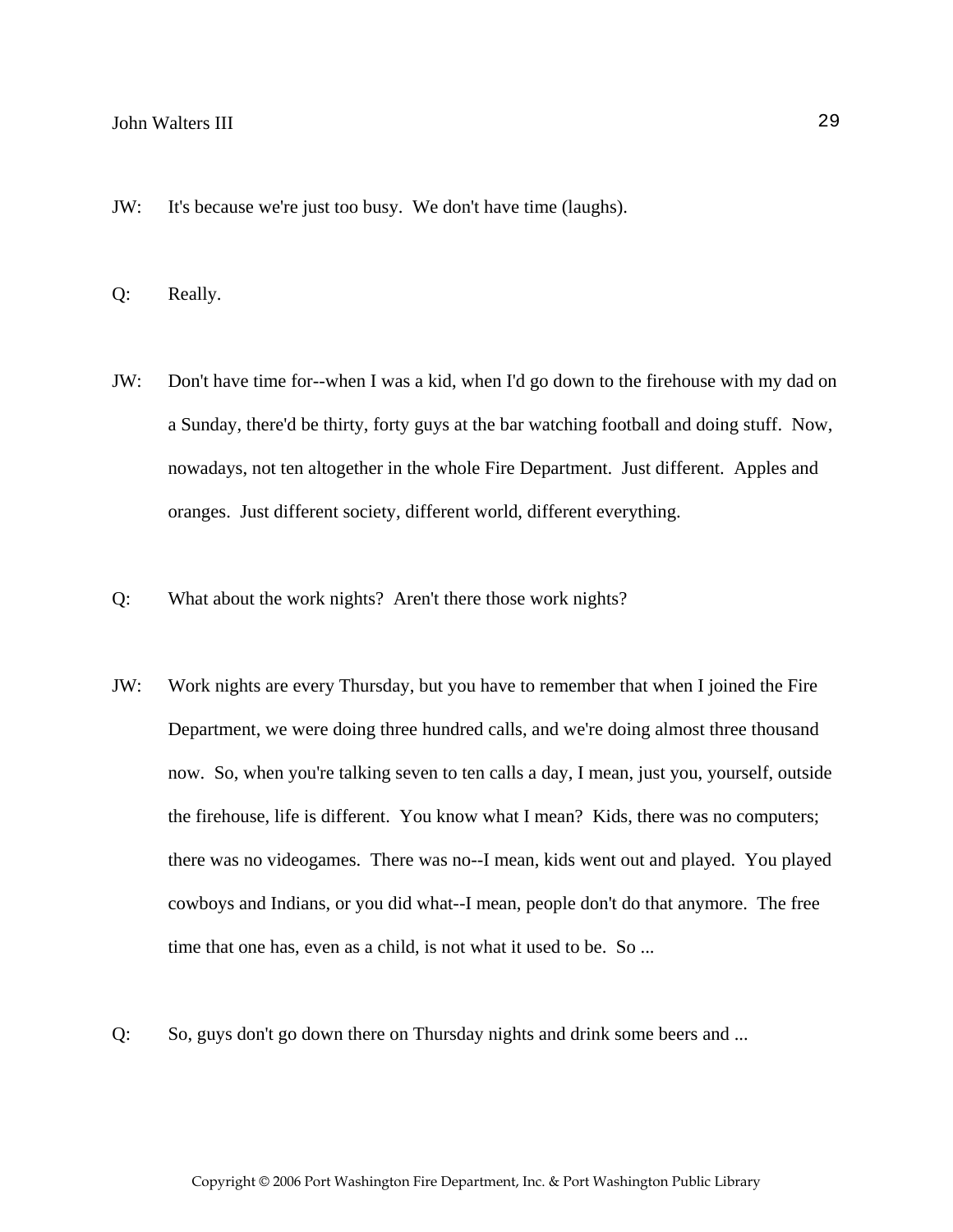- JW: Not really. We don't even have a refrigerator at the bar anymore.
- Q: Really?
- JW: I mean, the guys will still get pizzas after work night and hang out, and sometimes they'll play Texas hold 'em afterwards and stuff like that. But it's six-thirty, work night starts, and it goes till you're finished, and usually there's a school after it, and it's business. It's completely different than what it used to be. When I was a kid, we'd stay there till four in the morning playing cards and drinking beers, and that's out.
- Q: Really.
- JW: All out.
- Q: So what about the dinners. So, you don't have the fair anymore, the block parties ...
- JW: You know, society's changed so much that, I mean, drinking and driving and the whole--I mean, the whole thing is, and even if you look at outside the firehouse, just the business at the bars and everything, it's not what it used to be. I mean, years ago, this was a town that was known for having more bars per square inch than anywhere on Long Island. You know, and now, there's like nothing. I mean, just society has changed, and so has the firehouse.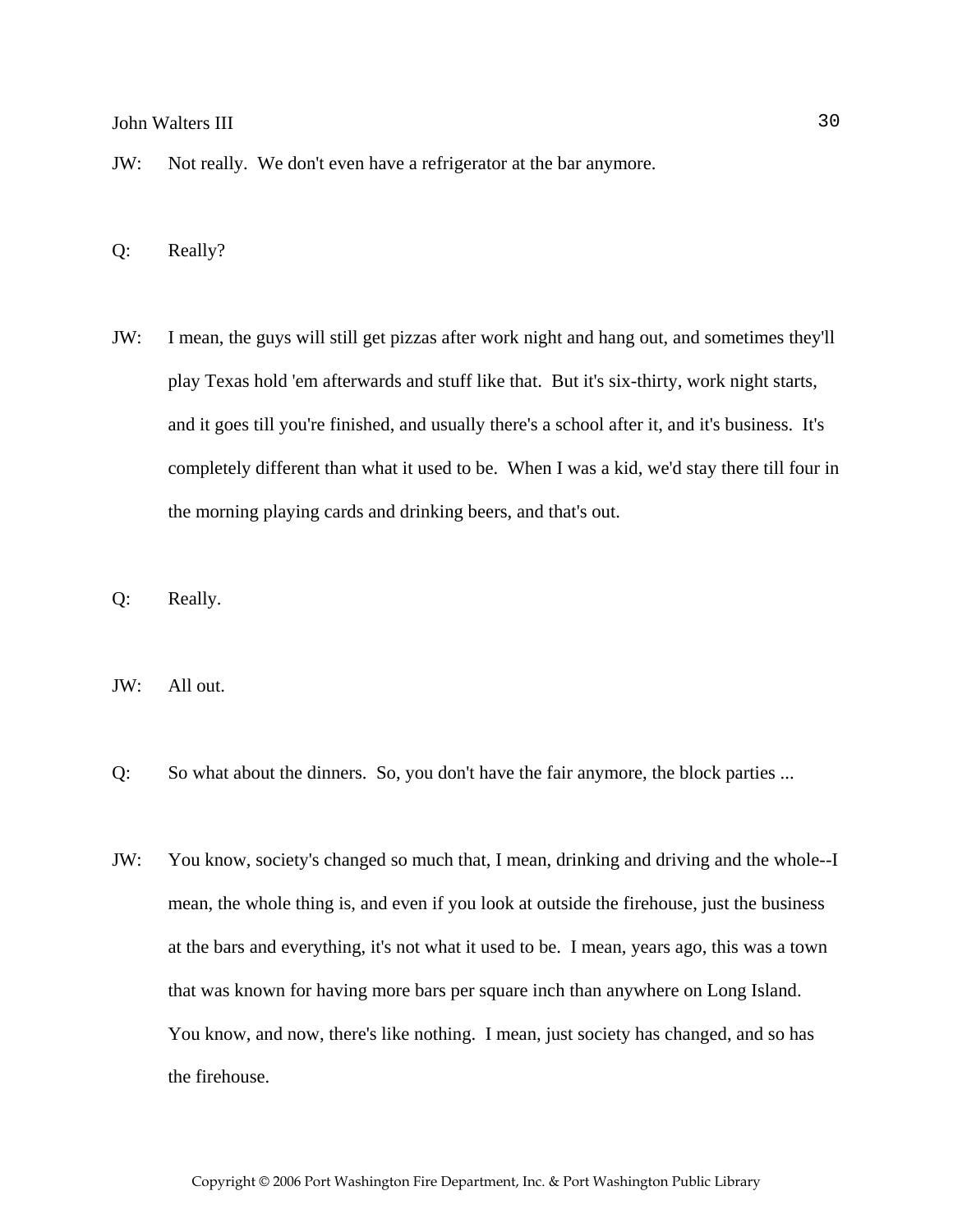- Q: So what are the social activities they do?
- JW: Hanging out, going to calls.
- Q: But that's it.
- JW: It's so busy, that we don't have any other choice.
- Q: And what about--so you don't have dinners or ...
- JW: Well, we have--we just had a Christmas party, you know, at the Polish Hall where we had--and that's something different, too. Each company used to do their own Christmas party; now we did it together.
- Q: So that's a good thing.
- JW: Yeah. And it also saves money, because you're doing it all together instead of having four separate parties.
- Q: Is it everyone's family comes?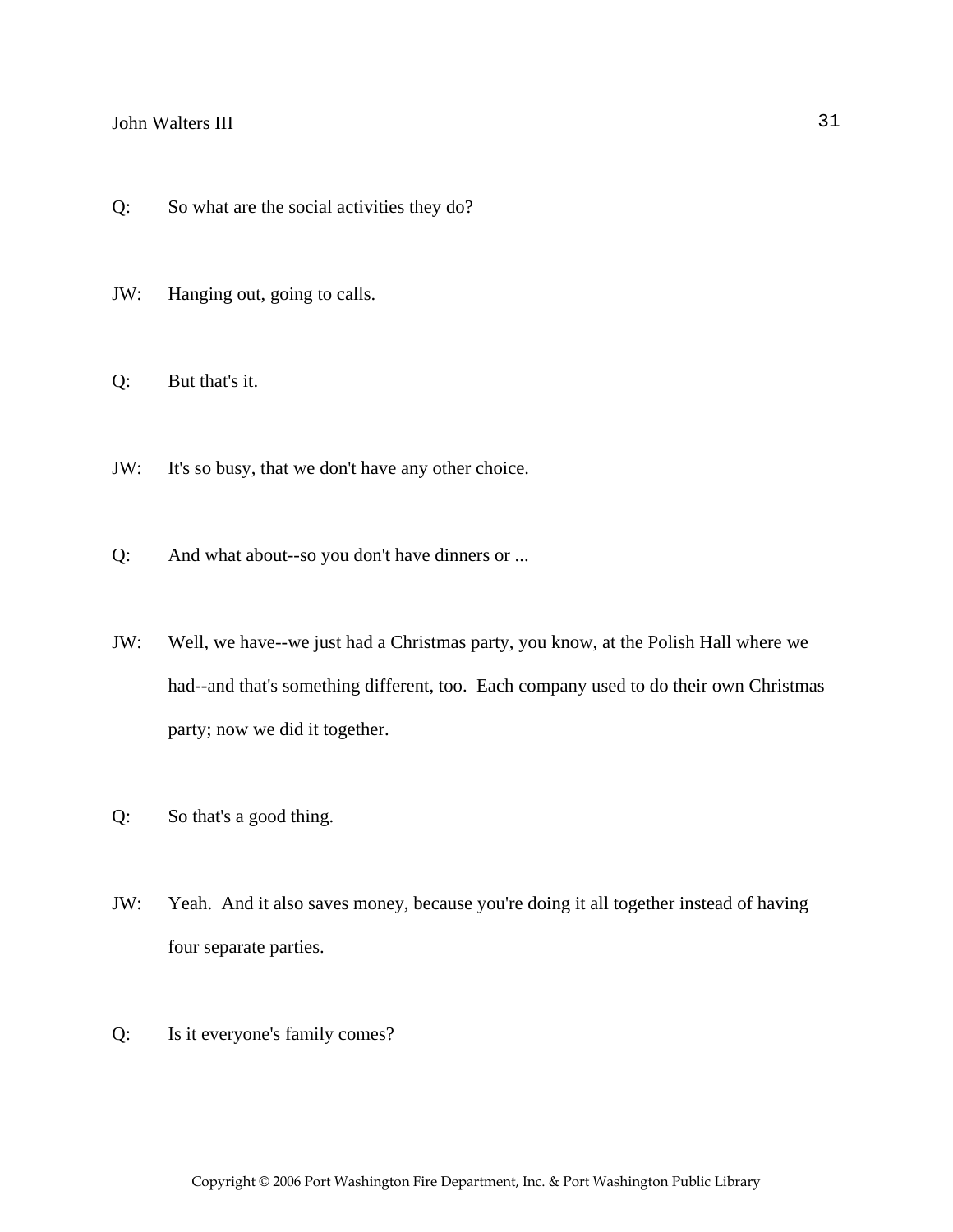- JW: No, just you and your guest. That's it. And stuff like that. I mean, more of the socializing is done standing there talking in gear and stuff after the calls. I mean, that's- the socializing was done in the barroom, and now it's done in the truck room with the gear on (laughs).
- Q: What about that bonding experience you had with your men. You did--I guess you've experienced that.
- JW: My men come first and foremost to anything. And, you firmly have to--you know, I believe that you have to do that as a leader.
- Q: Are your best friends firemen in the town?
- JW: Yeah.
- Q: Who are they?
- JW: All my friends are, basically. Well, funny, because now that I'm Chief I don't really have any best friends anymore. I'm just--I'm like a ping pong ball getting bounced all over the place. In the last two years, being that I deal with Chris and Glen every day, I mean, Chris and Glen, first and foremost, because I see them more than I see my wife.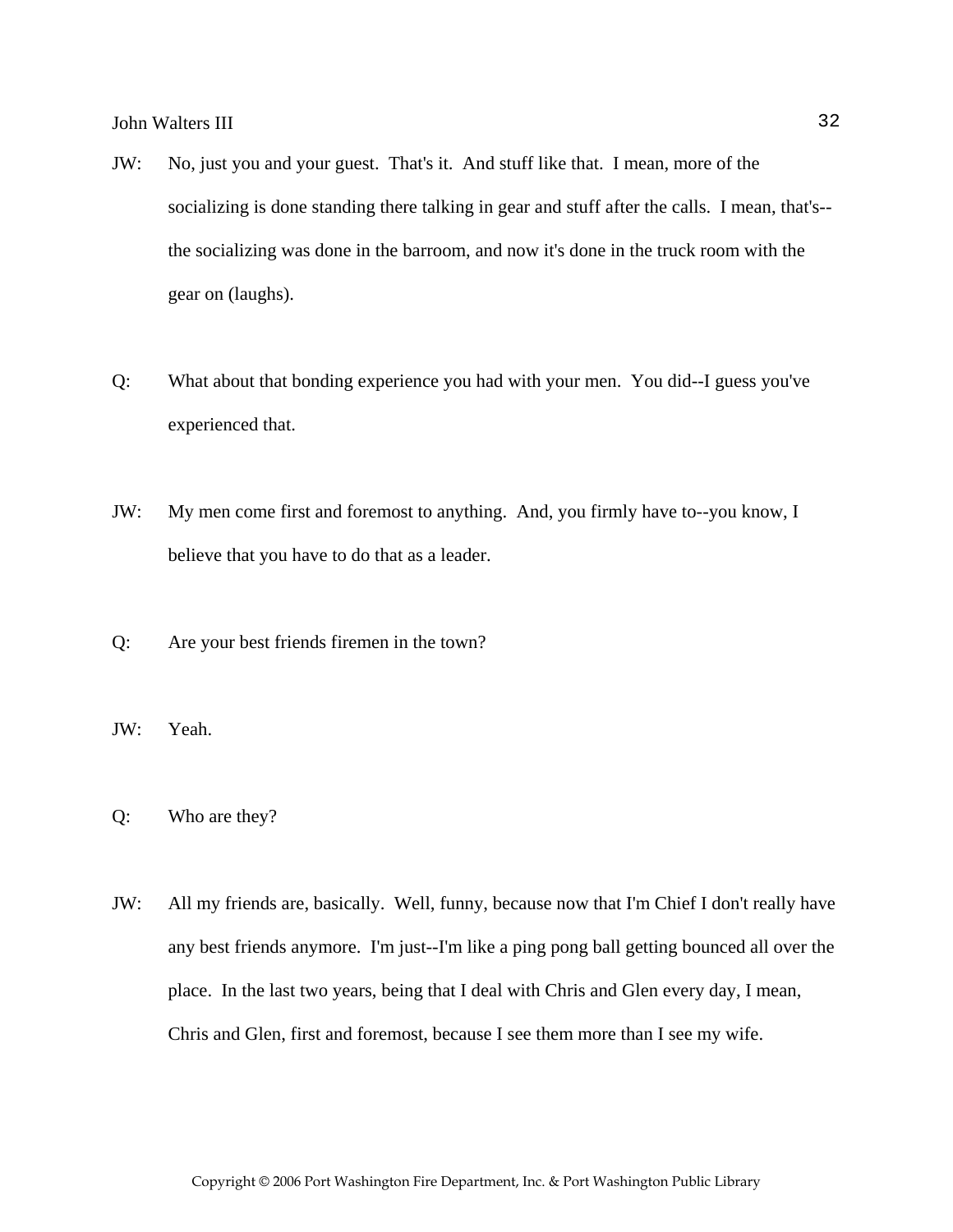- Q: And what about when you were young? Did you bond with any of the young guys?
- JW: Oh, yeah, sure, like guys like Ray Ryan who is in--you know, he's a few years older than me. So, you know, when I was a kid, you'd go to the Christmas party with--you know, and he was a kid, too. And then, all of a sudden, he's one of them, and I'm not. And I'm like, hey, what's going on here, you know. And then, finally, you get in, too, and then, you know, I followed up the ranks with him, and he was a Captain, then I was Captain after him.
- Q: Is that Ray Ryan, the police ...
- JW: Yeah, right. And Scott Wood. You know, there's a whole bunch of them that are in that age group.
- Q: So what other young guys joined with you?
- JW: Oh, with me?
- Q: Yeah, like around the same time. Guys that you knew.
- JW: Oh, let's see. John Mahoney, Chris Bollerman, Tommy Golden, Michael Black, Scott Wood, Chris Volo, Pat Cicoch. I mean, there's a whole bunch of them. But it seems to be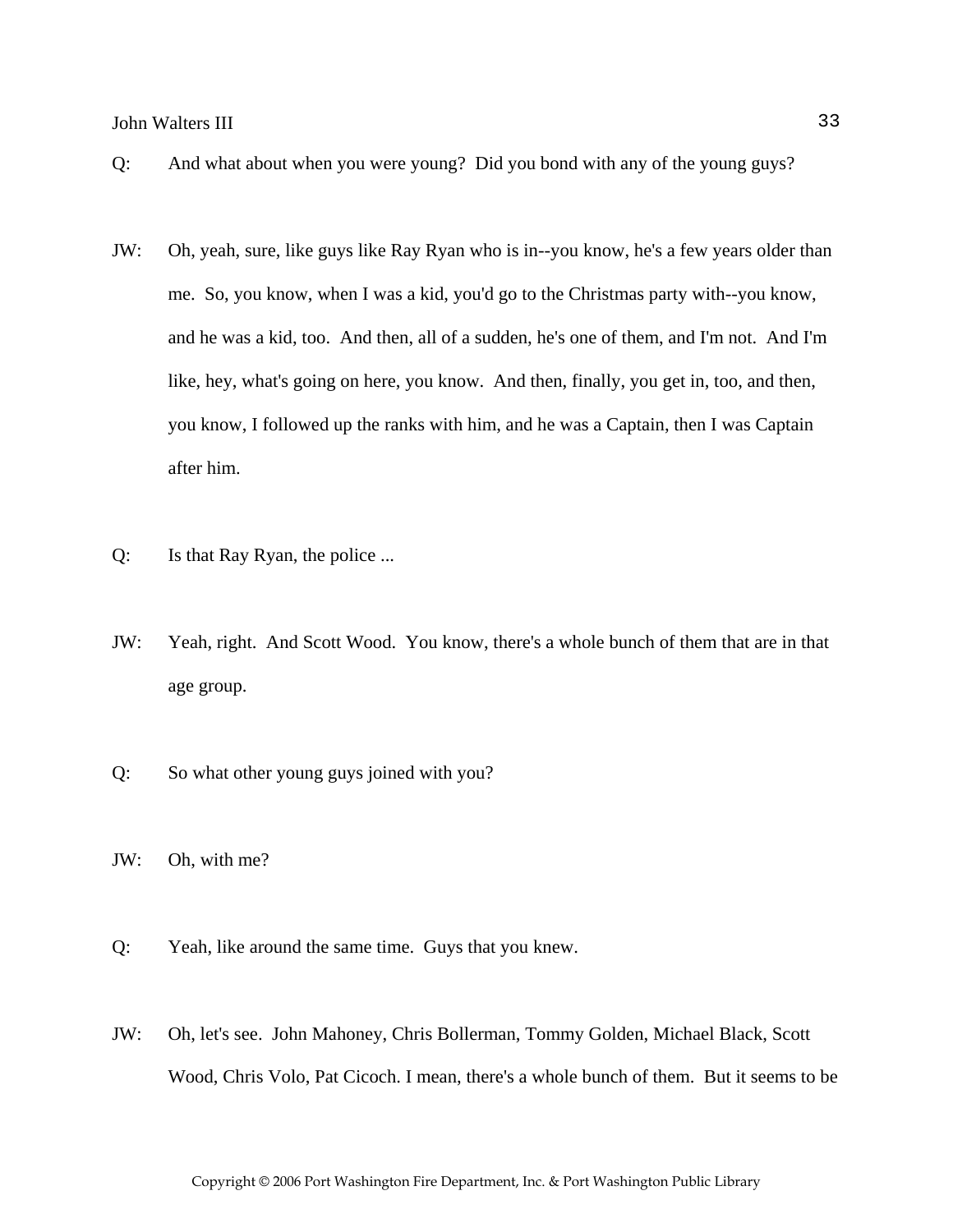when you get a couple of guys in and they drag their buddies in and it's all like one little- big clique at a time. You know what I mean. And then, it might be like next year, nobody in their age group comes in, but then the following year there might be somebody and they drag a bunch of people in. It just goes on and on and on.

- Q: Do you ever carry anything for good luck?
- JW: For good luck.
- Q: A coin or something?
- JW: It's tough to say. I don't really--I'm not a big jewelry guy, because jewelry gets--it conducts heat. So, I don't wear anything at work. I wear this bracelet whenever I'm not actively at work.
- Q: What is that?
- JW: This is a bracelet that was made for the guys from my firehouse that were killed. And I don't wear--I don't wear any 9/11 paraphernalia, other than that. I mean, I just--I don't talk about it. I don't--some guys used it as a trump card, you know, getting free vacations and doing all kinds of stuff. I don't--I don't do any of that. And I just let my actions speak for myself, and ...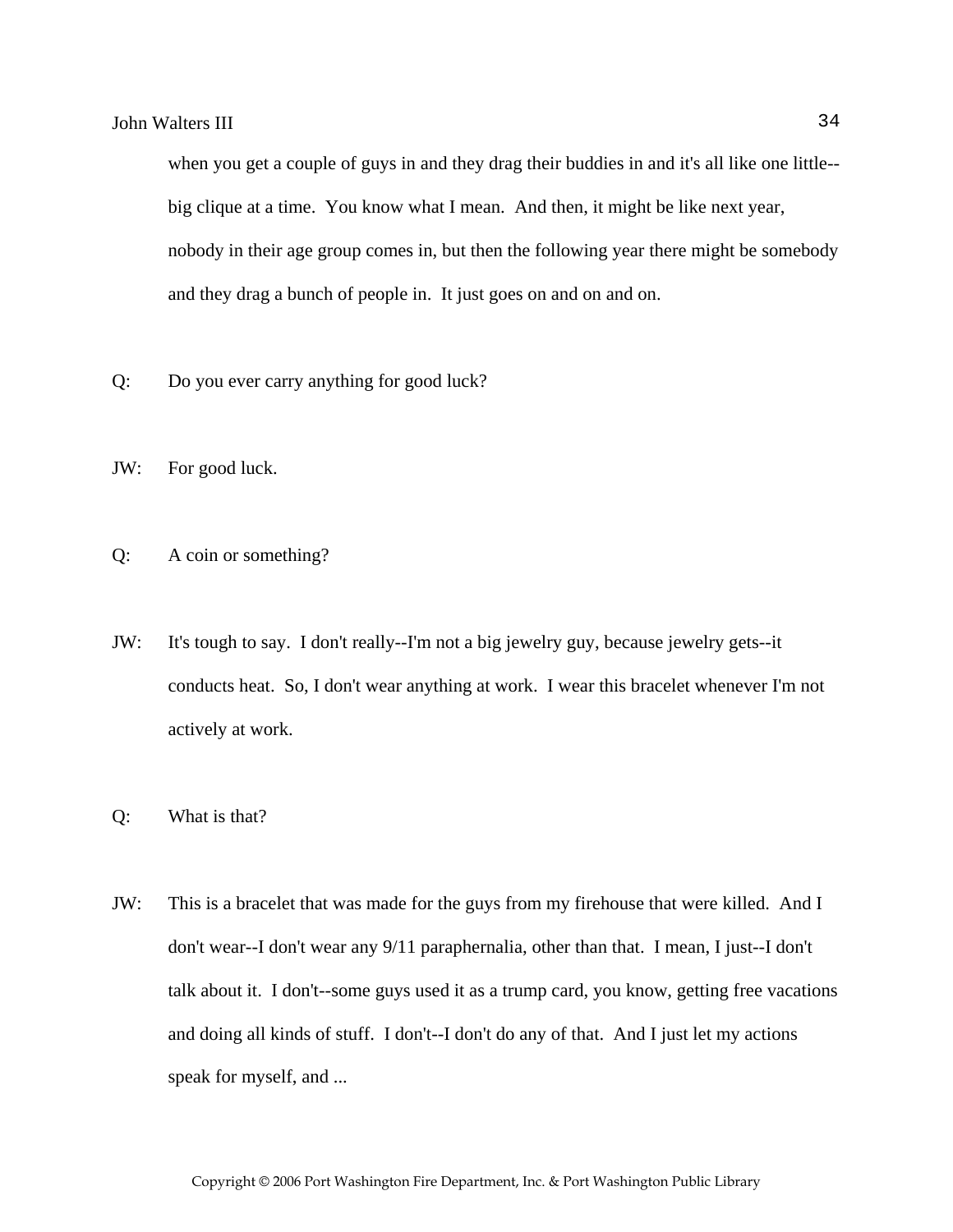- Q: What surprised you about being a firefighter?
- JW: How incompetent the public is. People don't care. We're the largest industrialized nation in the world, and we lead every year in fire deaths. And nobody cares.
- Q: Why?
- JW: Because they're ignorant.
- Q: What is it? Carelessness?
- JW: Yeah. Yeah, it's ignorance and lack of education, and people just don't care. You know, you're not telling somebody--if you look directly around this town, there's a lot of people in this town with a lot of money, and a lot of them are very important people at their jobs. They tell people every day what to do. And they don't listen to stuff (laughs). You know what I mean? They--when they want something, they want it. And the cost is not an object. But, when you're trying to tell them about something else, it's always "not in my backyard," and, you know, like that kind of routine. But it--I guarantee, if you ask any person that's a civilian that's been through a fire or any portion thereof, they'll give you a completely different story. Guaranteed.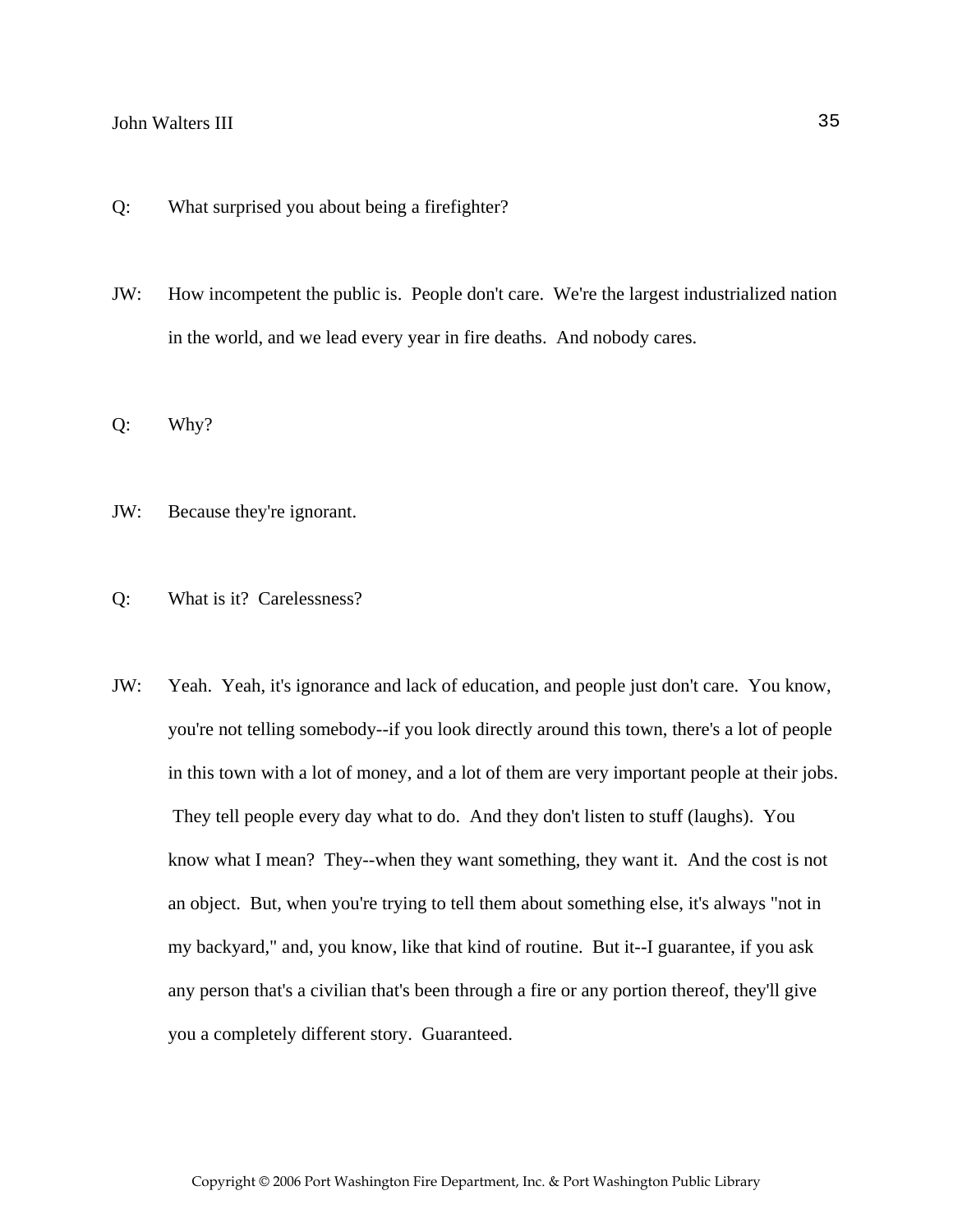$Q:$  ... [?] ...

- JW: Guaranteed. You go and speak to Matt Walsh who lives in Plandome, who just had a gigantic fire in his house. And he was a Chief of the Plandome Fire Department. And he'll give you a completely different story about having a fire in your own house.
- Q: What kind of annoyances have you experienced with other firefighters in Port Washington?
- JW: Well, I'll give you what I refer to as the tee-shirt and tattoo club.
- Q: (Laughs).
- JW: There's not specifically Port Washington, but in the whole realm of Long Island and the Metropolitan area, I'll say. There's this group that likes to think they know what they're doing because they've got the badge and they caught the tee-shirt and got the tattoo, and that doesn't teach you anything, other than you look the part. But, when you go into a fire and you can't see, and you feel like you're in an oven and you've got to produce, and it's like being in the military. When you're on the front lines, you're exposed for your weaknesses. You're either producing or you're not producing, and there's nowhere to hide. So, if you're not in there on the front line, then you're not getting it done, and there's nowhere to hide. And those tee-shirt and tattoo guys usually will be the guys out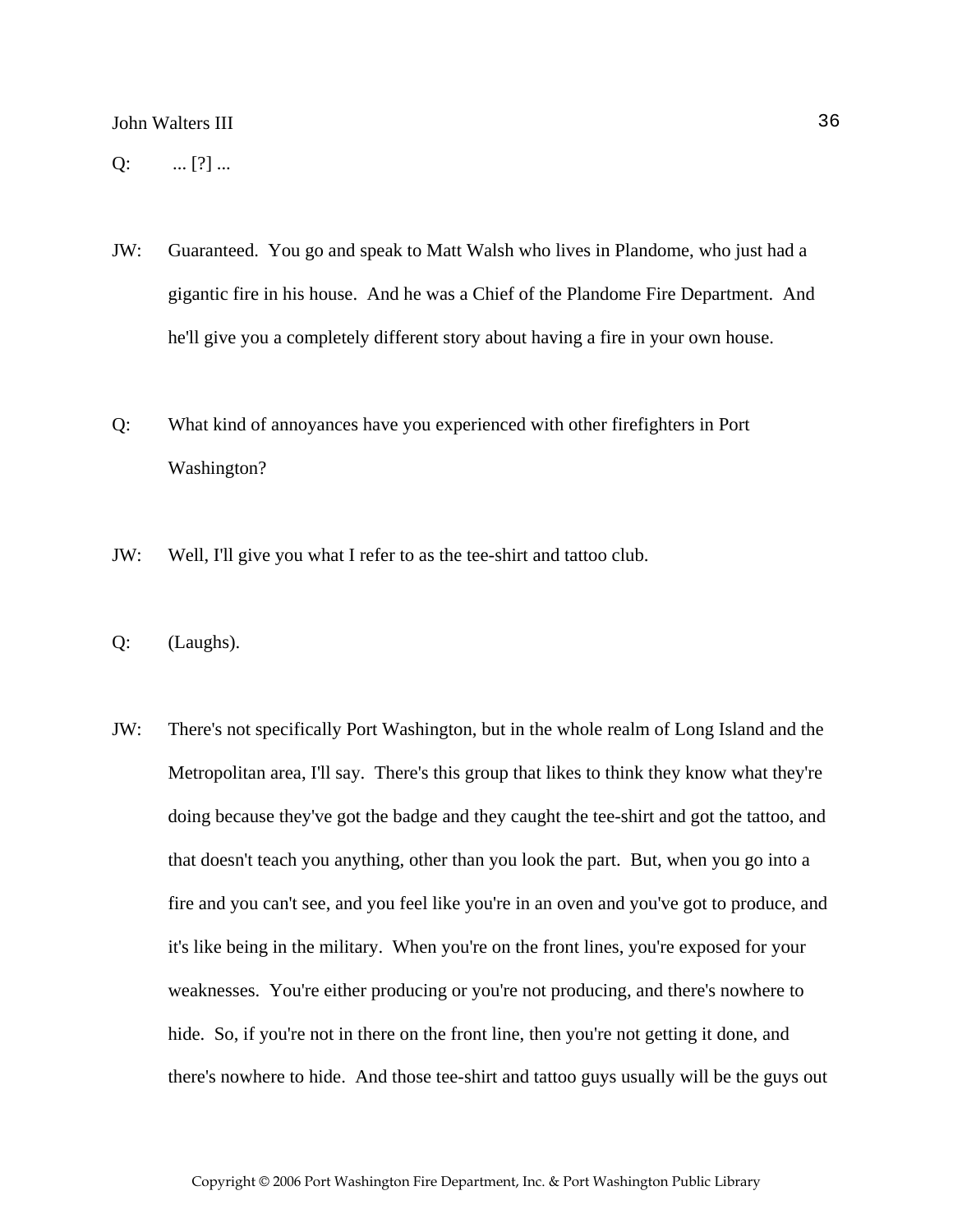on the front lawn somewhere, what I would refer to as a fresh-air firefighter. So, and those are the guys that have all the accolades. You know, their car is like a billboard and they've got all the tee-shirts. And the guys that just go about their business and get it done are the guys that don't talk about it, that don't have all that. And that surprises me the most. People want to be the hero. You know what I mean? But you don't go looking for it. It finds you. You know what I mean? And you don't--you get to be a hero by training and doing it a lot and getting better at it, and being very good at what you do.

- Q: Have you ever played a prank on anybody? Or know of any pranks that you thought were pretty funny?
- JW: Oh, man, well, we used to have water fights all the time and ...
- Q: Where?
- JW: All over the place. We used to go to each other's firehouse and sneak attack them.
- Q: What was your favorite place to go do that?
- JW: Well, in the back yard at Protection, they have an air tank for the horn. You know when the horn goes off, it has a tank full of air, and it's below grade, so you have to take this manhole cover off to go down below. So, when they get a new guy in there, we used to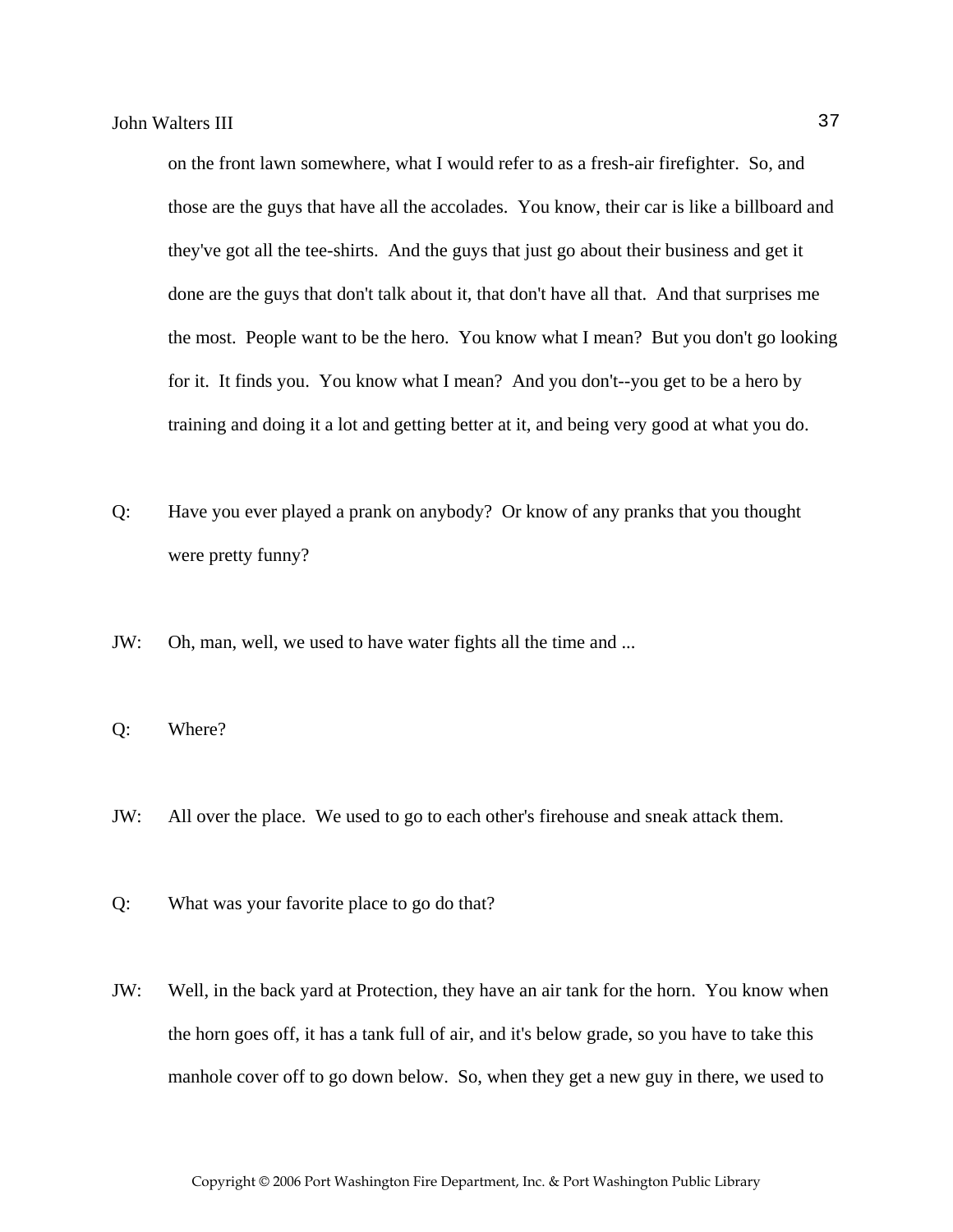tell him that he's got to go down there and change the light bulb like at the work night, you know. And they'll stick the cover right back on, and he's stuck in the hole. Either that, or they'll dump a bucket of water on him while he's climbing down the ladder, or, you know, they just ...

- Q: And what about with other firehouses?
- JW: Well, you know, one time, we had gone to Flower Hill and we had--I forgot. We did something to them, and they wanted to get us back. So, they were going to come down here with the rig and try to blast us with all the hoses. And, you know, Protection and Atlantic's are next to each other, back to back. So they called Atlantic's to ask for help. So, they were like, "Yeah, yeah, yeah." So, as soon as they hung up the phone, they called us and said "They're on their way down to get you." So, we were sitting there ready for them, and as soon as they pulled up, we opened the garage door and bombarded them.

Q: With water?

- JW: And they didn't know what happened.
- Q: With the hoses?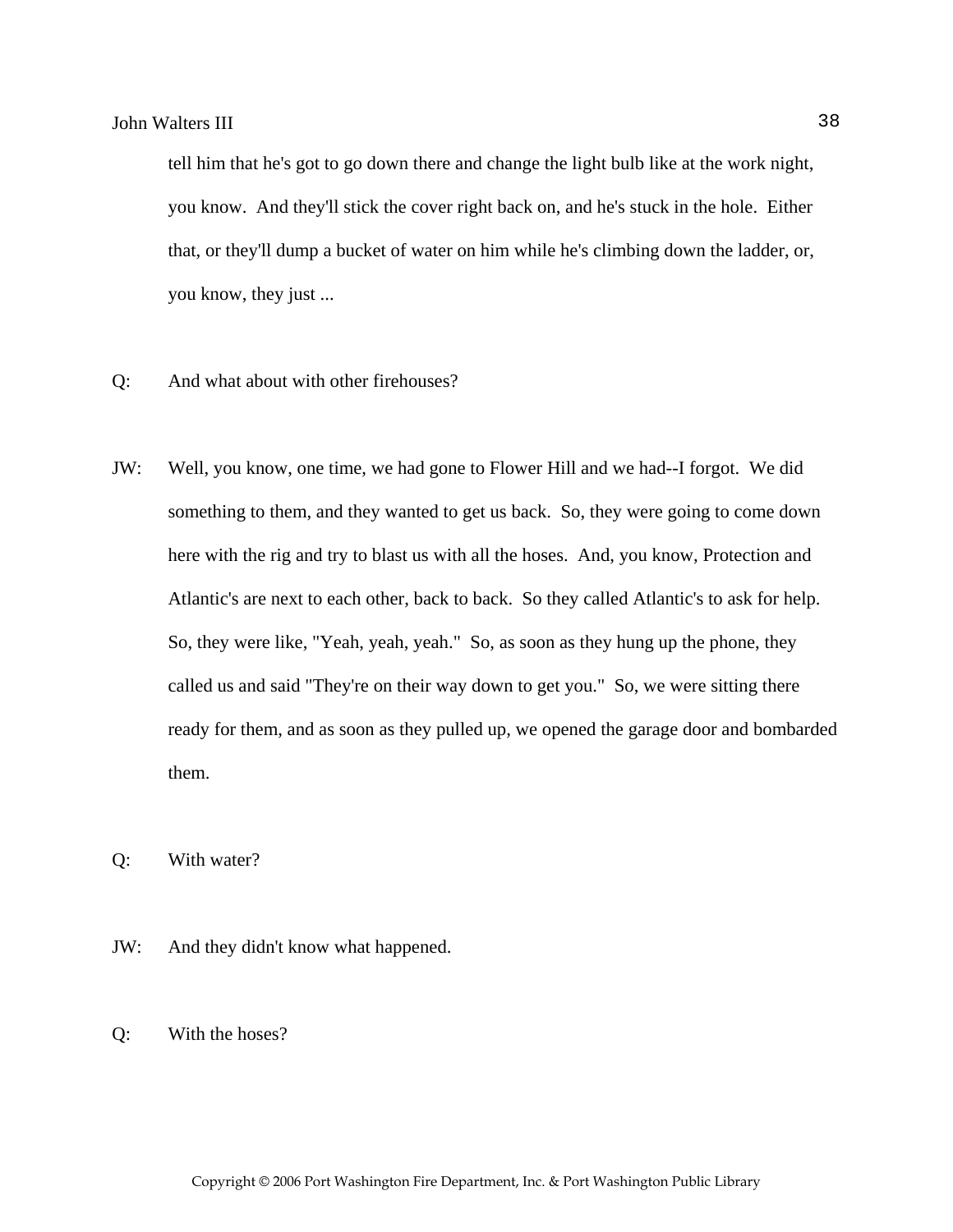JW: They didn't know what hit 'em. They were like coming for the attack, and they got killed (laughs).

Q: (Laughs).

- JW: And they were like, "What happened?! (laughs).
- Q: And who was the leader of that attack? Who was ...
- JW: You know, I think it was Bobby Dayton, because what happened, one of our guys ended up shooting him in the eye with the hose, and that was the end of the water fight. And the Chief flipped out, and "No more water fights," and, you know. Everything is fun and games. Like when you were a kid. Fun and games until somebody gets hurt, and then Mom has a cow, and that's the end of that.
- Q: (Laughs). What kind of--are there like any in-jokes at the--at Protection between the guys.
- JW: There's always something, you know. Somebody's always doing something stupid, and it goes right through everybody, you know. Everybody finds out something, and it's always something. I mean, you could go there any day of the week, and it's always something else, you know.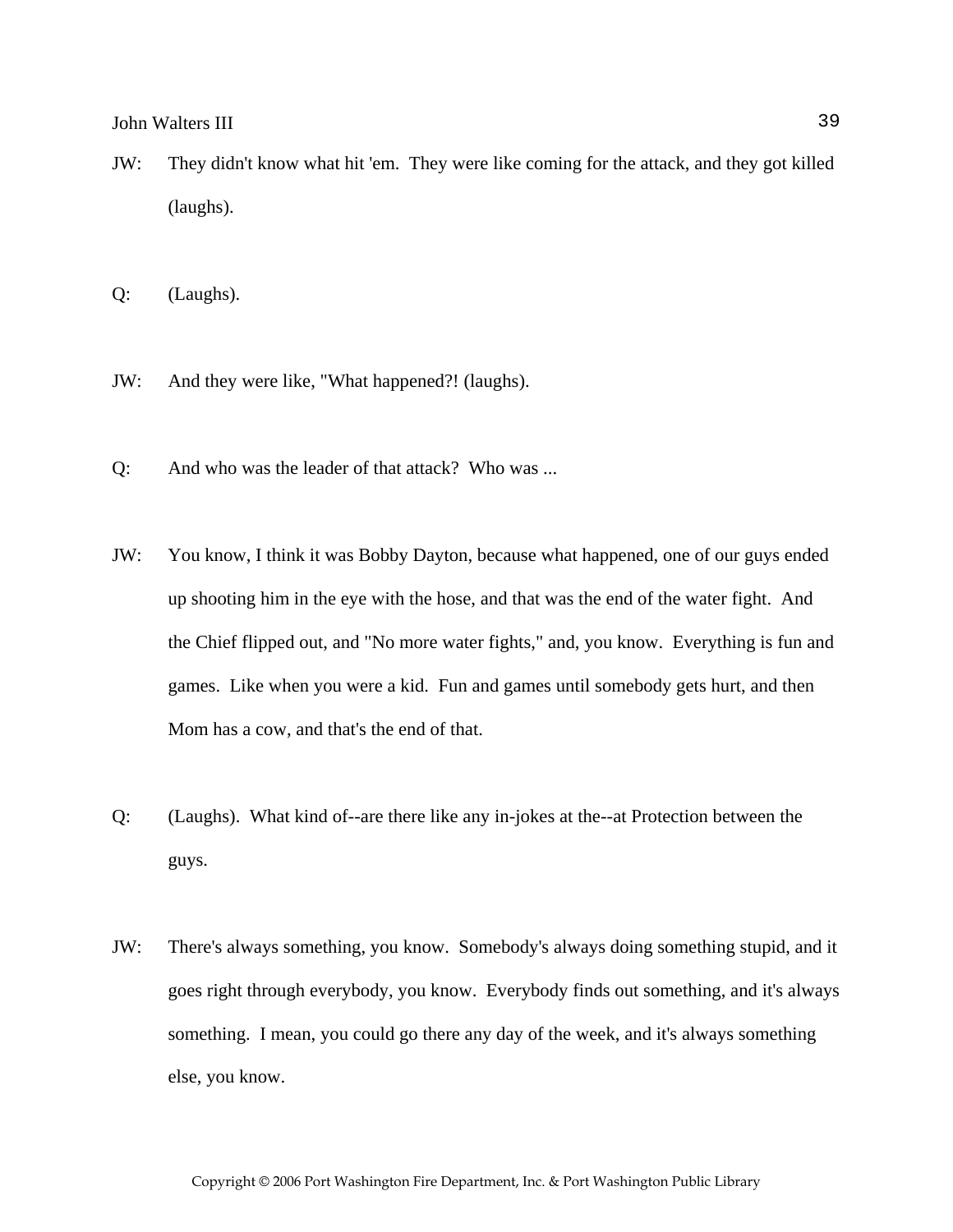- Q: Now, you said before that you had been burned. So, what--did you ever get any other injuries?
- JW: I've had stitches. I've had smoke inhalation. You know, just normal, routine stuff. Bumps and bruises, stitches.
- Q: Have you ever been second guessing yourself ...
- JW: All the time.
- $Q:$  ... at a fire?
- JW: All the time. Because you're not a real good fireman unless you do that. Everything could always go better.
- Q: Have you ever saved anything from a burning house?
- JW: Anything as like, what? What, you mean people? Money?
- Q: Like an object or something.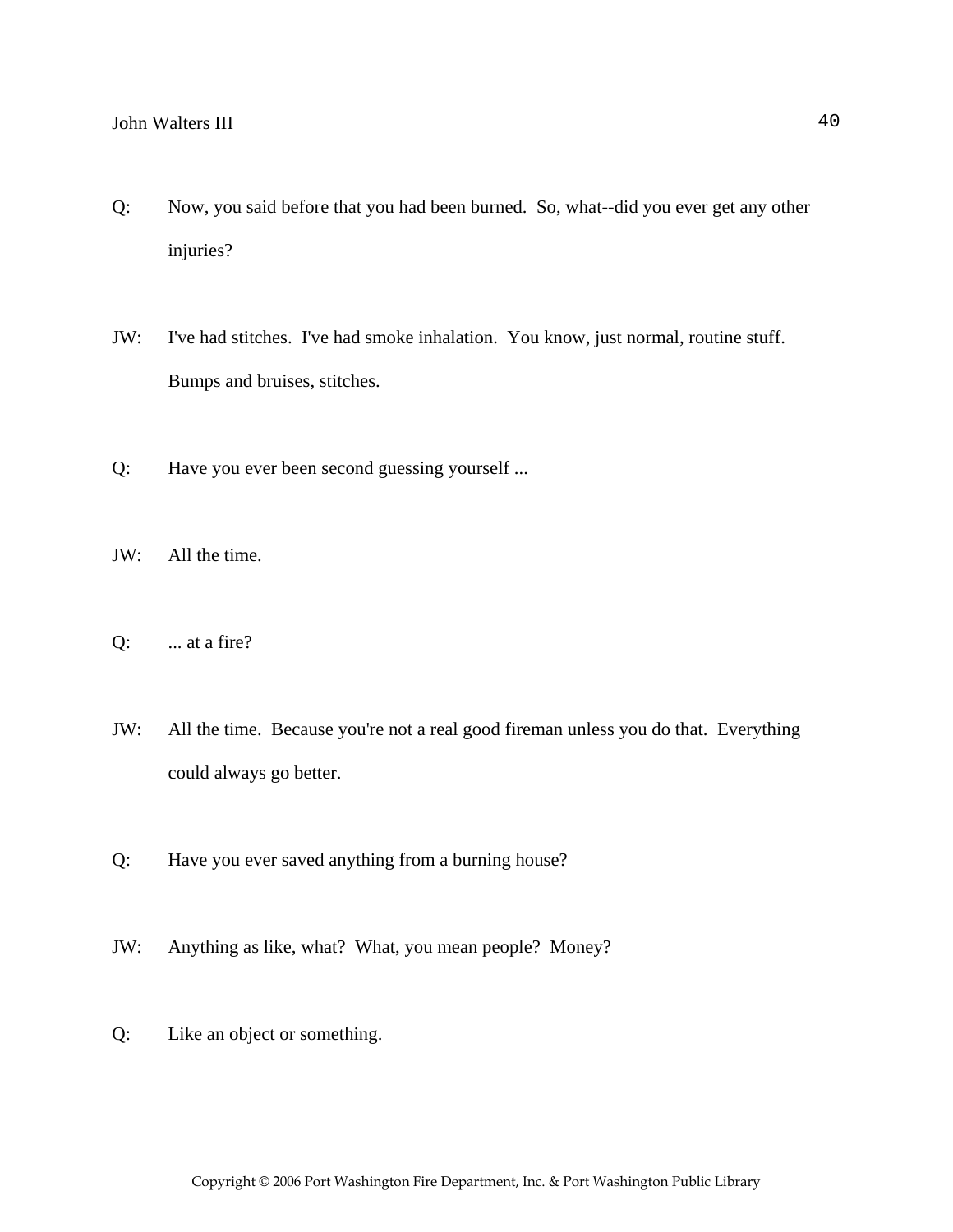- JW: Oh, well, we just had that fire in Plandome, at Matt Walsh's house. And he had--I mean ...
- Q: What street is that on?

JW: Don't know.

- Q: It was recent. I remember all of the ...
- JW: Yeah. Not far from the country club, right up the road there.
- Q: Right.
- JW: He had--had to be thirty or forty autographed guitars in his house, hanging on the walls. He had like a recording studio in his house, and yeah, so. But indirectly, now, because now, as a leader, I'm getting guys to do it. You know what I mean? But it's also my job to think about it, to get it done to begin with. You know, nobody tells you what to do anymore. You've got to be the guy figuring it out and then telling somebody to do it. But ...
- Q: So you saved his guitars?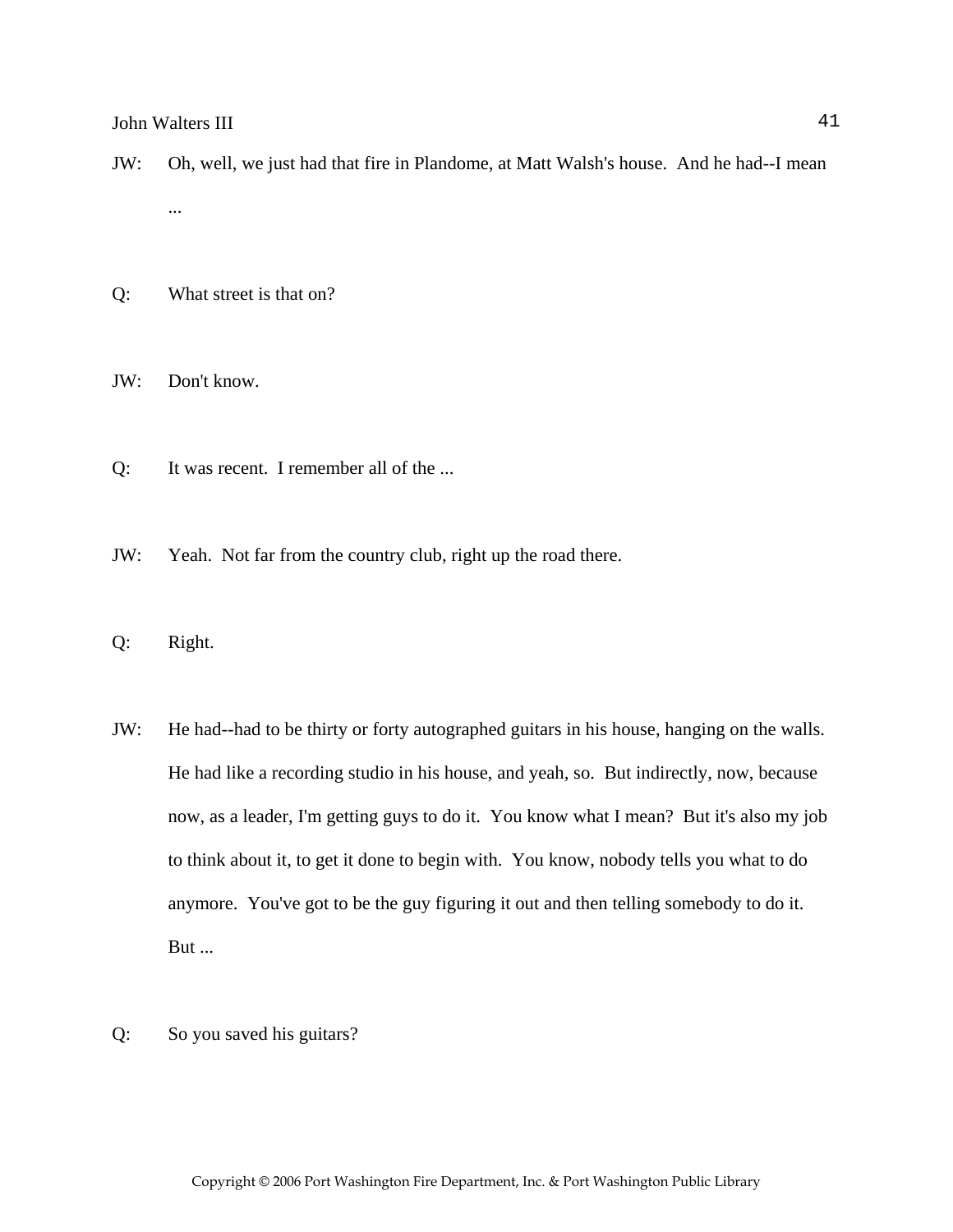- JW: We saved a portion of them. Not all of them. Some of them had already burned up. But, more importantly is we saved his house, because the roof--I mean, the whole fire was in the whole attic, going--it was burning through the roof already.
- Q: How did it start?
- JW: Somebody threw ashes in the garbage can in the bathroom. One of--a friend of the kid's that lived there. But, you know, every fire we go to, we save stuff.
- Q: Tell me about the drill teams and when you were doing that. How long did you do that?
- JW: For--oh, let's see. We had a team for--originally, from thirteen to seventeen years old, for kids. I mean, obviously, they don't use trucks. They use like a hand cart like they used to use years ago. Then, so I did that for about three years.
- Q: Before you joined.
- JW: [Before I joined. We had a junior team.](http://www.pwfdhistory.com/trans/waltersj3_trans/pwfd_racing001a.jpg) And, actually, myself and Chris and a couple of other guys were the ones that got it started. Flower Hill had an Explorer Post where--we [have an Explorer Post for the Fire Department now, which is run through the Scouts, for](http://www.pwfdhistory.com/trans/waltersj3_trans/pwfd_members010.jpg)  kids. And myself and Chris were the first ones involved in that, years ago. So, then, when we got into the Fire Department and, you know, started racing, you know, with the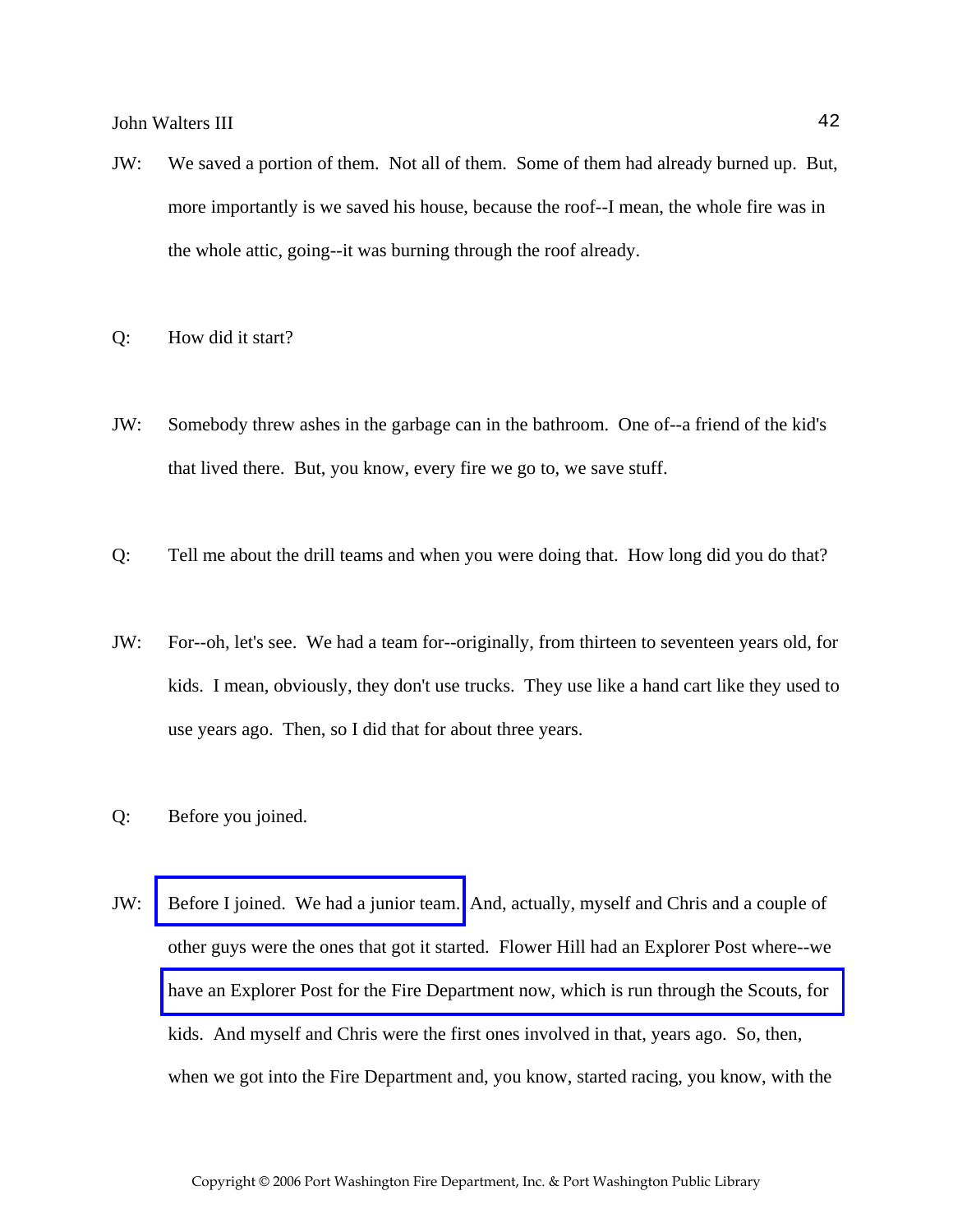drill team, you went--a lot of work before the summer, in the springtime, to get everything ready. And then, during the summer, you practiced on ...

- Q: Now is that at Sandy Hollow?
- JW: Yeah, Monday and Wednesday nights. Friday nights, we'd pack everything up, and then Saturday we'd go to the tournament. And then, it's an all day thing.
- Q: All over the state?
- JW: Yeah. Mostly on Long Island, but some of the stuff was upstate. And then, you'd come back home, and on Sunday you'd have to clean everything up so that Monday you'd be ready to go for practice again.
- Q: Sounds like a full-time ...
- JW: It's a lot of work. It's a lot of work. But when I first started, we were terrible. And we had a basic like changing of the guard. All the old guys got out and all the new guys started. So, it was like the Bad News Bears the first year. It was pretty pathetic. But we were all in the same boat, and, you know, like there's referees. They call them officials. And they'd come up to us and like, you know, like joke around. Like, "You got an i.d.? I don't think you're old enough," you know, that kind of thing. And then, the group of us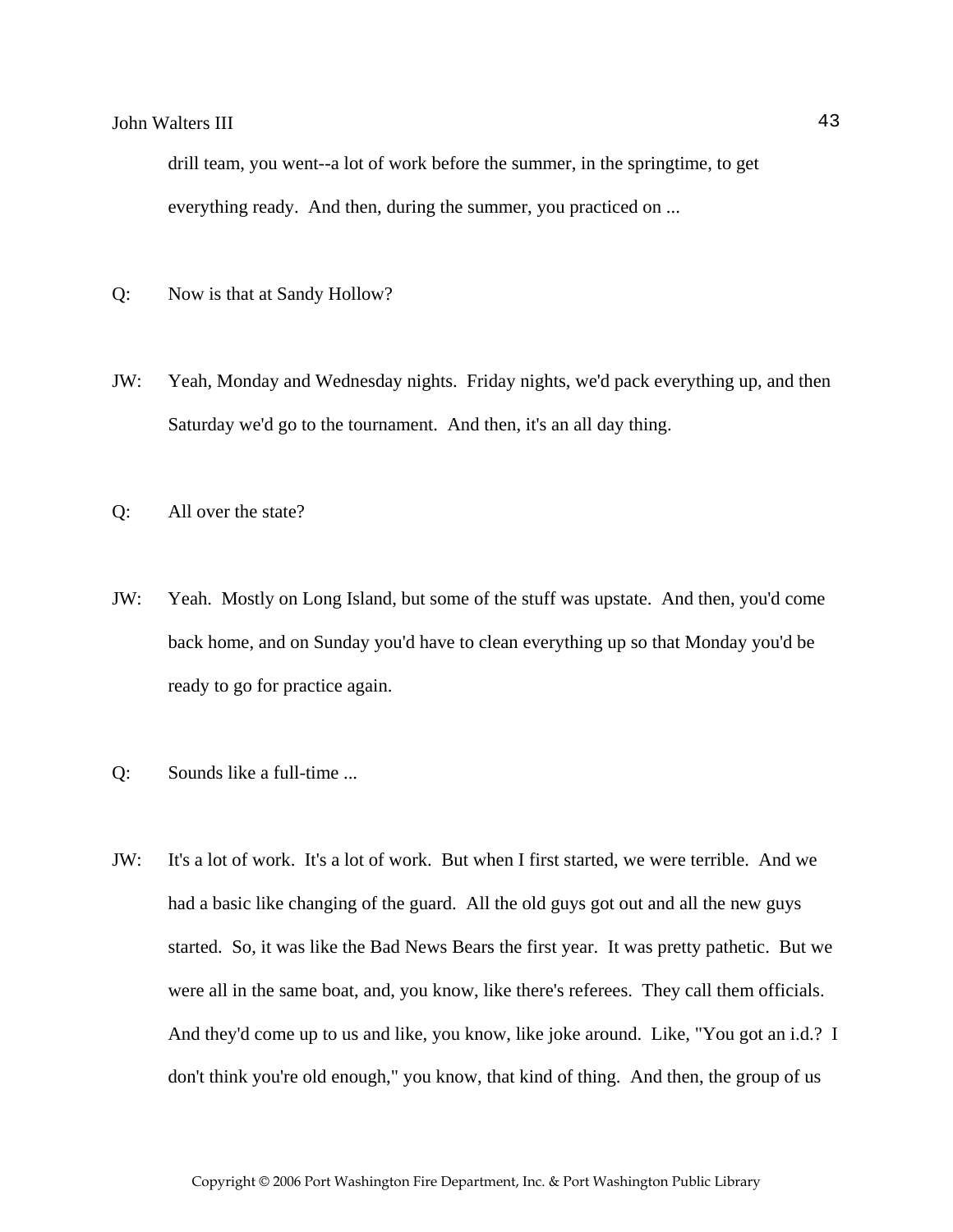stuck it out, and, you know, eight years--ten years ...

- Q: Who was on your team? On your drill team?
- JW: Danny Salerno, still there. John Mahoney's still there. Dennis Swiaki, myself, Ray [Ryan. There's a whole multitude. But the core guys stuck together. And once you get](http://www.pwfdhistory.com/trans/waltersj3_trans/pwfd_racing007_web2.jpg)  into the five years, six years, seven years, you're going to--remember, you're practicing twice a week. So, you can imagine how intricate it can be. And one little thing goes wrong, and it's over. So, you need to be good, and you need to be doing it for a while, before you get to be competitive. And then--so we started it in like '86. Around 1990, we started to get pretty good. And then, like we came--we were the top team in Nassau County and we came in third in New York State. And every tournament, you're talking about forty, fifty teams at a tournament, maybe the State would have seventy-five or eighty. And we were coming in the top five every tournament for the year, which was a great accomplishment. Because I remember as a kid in the '70s, that these guys were winning every weekend, you know. And then, now it's my turn, and everybody was like, "What the hell's the matter with you guys. You guys are terrible" (laughs), you know, and here I am, thought my generation was going to be the group that kicks butt, and we're terrible. So, but, you know, this is what I mean about patience and virtues. And it takes a while to get to that point. You know, you want to be that guy that's got twenty years in, you know, like when I go to a fire, "How come that guy knows exactly what he's doing?" And the answer is because he's been doing it twenty years. Not because he's been doing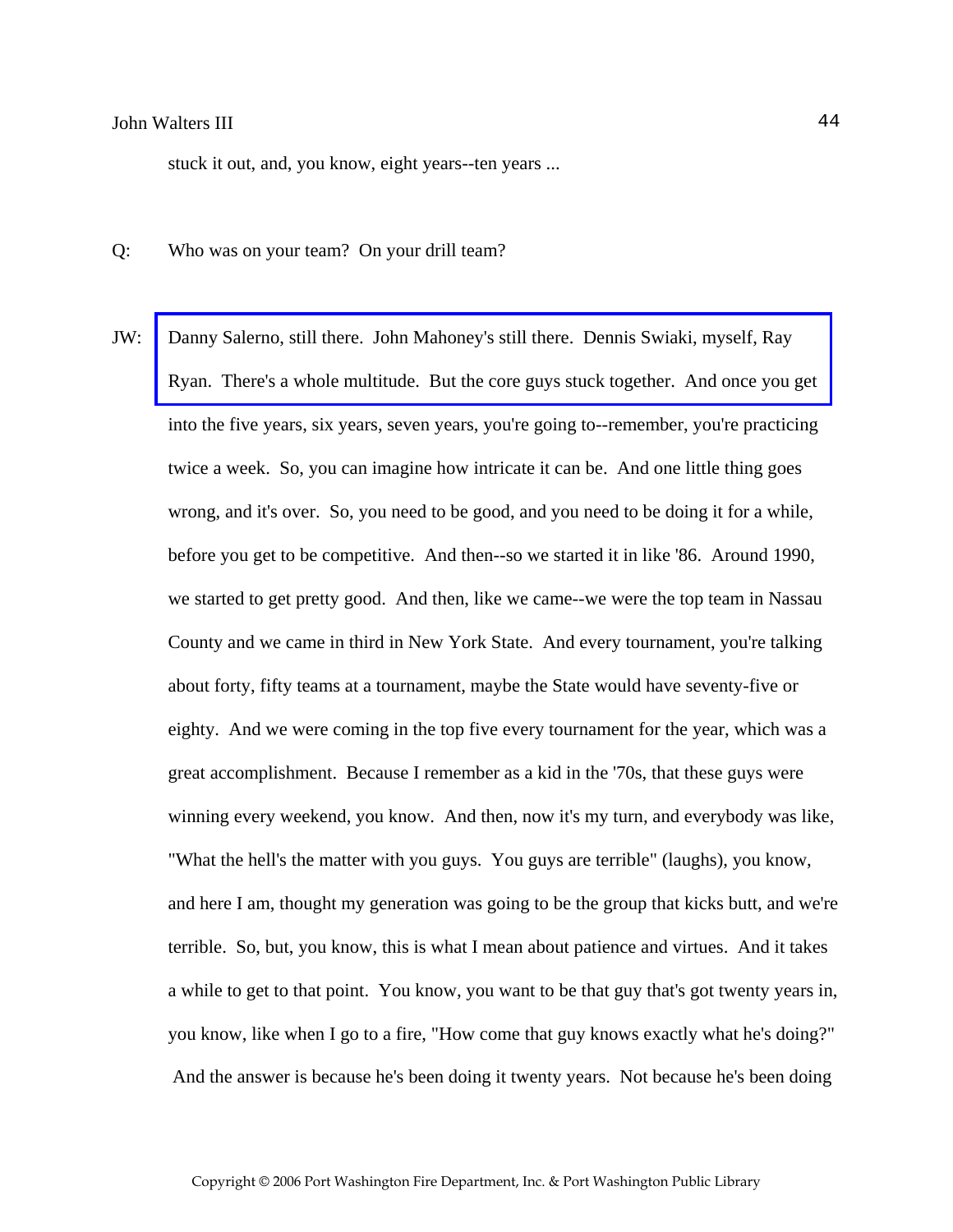it for a week and a half. So, that camaraderie on the racing team, sticking together, and there was a lot of--it's tough, man. When you're losing, it's tough. And then ...

- Q: It's hard work, isn't it?
- JW: ... we started getting real good, you know. And it's a lot of hard work. And then, when you have families and stuff, it's real--I don't know--I mean, it's tough. And then, like I said, from the middle of the '80s till now, life itself has changed a lot. You know, like-- I mean, everything's just different nowadays. People don't sit around and have two minutes to do anything. Now, they don't have two minutes to do nothing, rather. Everybody's always got something going on, you know.
- Q: So, well, now, is there competition between--so were you the only drill team at that time in Port Washington, or was it ...
- JW: Yeah.
- $Q:$  ... oh, so there ...
- JW: There used to be three. There used to be three.
- Q: Yeah, right. So is the Road Runners ...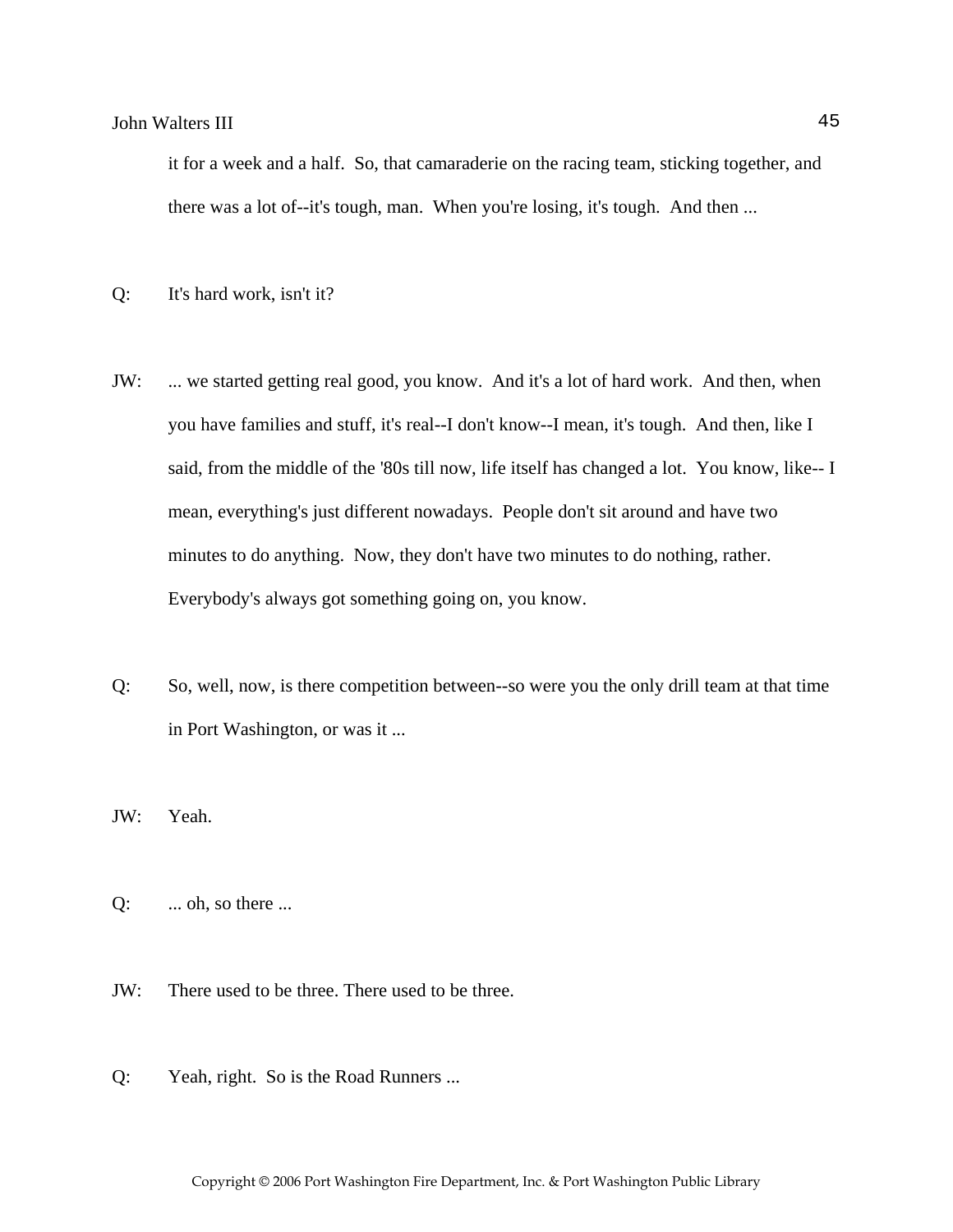- JW: Then, they combined to two, and then they combined to one.
- Q: So it was--what was the other name of the other ones?
- JW: [There was the Rowdies, the Runts, and the Rangers.](http://www.pwfdhistory.com/trans/waltersj3_trans/pwfd_racing029.jpg)
- Q: That's right. And now, it's just one.
- JW: Just the Road Runners. So what happened was each company had their own team.
- Q: Did you compete against each other?
- JW: Yeah.
- Q: Uh huh.
- JW: So, in other words, when you went to the track and there was eighty teams, four of them were from Port Washington. You know, or three of them, rather.
- Q: So that's pretty tough competition.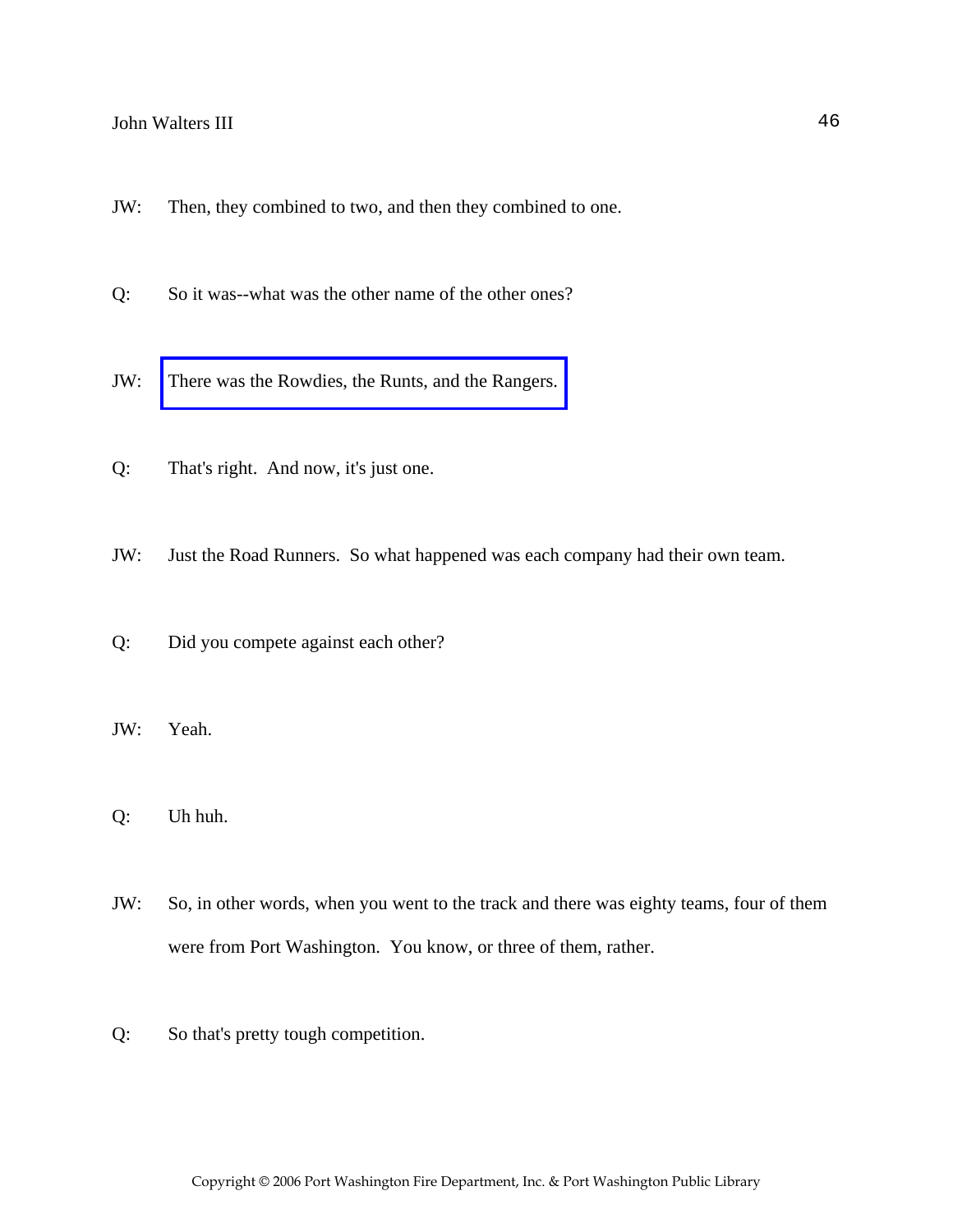- JW: Yeah. And then, the teams were pretty good then, too. And, you know, nowadays, there's just the one team, but ... [END OF SIDE A; BEGIN SIDE B] ... to do that kind of stuff anymore. You know ...
- Q: How many people are on a team?
- JW: Roughly about twenty.
- Q: That's a lot.
- JW: You know, anywhere between like fifteen--you need about fifteen good guys. But, you know, the more you have, the--you know, then you don't have to run--there's eight events, so--but if you don't have many guys and everybody's running every event, you get tired at the end of the day. You're talking about every Saturday in the summer, and you go out on a Saturday and you get up at five in the morning to leave at six, and you're there until, you know, ten o'clock at night, you're in that sun all day on an August afternoon. I mean, it wipes you out. And then, there's a parade involved after the tournament. I mean, it's a- -it's a long day.
- Q: Now, so is there competition between the Road Runners, the Rowdies, you know ...
- JW: Oh, sure. That's one of the reasons why, years ago, the companies were in competition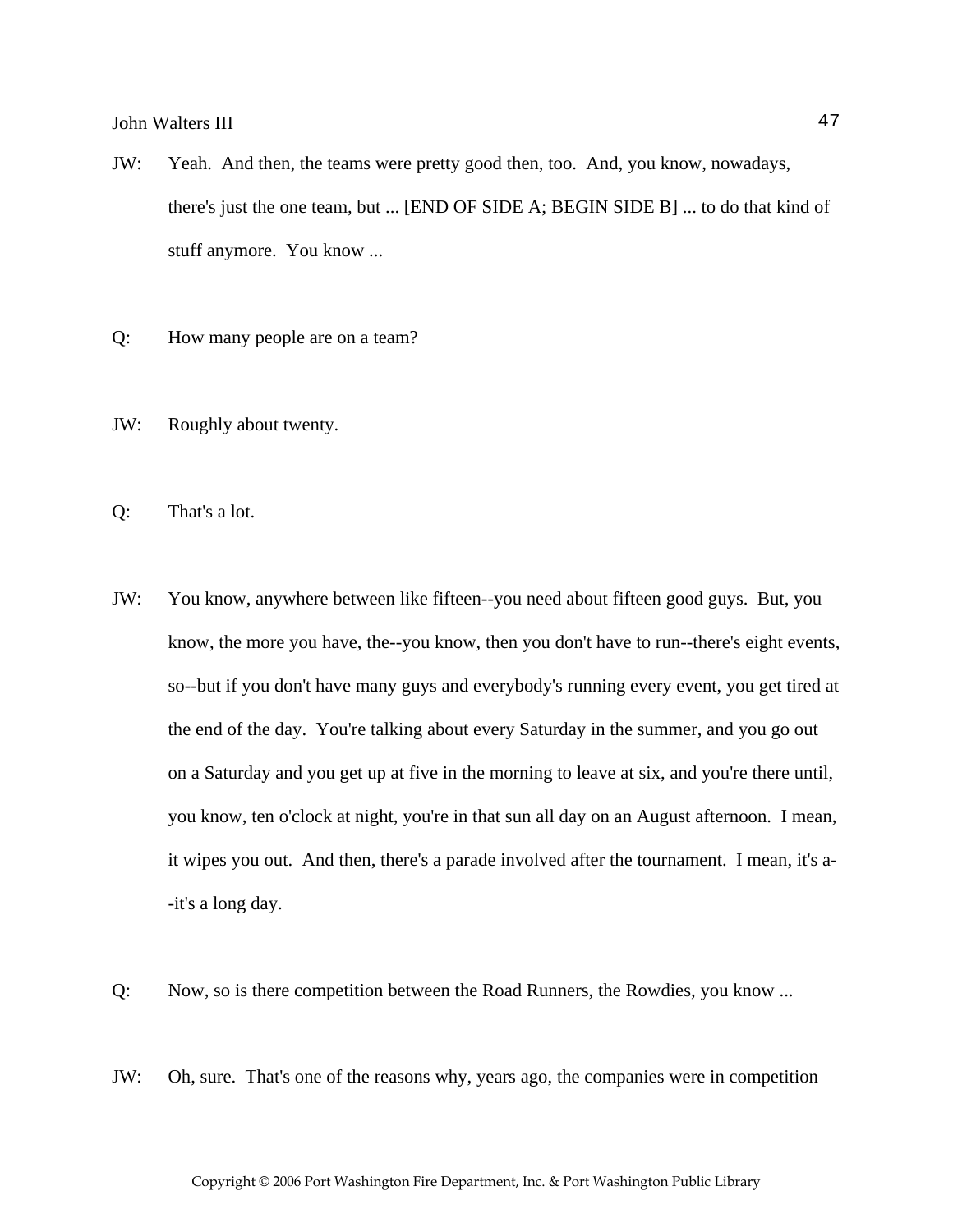going to fires together, too. Because they all, you know, it was a big company thing. And now, that's what I mean, like we're all condensed into the Department now, where even the team is one team. So, the thing going to fires is not the same as it used to be.

- Q: Right. If you had to give people advice about home fires and avoiding them, what would you tell them. Or what do you tell them?
- JW: Well, I mean, first and foremost, I think everybody should have a sprinkler system. But that involves money, so that's never going to happen. But, you've got to at least have a fire alarm, and you should have, you know, an extinguisher, and you should have an escape plan. Because what happens is, is that-- if you look at an apartment building, they have a stair well. And the stair well's usually enclosed by a door on the bottom or a door at the top or whatever, or a door from the hallway into the stairwell, and that stops the fire from spreading. But in a house, the stair well, which is--I mean, if you look at a perfect way for heat and smoke to escape is a chimney. That's what it's designed for. And your stair well is exactly that. So, in a private house, your stair well is the worst thing in the entire house, because the fire goes right up--phrumm. Nothing to stop it.

Q: True.

JW: So you've got to have a way out, and then you have an alternate means of getting out, because where the fire is may dictate to you you're not going that way. So you need to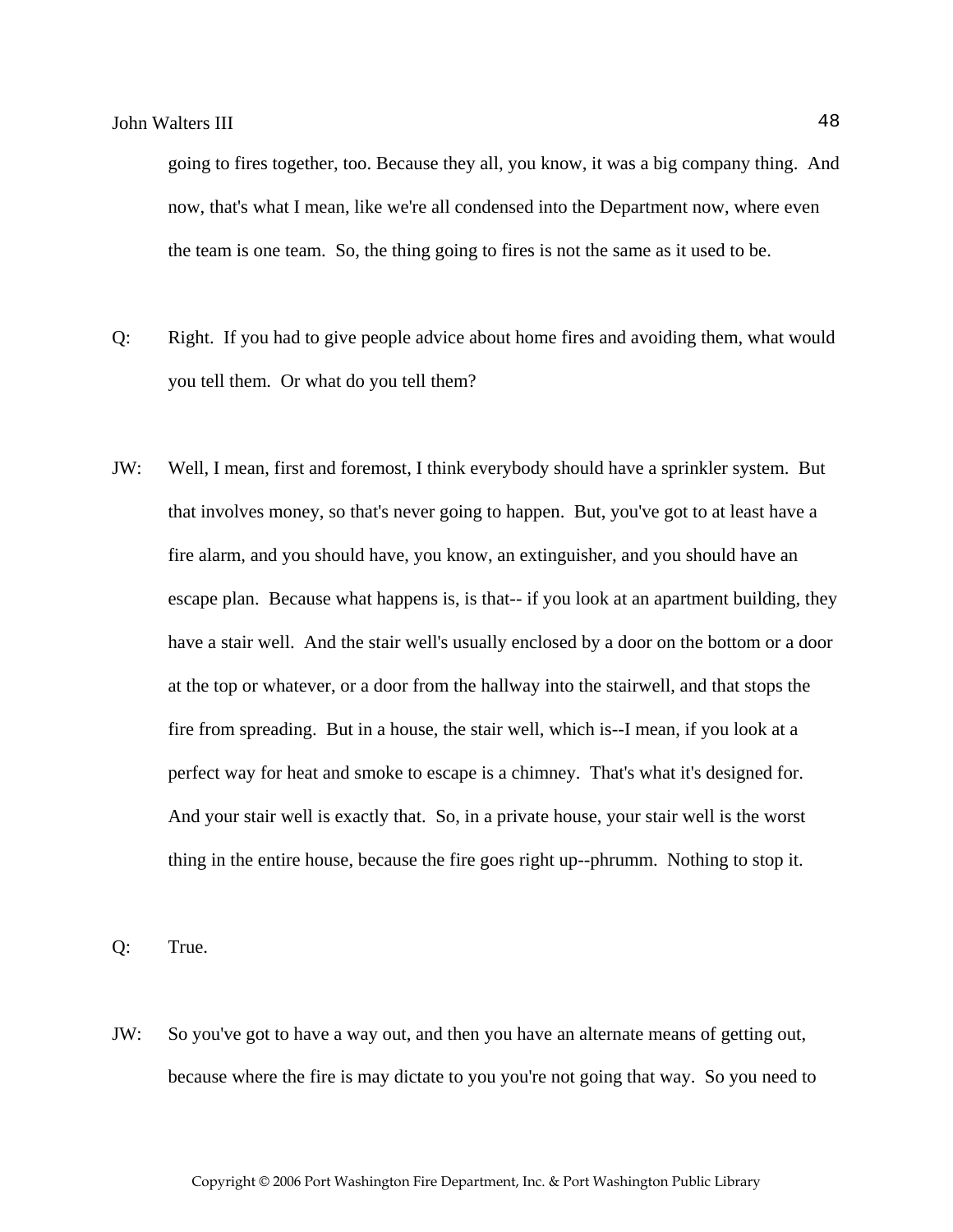have a way out, and you need to practice it. Because the first time to practice it is not when it's for real, because it's not going to go well.

- Q: How does the Port Washington Fire Department interact with other fire departments?
- JW: Well, that's kind of interesting, too, because years ago there was very little socializing and stuff like that. Now, we actively train with them. More of going to the other alarms when they have them, backing each other up.
- Q: You mean like Manhasset and ...
- JW: Yeah, right, exactly. Roslyn ...
- JW: ... Roslyn.
- Q: ... Manhasset, Plandome. And that kind of thing. One of the things that we've instituted is the Firefighter Assisted Search Team. And when you have an active fire, like an actual fire, the department where the fire is will call for a Firefighter Assisted Search Team--we call it a FAST team as an acronym. And the FAST team's job is to go to the fire and stage right where the incident commander is, and their job is to stay there, and if something goes bad, is to rectify the problem. In other words, get the guys out.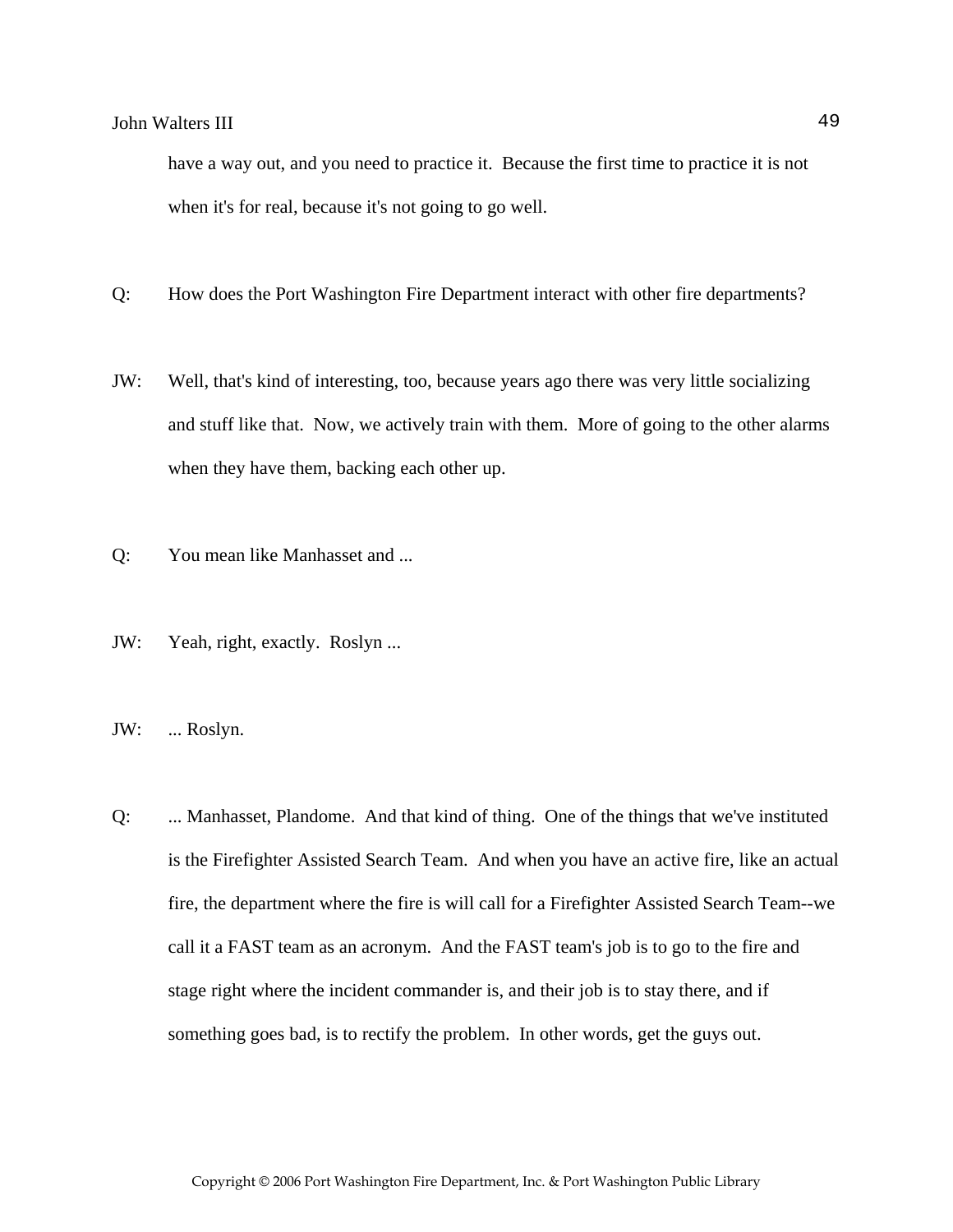- Q: So, how did belonging to the Fire Department help your decision to become a professional firefighter in New York City?
- JW: It's just, you know, what I like doing. I mean, most people ...
- Q: How old were you when you decided that? To do it?
- JW: Probably about twenty. Maybe eighteen, where I actively started. But, you've got to- you know, you have to wait for the test to come up, and then you have to pass the test. And then--and it's a multitude of tests. There's a written and then there's a physical. And then, when you get through that, you've got to go for a medical. And then, when you get through that, you've got to go for psychological. And it just goes on and on and on.
- Q: So, how many years have you been with them?
- JW: Ten years.
- Q: Ten years. And did the Port Washington Fire Department prepare you well for that job?
- JW: Yeah. Basically, yeah. But, you know, again, the way I do things and, you know, like I went--and New York City Fire Department is the biggest fire department in the world. And the busiest. And, you know, being that we're--I mean, right next to it, basically, I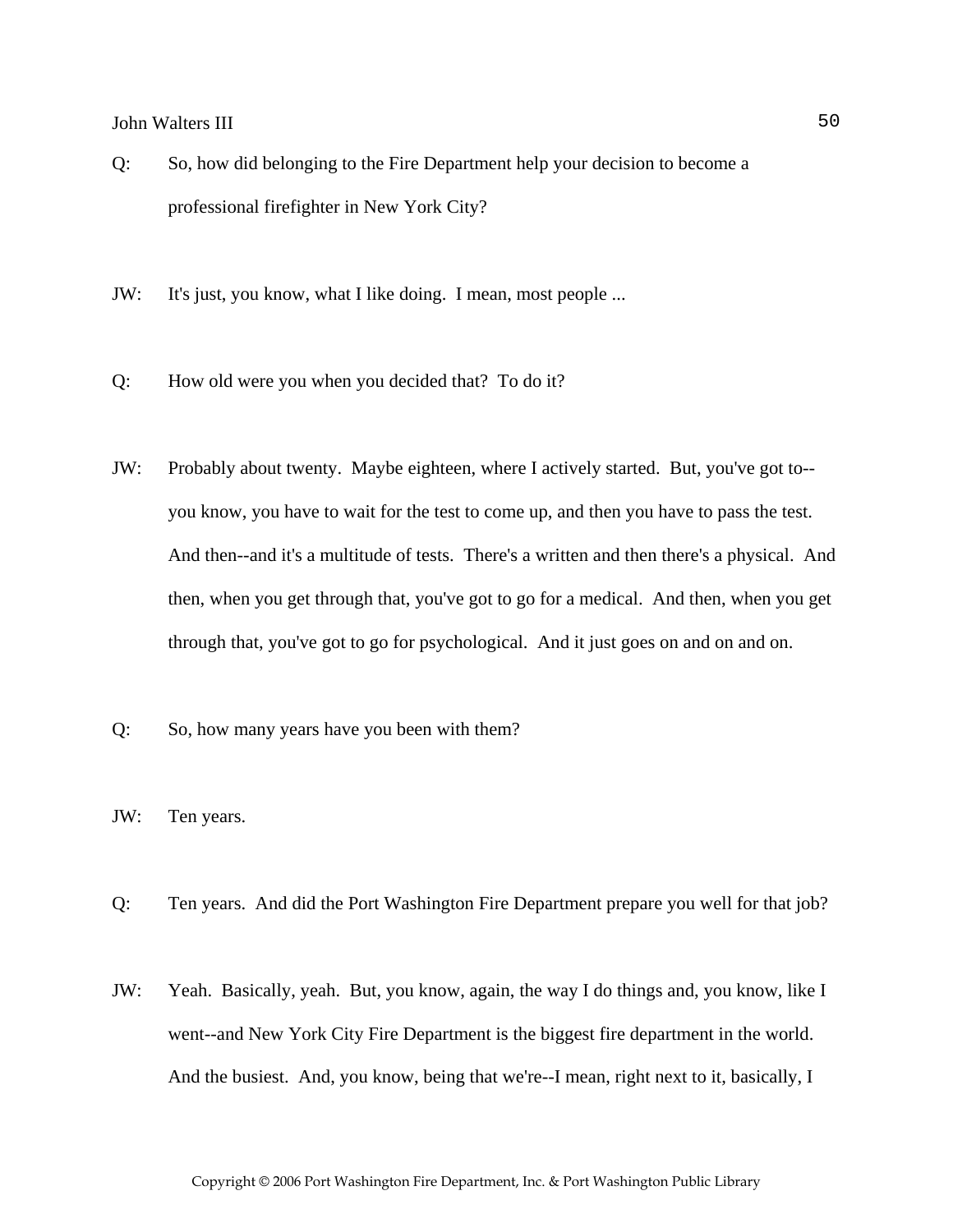went to New York City Fire Department, and then--because this didn't stimulate me enough. So I went and did that. And that didn't stimulate me enough either. So I went and interviewed and got into the Special Operations Command. And now, I'm at--there's four hundred of us out of the twelve thousand firemen, there's four hundred of us that are the top echelon of the whole entire Department that that's all we do is the specialized stuff.

- Q: Like what? Like what specialized stuff?
- JW: Well, we do like--we only go to a fire if it's a confirmed fire. We only go to major incidents--train derailments, building collapses, airplane crashes, hazardous material incidents, trench collapses, like elevator rescues, people stuck on scaffoldings, like in midtown and like anything that's ...
- Q: I guess 9/11 then was included.
- JW: We lost nineteen guys in my house from 9/11.
- Q: Really.
- JW: So, we lost the most of the entire City, from my firehouse, and that's the nature of the beast, because we're Special Operations. So we go anywhere in the City. So, you know,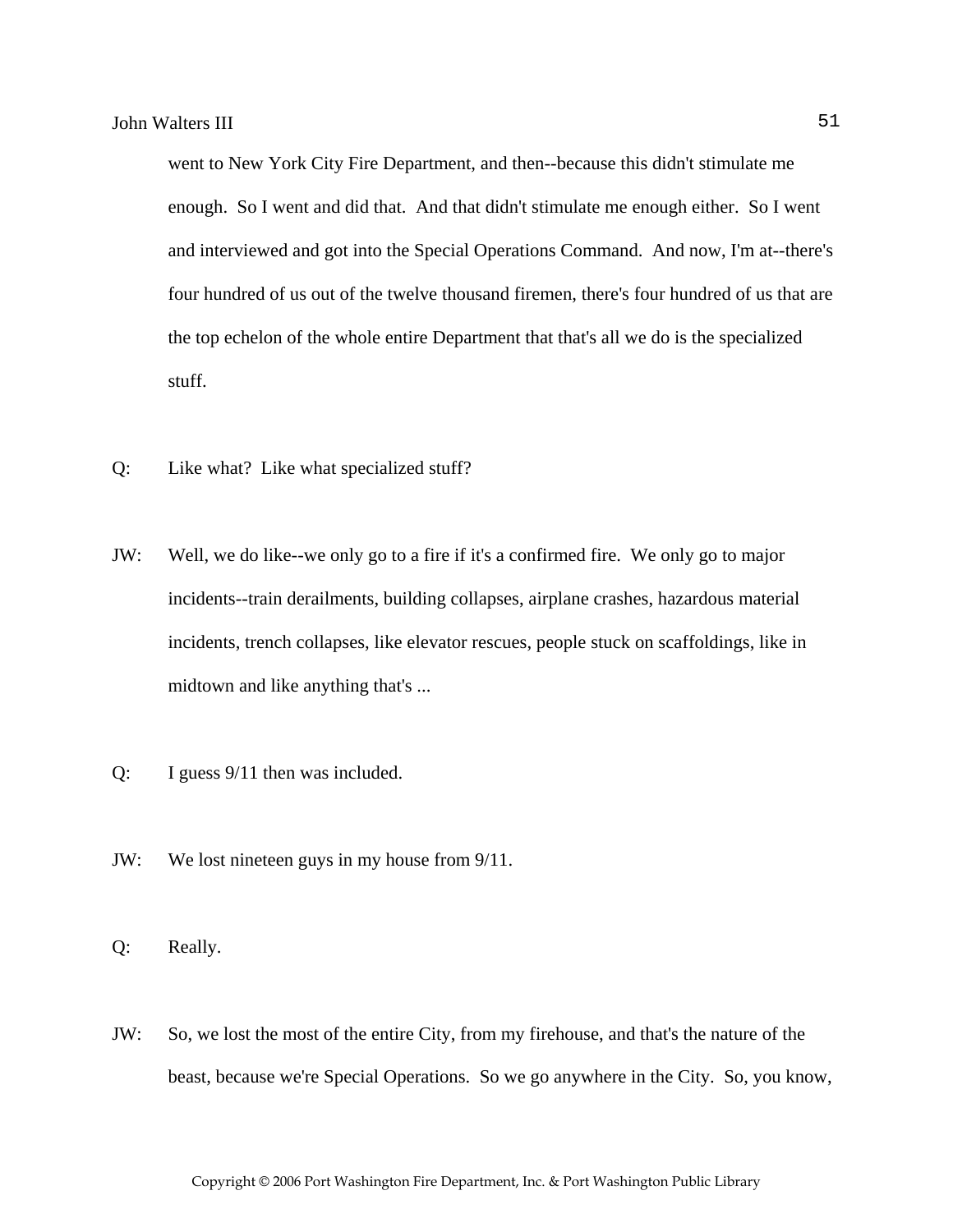and plus, when I got in the Fire Department, I worked in Bushwick, Brooklyn, and it was a real ghetto. And coming from--a small white boy from Nassau County, I thought I was going to die when I first got there. And--but, what you don't realize is that there's so many companies there, because they built all these firehouses when they all had horses, and they're all wood-framed buildings. They're not--you go to Harlem, or if you go to Bedford Stuyvesant, there's parts that are ghetto, but the buildings are cement. So, they just burn down, and they rebuild them. In Bushwick, they were so old, but the buildings were all wood--the outsides, the insides. If they burn down, you can't rebuild them. And they're all attached in rows. I mean, they call them row frames, you know. And if a fire goes in one, it goes phmmm! right down the block. And you've got to be fast and proactive at these fires.

Q: Wow.

- JW: You know what I mean. And--but that's what I didn't realize. All these companies are all over the place, but you only went ten blocks to cover a ten-block area. That was it. So, when I got there, I'm like, phwst! I want to go out there to go to everything. You know, like I don't want to listen to a fire on the radio that's down the block and I'm not going to it. So, that's why I went into Special Operations, because there's not a fire that goes on that I don't go to.
- Q: What do you think the future of the Port Washington Fire Department is?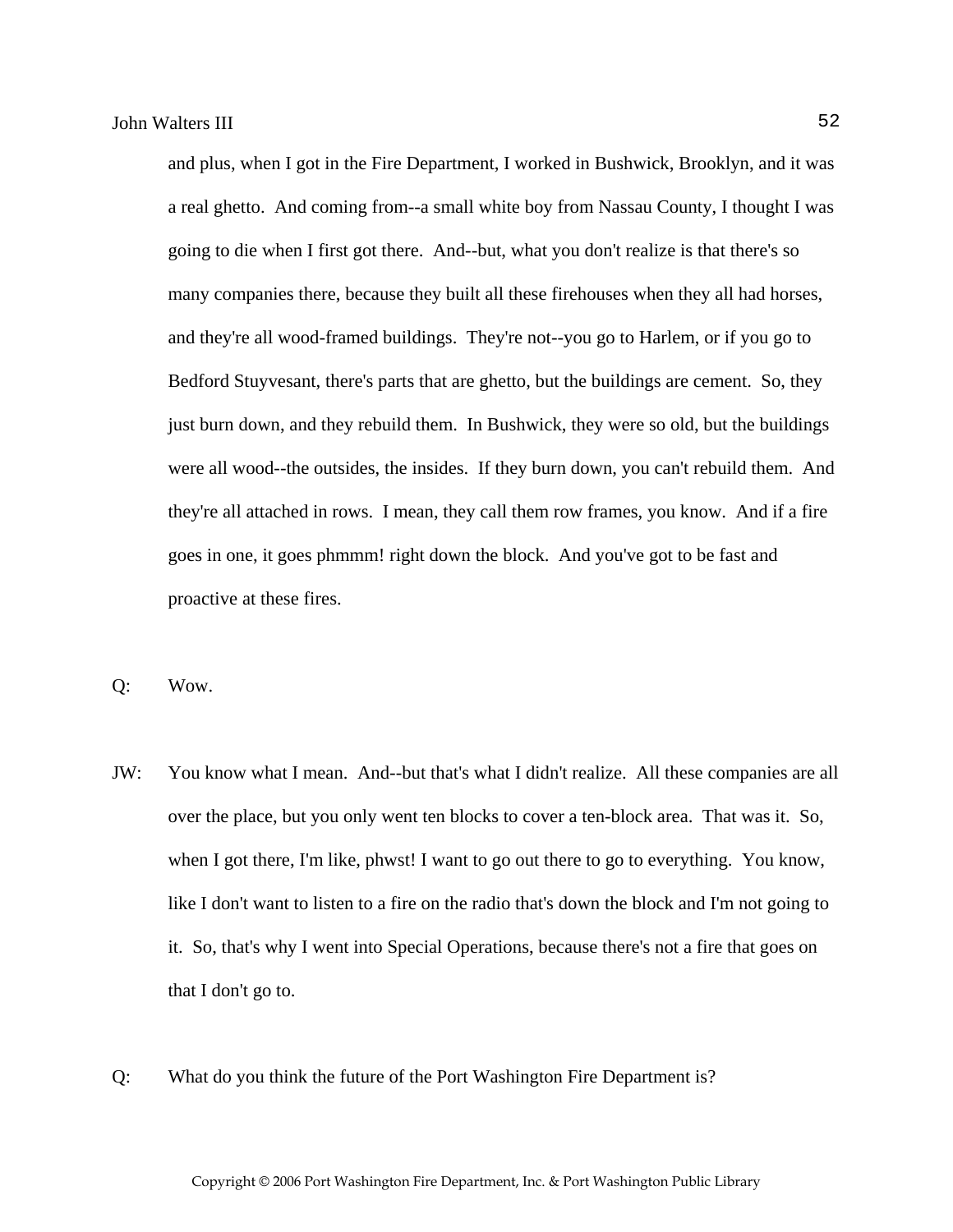- JW: Well, the future's happening right now. I mean, we're going very hard-core into technology, computer-aided dispatch, computer-aided run tickets. You know, so that the information at the incident commander's hands at the inception of the alarm is ten times-- I mean, maybe even more than that--what we used to have. Before I even get there, I know where my hydrants are. I have all the info on the building. Hazards. I mean, everything like that. I mean ...
- Q: Wow.
- JW: ... we have keys, most of the time, to get into buildings now. I mean, it's just fast, like this. Boom, boom, boom, boom.
- Q: Do you think you'll grow old with the Fire Department?
- JW: I hope so. One of the problems that we're having is, you know, the guys in my age group are all disappearing, because nobody's a millionaire (laughs).
- Q: So, tell me what they're doing to recruit people. I know you said before about the coffee cups. What else are you doing?
- JW: Yeah, well, we're doing--we're actively, you know, we have a recruitment committee, and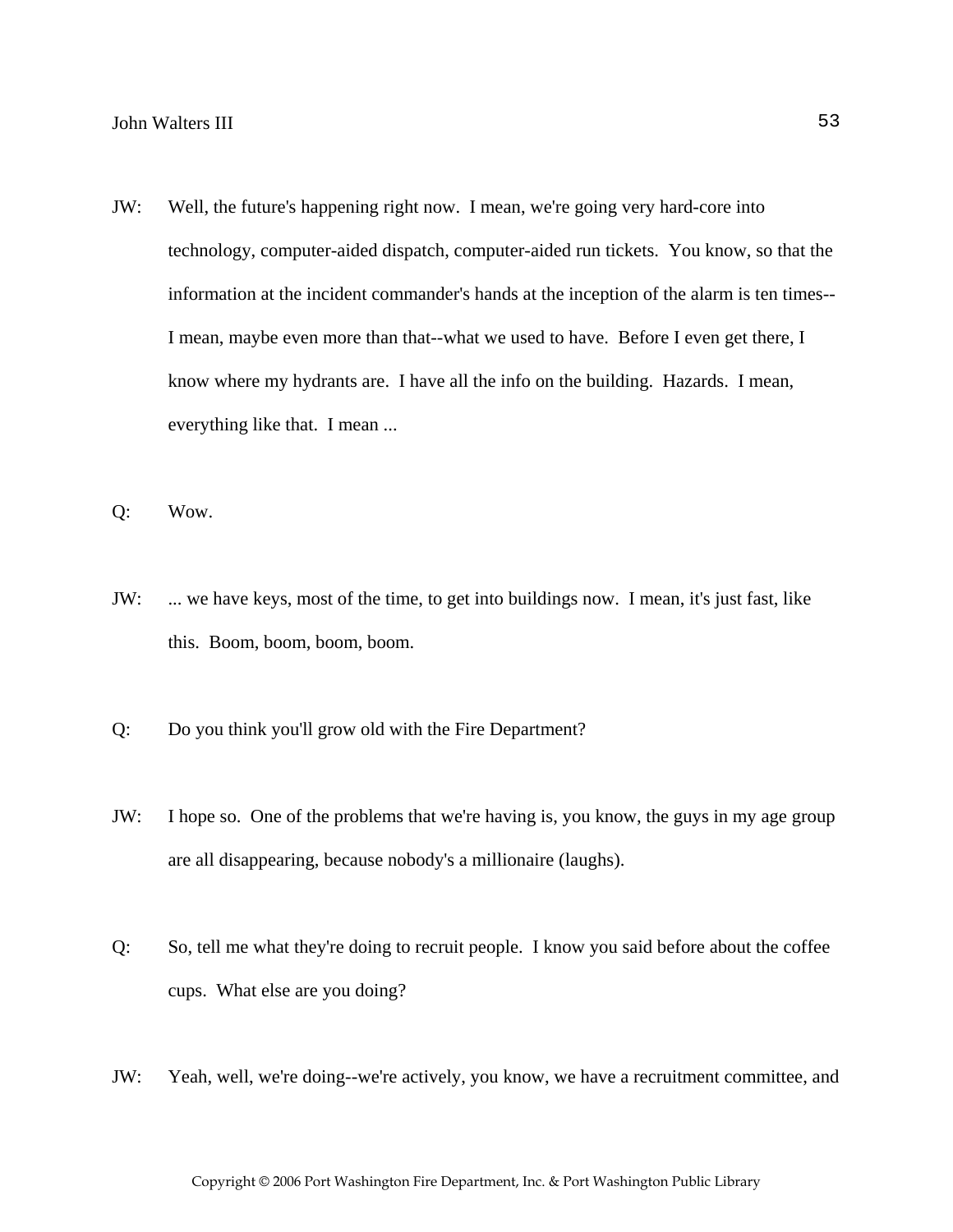we're doing strategic plan--ads here and there. And we're doing, like I said, we're trying to get out into the public. Whenever there's something going on, we're getting out into [the public's eye. And twofold. Recruiting is one of them. But we also like--education is](http://www.pwfdhistory.com/trans/waltersj3_trans/pwfd_artifact003.pdf)  our big--you know, the firefighters, we're not supposed to be just putting fires out; we're supposed to be in a prevention mode. So, by doing public prevention and education, we're also doing recruiting.

- Q: And why do you think people aren't joining anymore?
- JW: It's an effort (laughs). I mean, plain and simple, it's an effort. And, it's not just the fire service. It's any organization. It's just people don't have the time. If you go to the Elks or the Sons of Italy, if you go to anything in town, they're all--you go to the Lions Club. I went to the Lions Club with my father, and I was probably half the age of anybody else in the room. They're all that way. I mean, it's just--it's sad to see, but everybody's like that right now.
- Q: I know, I realize that 9/11 had tremendous impact on your station in Queens, but did 9/11 impact here?
- JW: Sure. These--I mean, I wasn't here. I was in the City. But these guys here--our Department went to the Trade Center.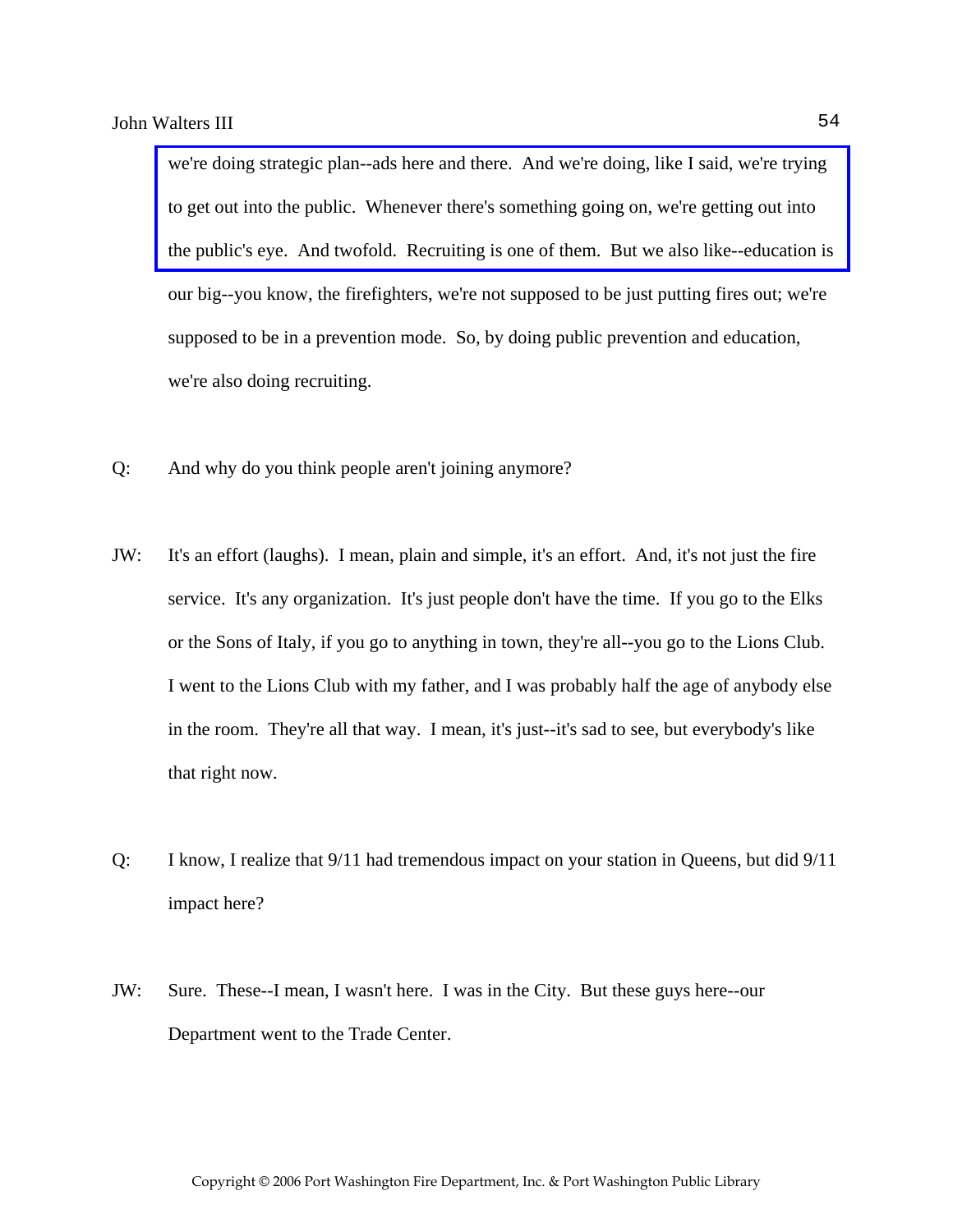Q: They did?

- JW: Yeah. These guys here packed up and went. And, not only that, they were ...
- Q: That day?
- JW: Yeah. I mean, and--I mean, you have to face it. We're right next to the City, basically. These guys here started--you know, they started taking in donations of all kinds of stuff. People bringing it to the firehouses. And we now have a plan in place to go to New York City in case of another thing where they strategically have a place that they're going to be sent to. And Nassau County and New York City made an agreement--and it's kind of a technical thing that you don't need to know all the stuff--but there is an agreement now where if something happens, we will be sending equipment to a certain location, and it's organized now.
- Q: Were they able to get near the Ground Zero?
- JW: [Oh, yeah. These guys--some of the guys have pictures working down there.](http://www.pwfdhistory.com/trans/waltersj3_trans/pwfd_911002_web.jpg)
- Q: Really.
- JW: Yeah.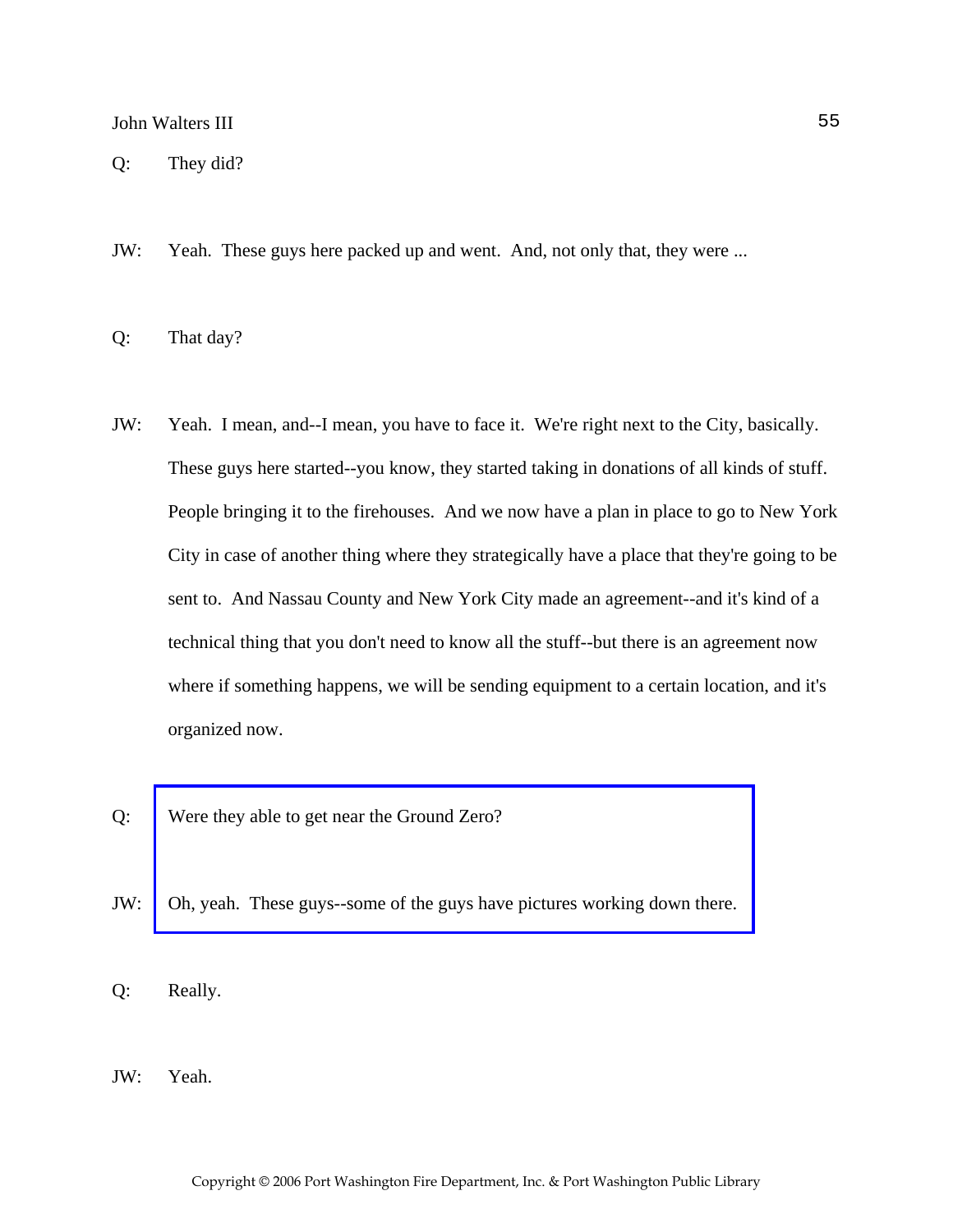Q: Wow.

JW: So ...

Q: What's the most important lesson you've learned?

JW: Important lesson. Oh, out of everything? I don't know. Never give up.

Q: How would you like to be remembered?

- JW: I don't know. Just doing my thing. I'm just doing what I can to educate the people and, you know, to--my members, I educate them as much as I can and hopefully I'll make them better firemen for it.
- Q: Is there anything you'd like to talk about that we haven't talked about?
- JW: You know, if there's one thing that I can really make an impression upon is I wish the public really knew what kind of effort these guys are doing, because I don't really think that they do. And it's mind-boggling, the effort. I'm not talking about me. I choose to be this way. You know what I mean? But I--you know, I'm not the average guy that just signed up because somebody talked me into it and I'm doing it now. But those guys that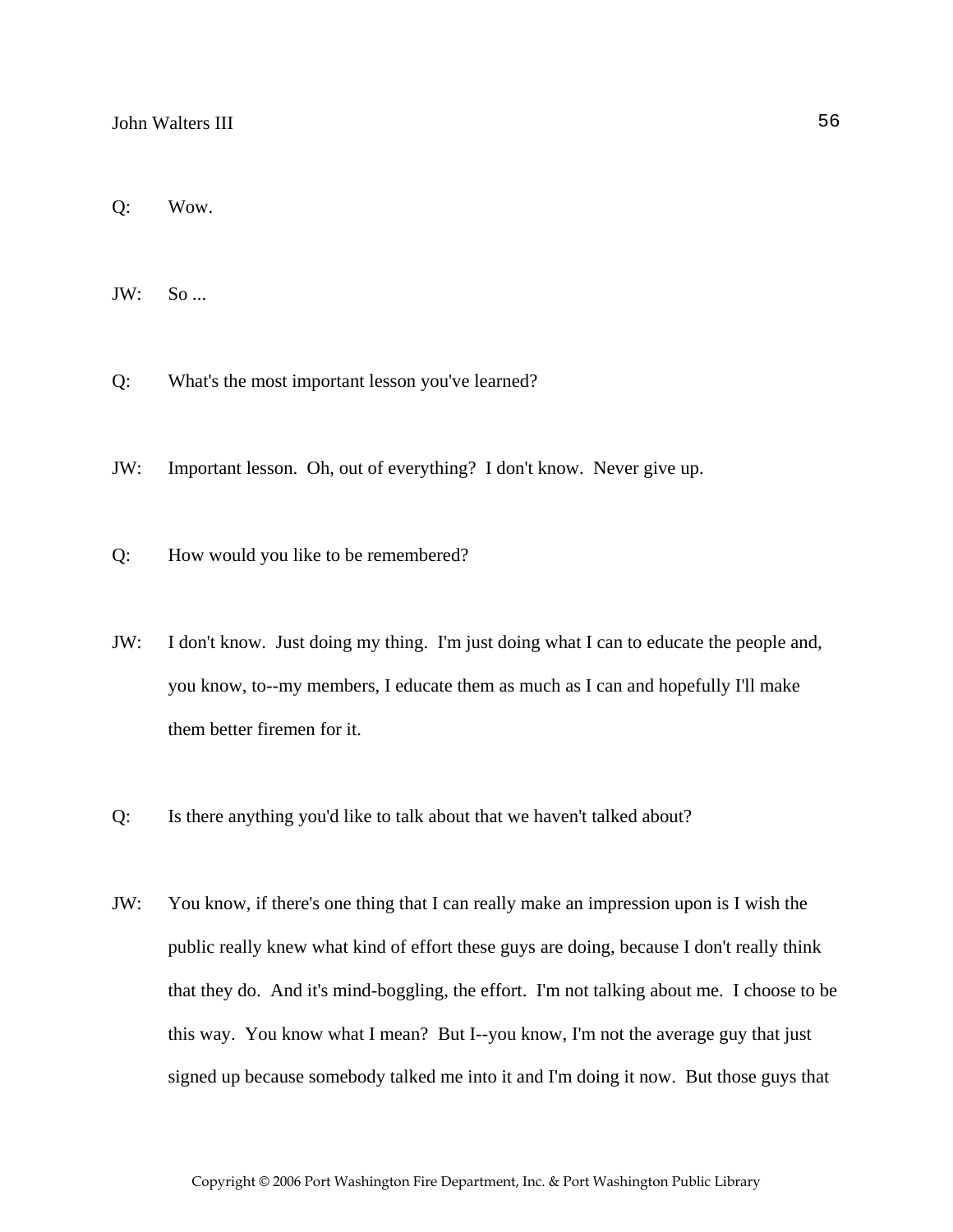are out there, you know, they're--everything, you know, they might have something else that they do first and foremost, and then they do this. You know what I mean? And they don't get enough credit for what they do. And nobody--we go to, like I said--two or three times a day, we go to somebody's house because they're doing construction at the house. Nobody cares. Nobody cares. We're just going endlessly to all this stuff. Nobody cares.

- Q: What do you mean they don't care? They don't care about preventative stuff or ...
- JW: All the complaints--yeah, exactly.
- Q: Or it's like, "Who are you and why are you here?"
- JW: I'm sending fire trucks racing all over town seven to ten times a day for absolutely nothing. Nobody cares. You go to the government, they don't care.
- Q: ... [They don't thank you] ...
- JW: Not the people. The people are ignorant. They don't know that they're not supposed to- that they're supposed to call their alarm company to say, "We're going to be doing construction here ..."
- Q: Uh huh. And shut it off ...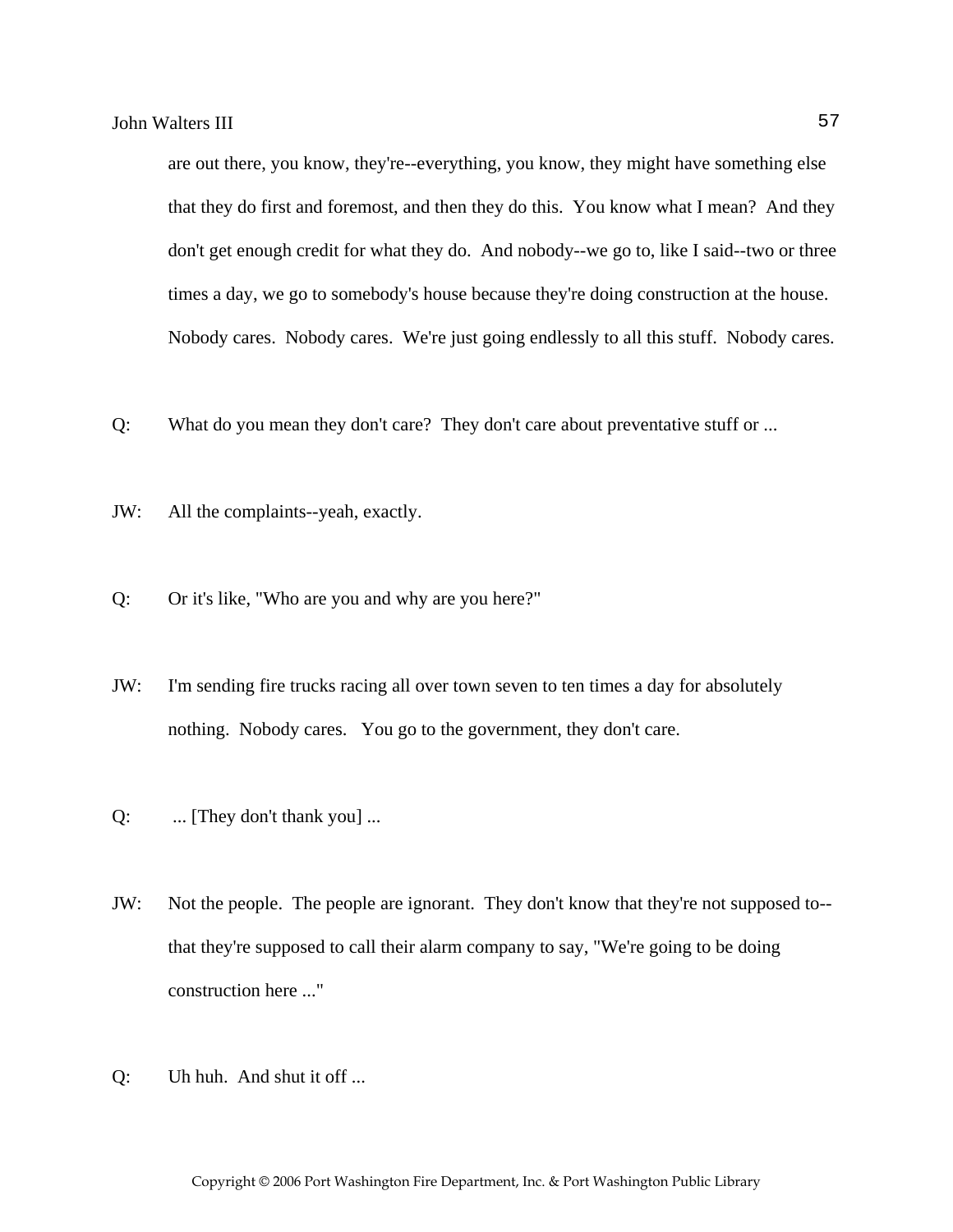JW: Yeah.

Q: Do you expect thanks?

JW: No. No, it's not about that.

Q: And so ...

JW: It's nice, but it's not about that.

Q: So, do you educate people when you go to the fire that's ...

JW: Absolutely.

Q: ... not a big deal. I mean, what do you say to them?

JW: Even more so than that, we went to the government and got pamphlets on what to do when you have a fire in your house, because, you know, it's all well and fine that we went there and put the fire out in your house, but then we walk out the door and leave you hanging with the house in ruins, and you're, "What the hell do I do next? I don't know which way to turn or who to call." And then the insurance adjustors are like sharks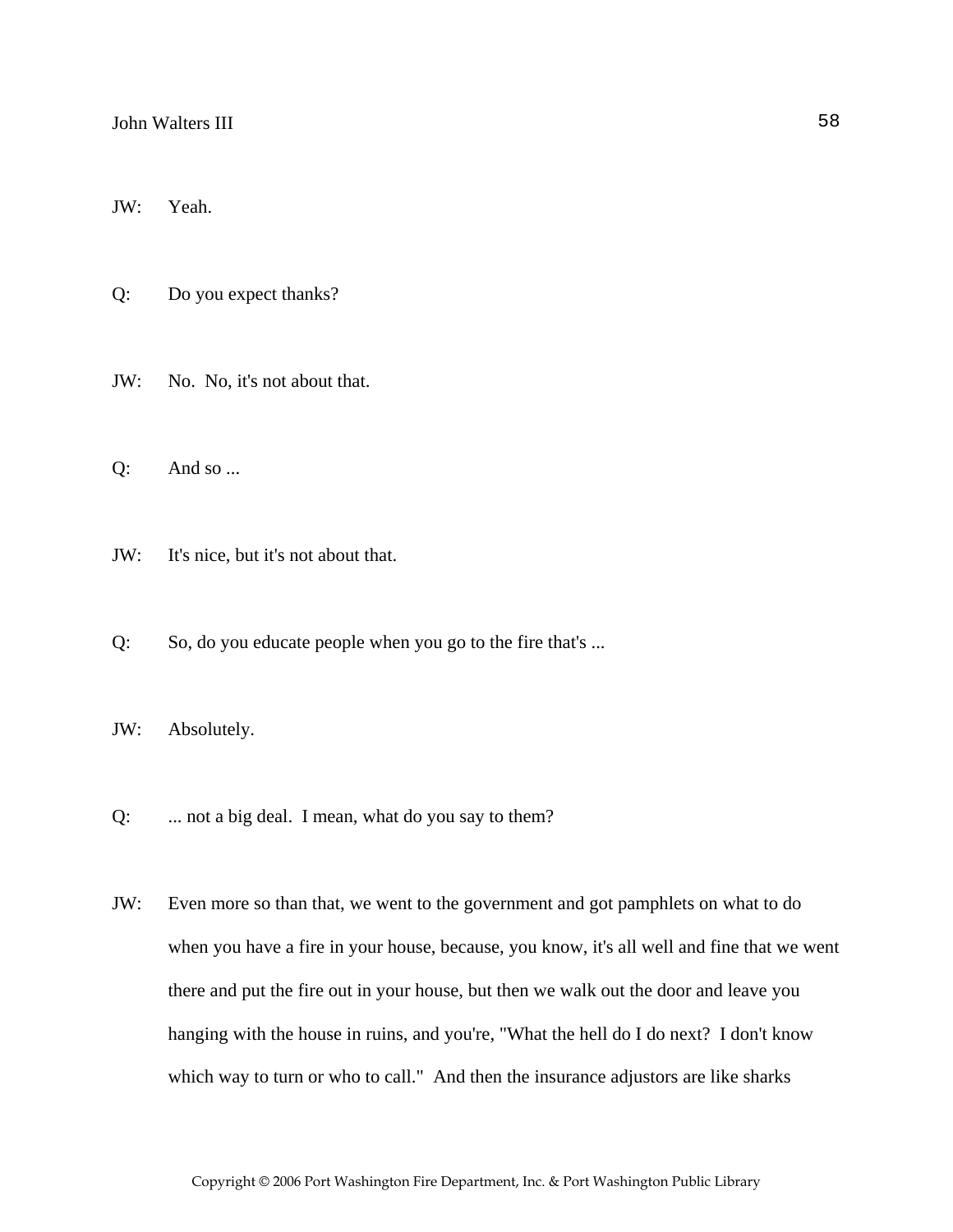showing up at your house, salivating over the money. And talk about being weak and vulnerable at that point ...

Q: Right.

- JW: And they're looking at it's like being a young female that just got widowed and being in a singles bar. I mean, forget about it. They're all over you, and you get taken advantage of. So we made up some pamphlets and stuff to try and--I mean, because we're in the fire service business, and this is a service orientated business. So, we're going to take you from before there is a call to 9-1-1 straight through to after there's a fire and cleaning up. And that's part of being in a good community. In New York City, they don't do that. They don't have the time. But this is a community-based organization here, so ...
- Q: Are most of the firefighters in Port Washington, are they blue collar workers?

JW: Yeah.

Q: So ...

JW: Most of them.

Q: ... so, what do you see with like the houses in Port Washington being so expensive? How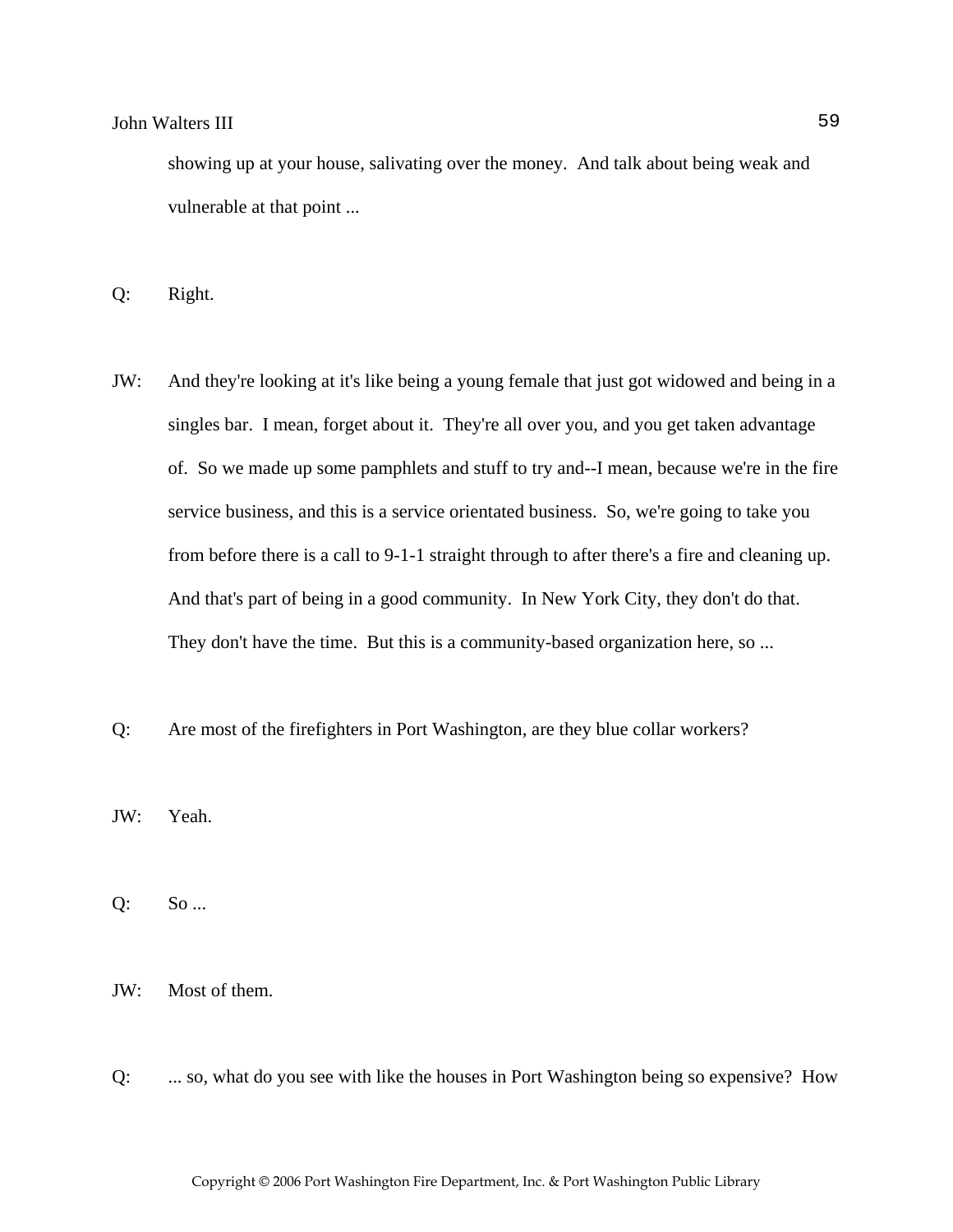do you think that affects ...

- JW: Well, here's--I'll give you a perfect example. Across the street from me, a guy tore a house down and put up two houses. They're selling for one-point-three each. Now, someday, you're not going to have enough firemen; you're going to have to pay them. Firemen don't get paid enough to buy a house for one-point-three either, so you're going to be getting guys from out of town that live somewhere way out in Suffolk County, and they're not going to have the same passion in their heart for the people that's not their community. It's going to be a job to them. And that's what's going to happen. Because people say, "Well, what if we paid you. We'll help you out." No. Because you're not- you're not paying me enough to buy a one-point-three million dollar house. Unless you're going to pay me two hundred thousand dollars a year to start, which you're not, then it's irrelevant whether you pay me or not. I'm still not going to have enough money. So, it's got to be something done with the housing. And the guys in their thirties to forties, they're gone. Gone. And when you talk ...
- Q: They've been hired elsewhere?
- JW: Well, everybody moves and goes out East, or upstate, because they can't--I mean, they're buying houses for two and three hundred thousand, not eight hundred thousand.
- Q: Right. How far do you think we're away from that?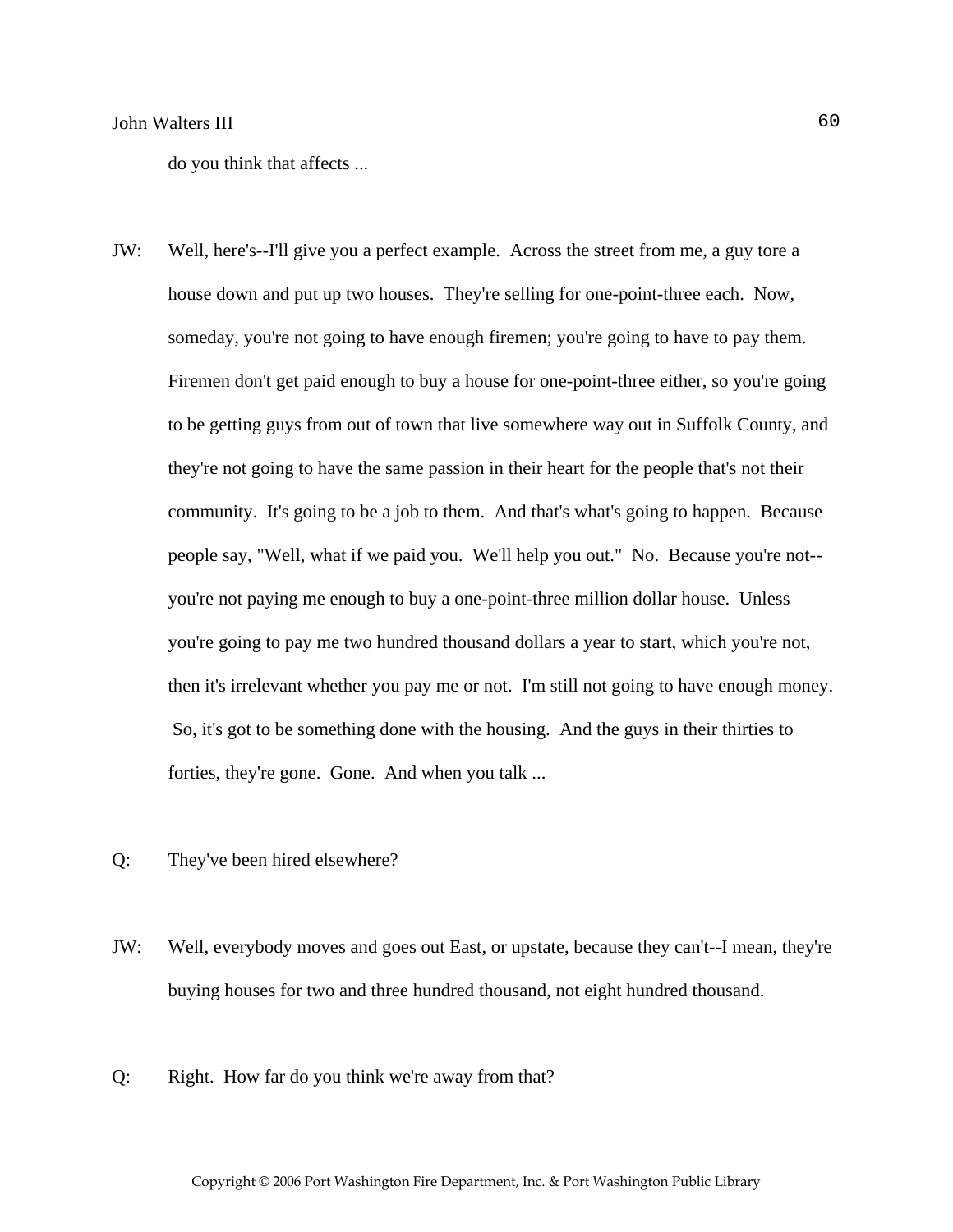- JW: Well, put it this way. If you had the need for a hundred and fifty firefighters at a scene, if you had a decent size fire and you need a hundred and fifty firefighters, I'll just put it to you this way, the police department is about fifteen million dollars a year, and they have sixty people on their payroll. So, I'll just leave it at that. So, you're talking about your property taxes -- skyrocketing is an understatement. You're paying three million dollars a year right now--and, by the way, we're the only one of all the service things in town that cover the entire peninsula. The Water District doesn't. The Police Department doesn't. The Sewer District doesn't. We're the only entity, besides the School District, that services the whole peninsula. But, I mean, talk about skyrocketing. But, you know what happens, there's not enough fires, so people don't care. The one time they care is when somebody gets killed. Then, all of a sudden, there'll be an uproar. People are getting away cheap in this town, and they don't know it. Cheap.
- Q: It's true.
- JW: Very, very cheap. But, you're looking about, I would say, probably closer to twenty million dollars.
- Q: Wow. So, how far, in years, do you think that's away?
- JW: Well, I think, down the road what you might see is you're going to have to have like a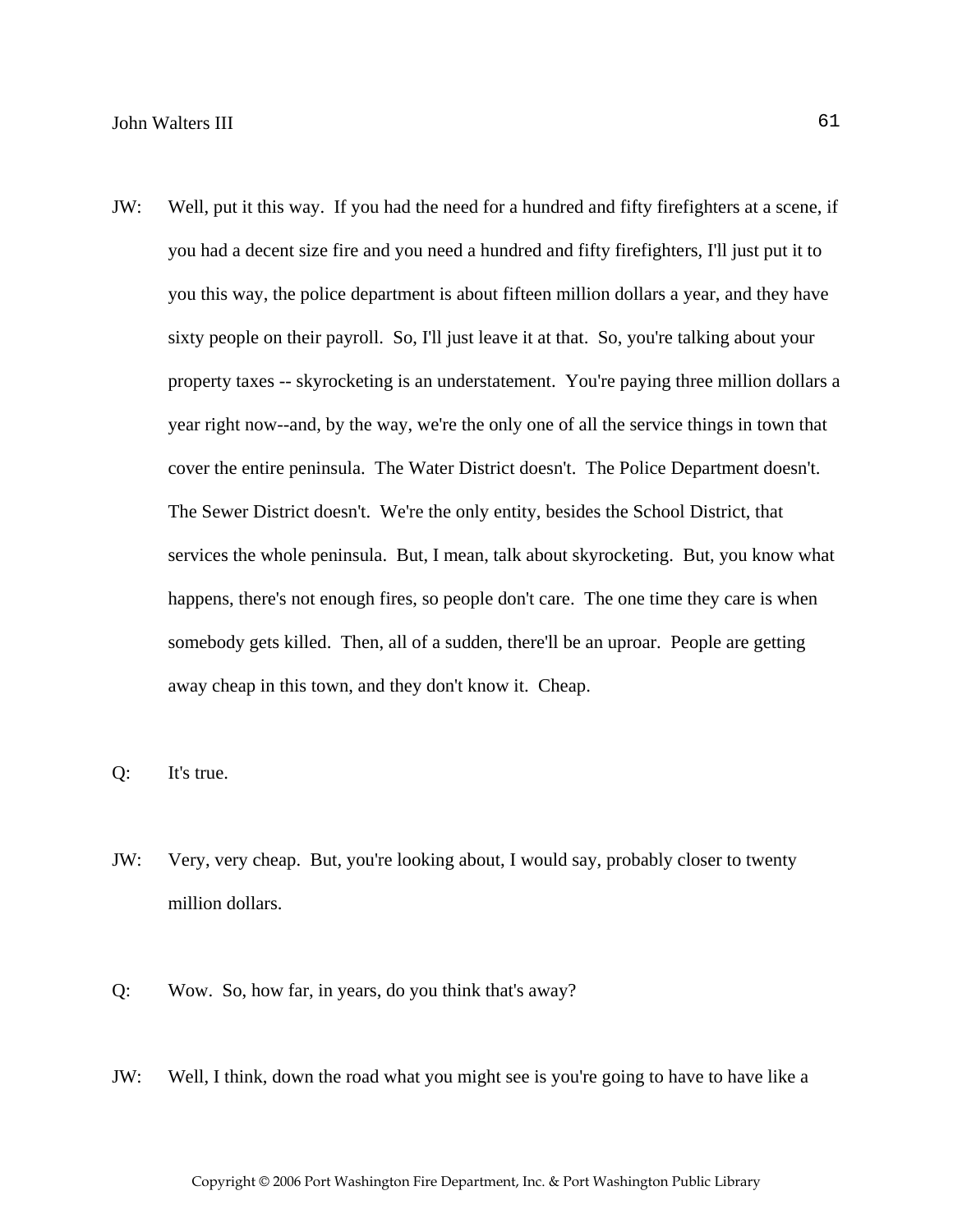paid crew to be augmented by volunteers, because you'd never be able to pay enough guys to be able to do the whole job. But, what you can do is for the guy that works cutting lumber as a carpenter, and every time the horn goes off, he's got to drop what he's doing and making his money, to go to an alarm that's complete nonsense because nobody cares about that, either, those paid guys would be handling all that kind of stuff. And then, when it's something for real, everybody else is going to have to help him out. Because you'll never be able to pay enough guys to cover a real fire.

- Q: So, when do you think that will be happening?
- JW: Within ten years.
- Q: So, there'd be like a skeleton crew?
- JW: Yeah, basically, yeah. But, now, you know, you can't pay guys and only pay one or two of them. You've got to--you're going to either have to pay enough guys to get the job done initially--like you can't pay them to stand there and not have enough guys on the crew to do something. Because that's--I mean, you didn't really accomplish anything (laughs). You know what I mean? So, I would say, if I had to guess, that'd be somewhere--in a happy medium, there'd be like maybe one engine with paid guys on it during the day, or maybe around the clock, but mostly during the day, or something to that effect. We--you know, we have--we hired a couple of maintenance guys that work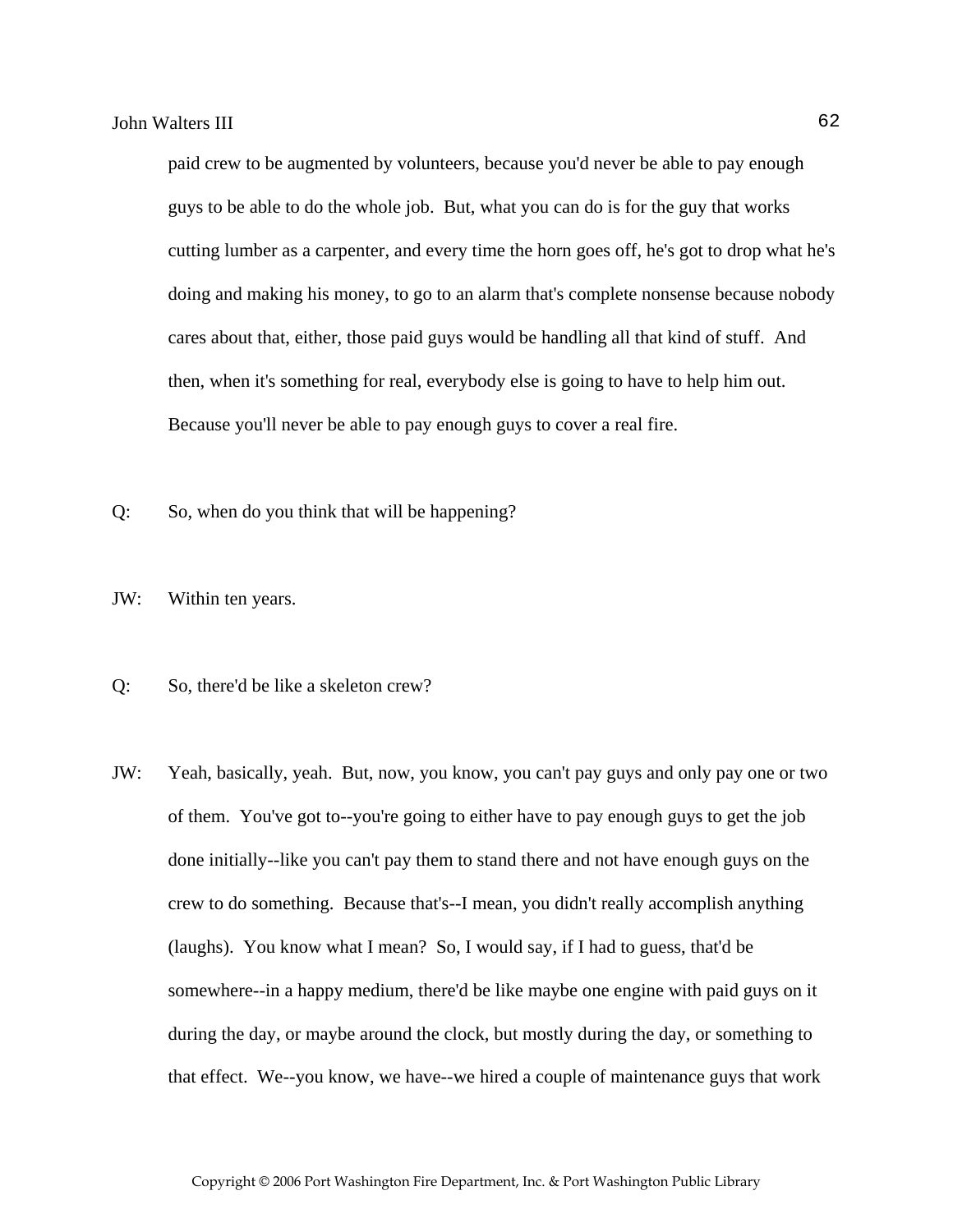for us now that help check all the equipment and maintain everything, because we just couldn't keep up with it with the way, how busy we are.

- Q: As a professional firefighter, what do you think of the Port Washington way of--the Port Washington firefighting? When you look at it, is it a hundred percent?
- JW: Well, I mean, realistically, you know, my personal opinion, and even at work, is things can always be better. And that's--I mean, if you're not striving for that, something's wrong with you, then. But, you know, that being said, for the amount of actual fires that we do get, and that's what really makes you better. It's not the training, and--training helps tremendously; don't get me wrong--but you need to have actual work. And it's tough to be real good without it. And it's also devastating to have it a lot. Where if you go to Hempstead and they have sixty or seventy fires a year, and we have three or four. You know, and Hempstead's--it's--I mean, just look at the area. It's different. For what- the amount of work that we do get, these guys do an unbelievable job. Unbelievable job. And, you know, that's a tribute to them, because they go and they're dedicated. And they drill a lot, and they show up on Thursday nights, and when I teach schools, they all come. [And they learn, and we go out to Bethpage twice a year and we do actual firefighting out](http://www.veebfsa.org)  there. And you just keep going forward. I mean, new stuff's out all the time. I got my guys now, we're training in massive decontamination for stuff on the Long Island Railroad. I mean, these--they're just doing a lot of stuff that the public don't even know about. And they're out there doing it. We have, in the last two years, instituted radiation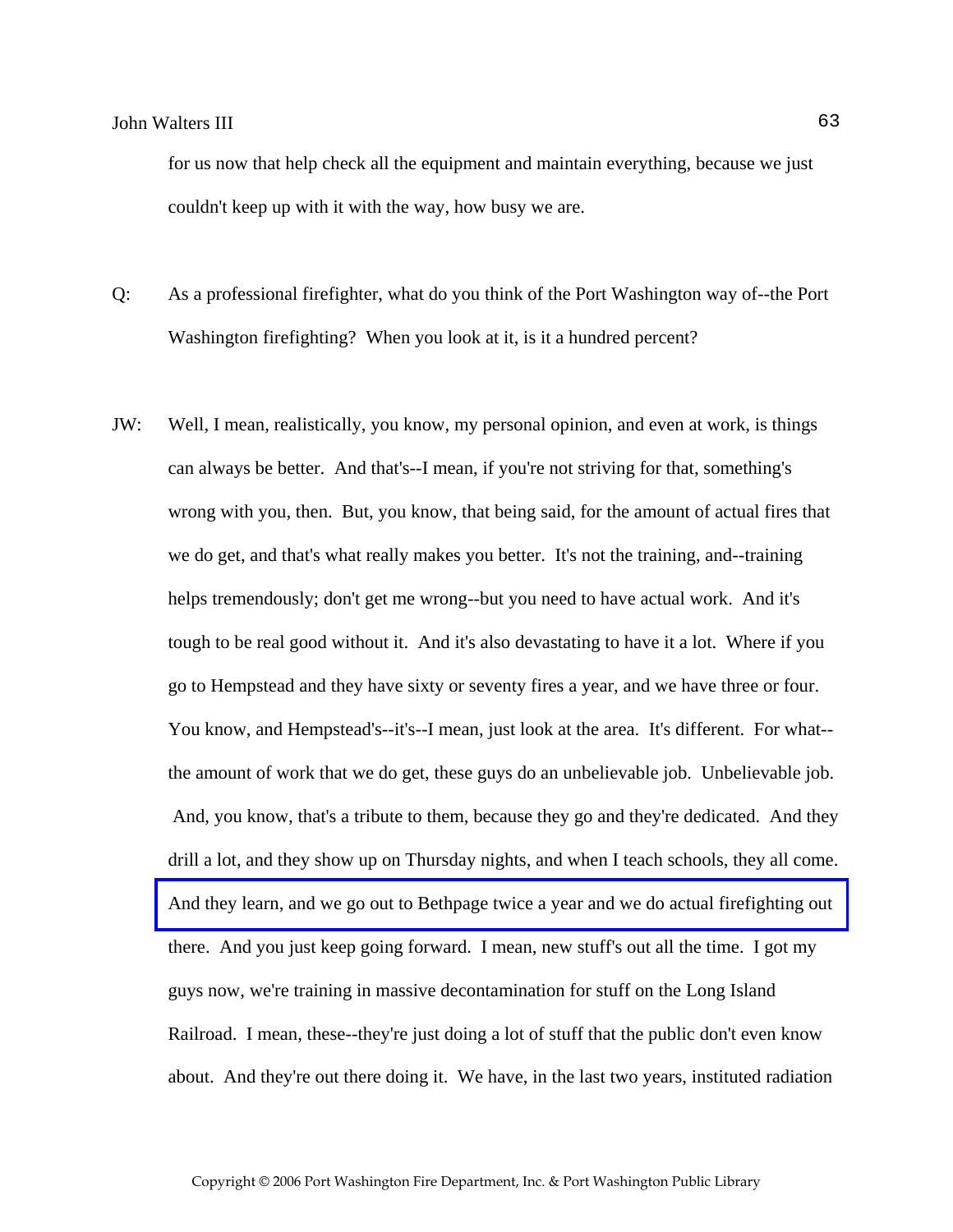meters, electrical sticks that can detect current. We've moved forward and we bought five thermal imaging cameras, and those things are almost ten grand apiece. But they're-- I mean, if it saves a life, what is it worth?

- Q: Well, tell--what is a thermal imaging camera?
- JW: A thermal imaging camera gives you a digital picture in heat.
- Q: So, if someone's in a room that you can't see ...
- JW: So it can scan--you can scan right through a room and pick up the body right on the floor. Like I said, they're ten grand apiece, but--Our air monitoring capabilities, we have quadrupled in the last year on what we can detect.
- Q: Should every house have a carbon monoxide detector?
- JW: Yeah. Yeah, because what happens is, years ago, your windows used to be very drafty, and your house used to, in other words, breathe. And then when Thermopane windows came out during the '70s--it was a big energy crunch and everybody tried to make everything energy efficient--but your house doesn't breathe anymore. So, your house is not--you know what I mean? Like the old windows, you used to get the draft coming through. You don't get that anymore.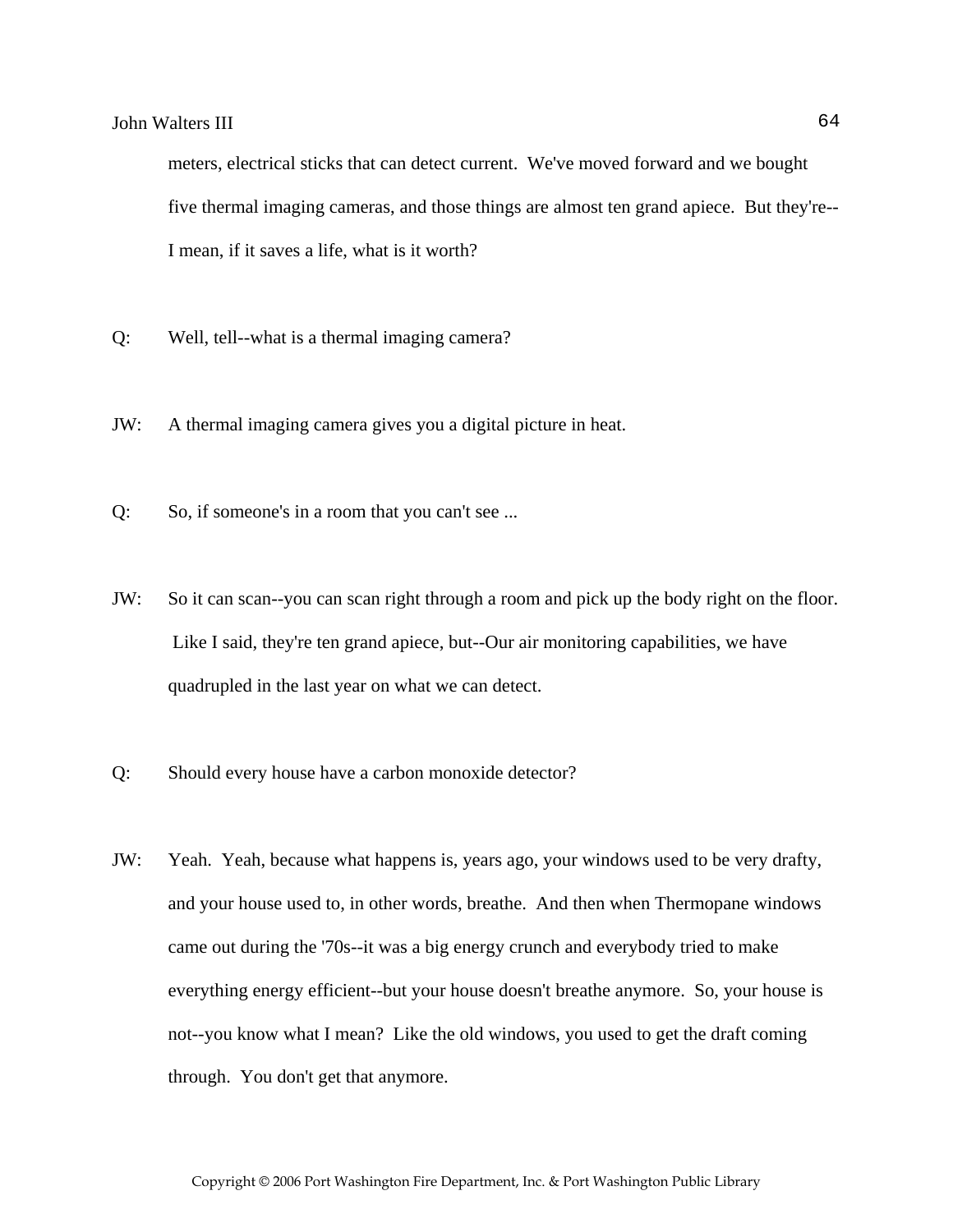- Q: I have those with the draft.
- JW: I do, too. So, you turn the heat up more. But what happens is if you have a malfunctioning appliance and the carbon monoxide builds up, you don't get that draft anymore. That draft is fresh air coming in or going out, or whatever. So, your house is sealed up, and it's--you know, sometimes it's for the good, sometimes for the bad. You know, it's good it's energy efficient, but you also, you know ...
- Q: So, do you think the house should have a sprinkler system ...
- JW: Well, the sprinkler system, unless you put it in when it's initially, you know ...
- Q: Right. And an alarm.
- JW: You've got to have a fire alarm; you've got to have a carbon monoxide alarm. And you've got to have an exit plan, and you should have a fire extinguisher. I don't really condone people going running around with the fire extinguisher trying to put the fire out as much as they can, unless it's absolutely a small little thing. I mean, that's what we're for, and I don't want somebody to get themselves jammed up, either. But ...
- Q: Are most of the fires in Port Washington kitchen fires?